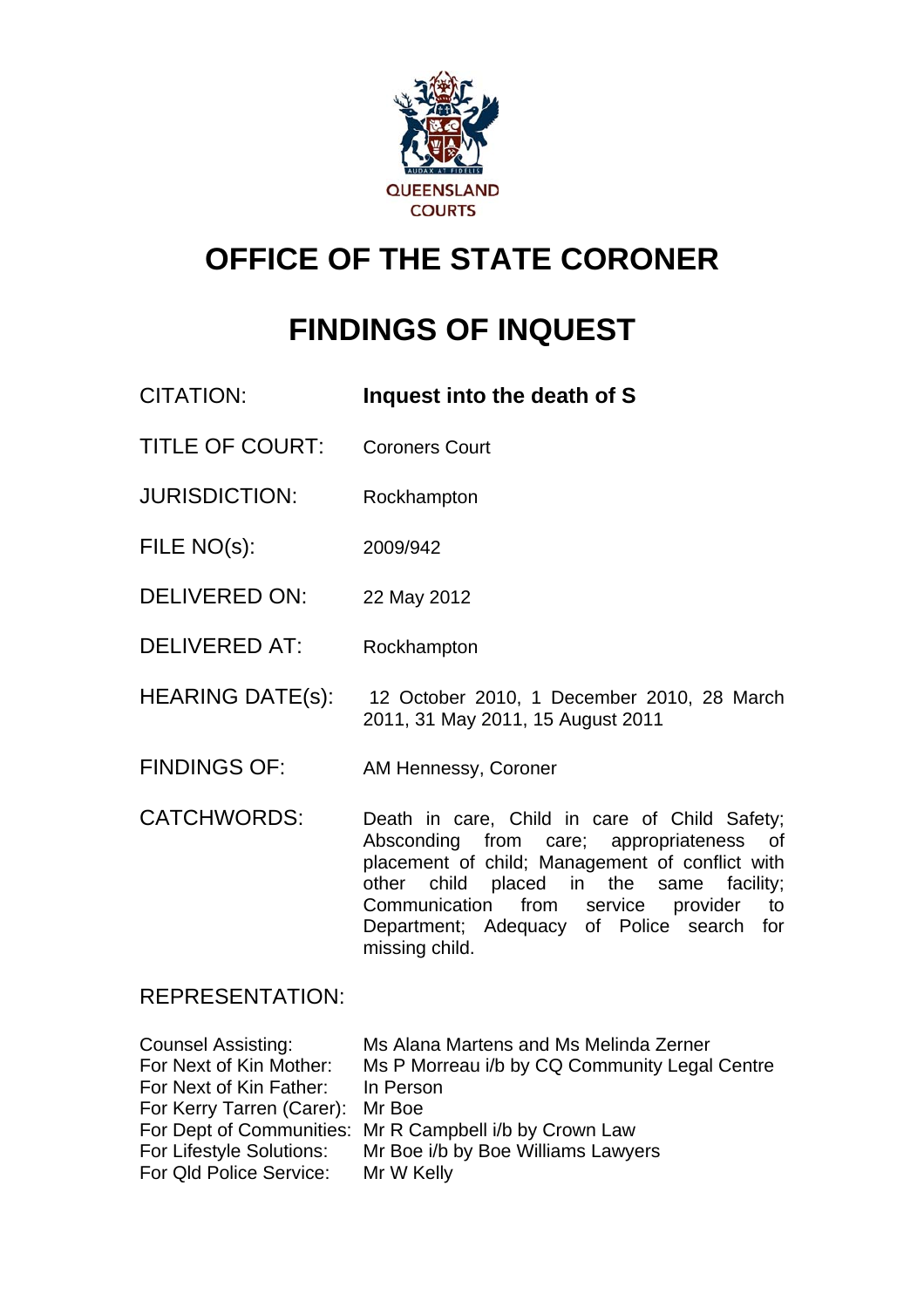These findings seek to explain, as far as possible, how the death of S occurred on 7 February 2009. Consequent on the court hearing the evidence in this matter, where learnings indicate that changes can be made to improve safety and changes to practices and procedures, recommendations may be made with a view to reducing the likelihood of a similar incident occurring in future.

I express my sincere condolences to the family and friends of S for her tragic loss.

## *THE CORONER'S JURISDICTION*

- 1. The coronial jurisdiction was enlivened in this case due to the death falling within the categories of section 8 of the *Coroners Act 2003* ("the Act") as S's death was a "*violent or unnatural death"* and section 9 of the Act as S was under the guardianship of the Department of Communities (Child Safety) at the time of her death (and so her death is defined as a 'death in care'). A Coroner has jurisdiction to investigate the deaths under section 11(2), to inquire into the cause and the circumstances of a reportable deaths and an inquest can be held pursuant to section 28. Pursuant to section 27 of the Act, an inquest must be held if the coroner considers the death is a death in care and the circumstances of the death raise issues about the deceased's person's care.
	- 2. A Coroner is required under section 45(2) of the Act when investigating a death, to find, if possible:-
		- the identity of the deceased,
		- how, when and where the death occurred, and
		- what caused the death.
	- 3. An inquest is an inquiry into the death of a person and findings in relation to each of the matters referred to in section 45 are delivered by the Coroner. The focus of an inquest is on discovering what happened, informing the family and the public as to how the death occurred, but not on attributing blame or liability to any particular person or entity.
	- 4. The Coroner also has a responsibility to examine the evidence with a view to reducing the likelihood of similar deaths. Section 46(1) of the Act, authorises a Coroner to "*comment on anything connected with a death investigated at an Inquest that relates to* – *(c) ways to prevent deaths from happening in similar circumstances in the future."* Further, the Act prohibits findings or comments including any statement that a person is guilty of an offence or civilly liable for something.
	- 5. Due to the proceedings in a Coroner's court being by way of inquiry rather than trial, and being focused on fact finding rather than attributing guilt, section 37 of the Act provides that the Court may inform itself in any appropriate way and is not bound by the rules of evidence. The rules of natural justice and procedural fairness apply in an inquest. The civil standard of proof, the balance of probabilities, is applied.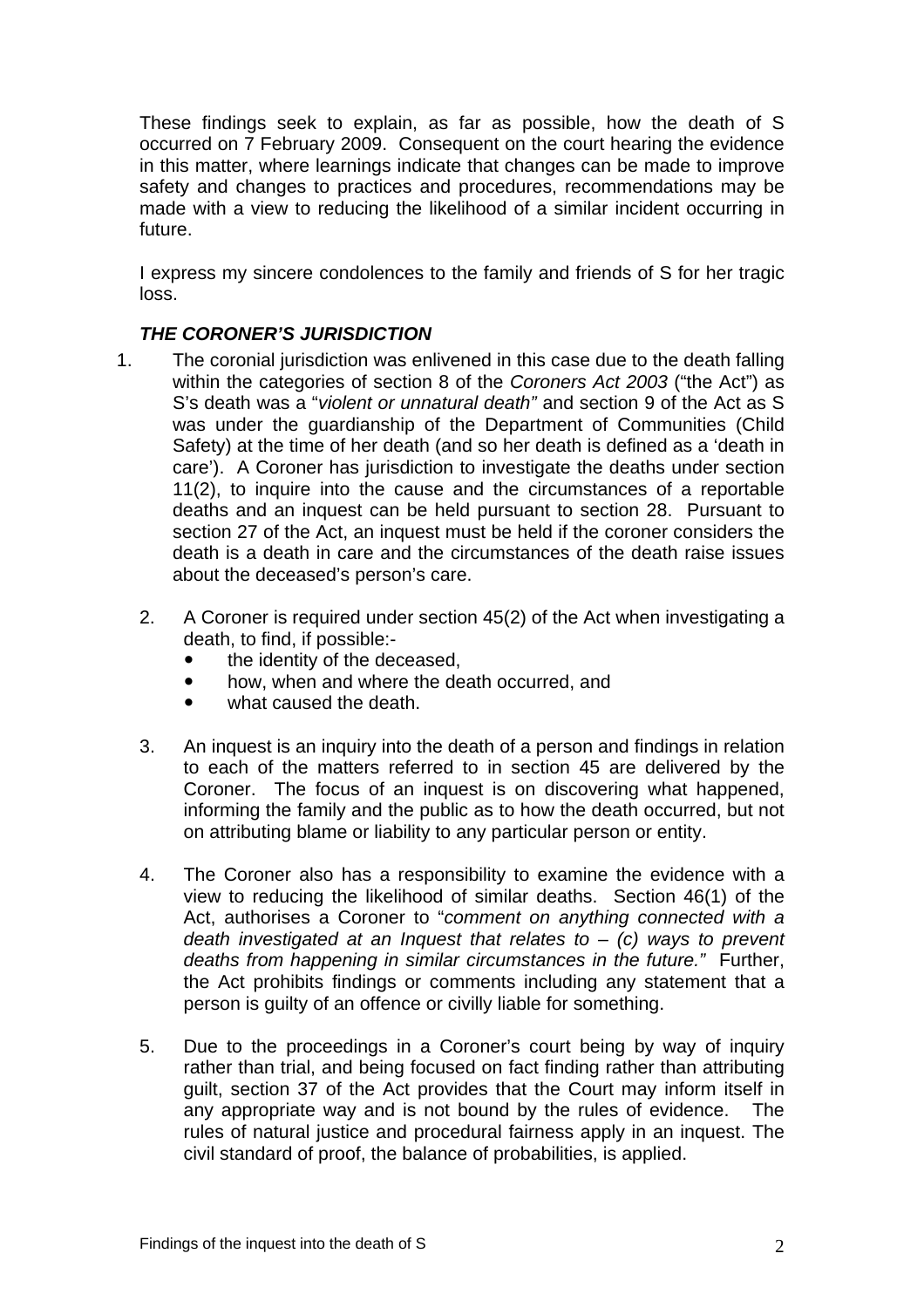- 6. All interested parties can be given leave to appear, examine witnesses and be heard in relation to the issues in order to ensure compliance with the rules of natural justice. In this matter, the parents of the child appeared, Department of Communities (Child Safety), Lifestyle Solutions (who provided the contract accommodation), and one of the Carers and the Queensland Police Service were represented at the Inquest.
- 7. I will summarise the evidence in this matter. All of the evidence presented during the course of the inquest, exhibits tendered and submissions made have been thoroughly considered even though all evidence or submissions may not be specifically commented upon.
- 8. At approximately 9.10pm on Saturday, 7 February 2009, S, who was 10 years old, was struck by a car on Belmont Road, Rockhampton ('the accident') and suffered fatal injuries. The car which struck S was a white 1991 Ford Laser sedan driven by RJC. S had been subject to a Child Protection Order and was under the care of the Department of Communities (Child Safety), previously known as the Department of Child Safety ('the Department'). On the afternoon of the accident, S had run away from the Rockhampton Lifestyle Solutions (Aust) Ltd ('Lifestyle Solutions') care complex to the north of Rockhampton with a fellow resident, K aged 17 years. K had an intellectual impairment disability and reduced mental capacity. S left the premises after having a series of arguments with another resident, T, during the course of the day. Both girls were lost on Belmont Road north of Rockhampton and were seeking assistance from the Queensland Police Service ('QPS') on the phone at the time when the accident occurred.

### *ISSUES*

The issues investigated during the inquest were:

- a. The circumstances in which the Department placed S at Lifestyle Solutions;
- b. The considerations made by the Department in relation to the placement;
- c. The previous history between S and T;
- d. The circumstances in which S and T were placed in the same residence;
- e. The action taken by the Department and Lifestyle Solutions to attempt to manage the conflict between T and S; and
- f. The initial management of the incident at 298 Greenlakes Road (the Lifestyle Solutions complex).

During the inquest, three further issues were identified: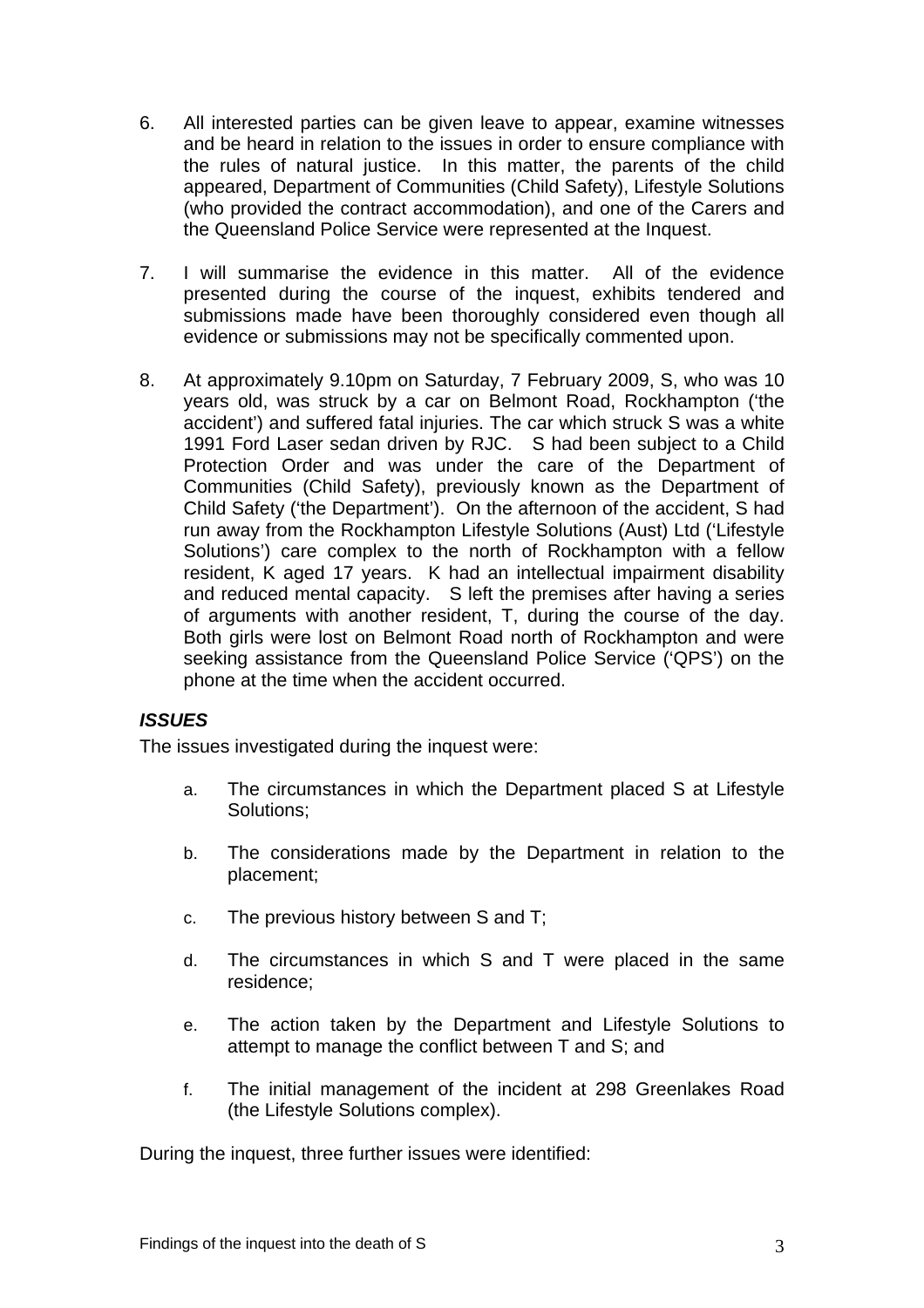- g. The QPS search for S and K;
- h. The experience, supervision and training of S's case manager in the Department; and
- i. The contract administration by the Department concerning its agreement with Lifestyle Solutions.

Ms D, S's mother, has stated in submissions that she holds the Department and its officers primarily responsible for placing S in an age-inappropriate centre with another child with whom there had been previous bullying and conflict and then failing to listen to her and her daughter's pleas to remove S from that situation of abuse or even investigate the situation more thoroughly. Further, she considers that there were deficiencies in the management of the escalating conflict by Lifestyle Solutions and an inexcusable failure by that centre to report the detail of S's precarious existence in the weeks leading up to her death to the Department. Ms D was shocked by the revelation during the inquest of the lack of co-ordination and incompetence attaching to the search by the QPS for her daughter. She feels that S's safety was not given appropriate prioritisation.

# *THE EVIDENCE*

# *Family Situation*

- 9. S was one of eight children of Ms D, her biological father is Mr R and her stepfather is Mr Y. S's family had an extensive history with the Department of Human Services in Victoria due to child protection issues and domestic violence before moving to Queensland in August 2006.
- 10. The Notification and Concern Reports made to the Department after arriving in Queensland were related to information of ongoing domestic violence, substance misuse, homelessness, poor living conditions, police warrants, minimisation of harm to children, and physical and emotional harm to children. Ms D denies the Victorian history and she appears to downplay the issues which have arisen since moving to Queensland (according to a report made in 2008). Ms D submitted that the situation had improved since 2008. She had a strained relationship with Departmental officers at times but she was an active participant in decisions being made about the children's welfare. She has been frustrated by the events surrounding her daughter's death and this has, in her view, hampered her ability to communicate effectively regarding these issues. Ms D maintains that she had a genuine interest in the wellbeing of the children and an awareness of their needs which she was attempting to advance.
- 11. S was made subject to a Child Protection Order granting custody to the chief executive of the Department on 30 May 2008 (which was due to expire on 29 May 2009). Prior to the Child Protection Order, S had been in temporary custody of the Department since 14 February 2007.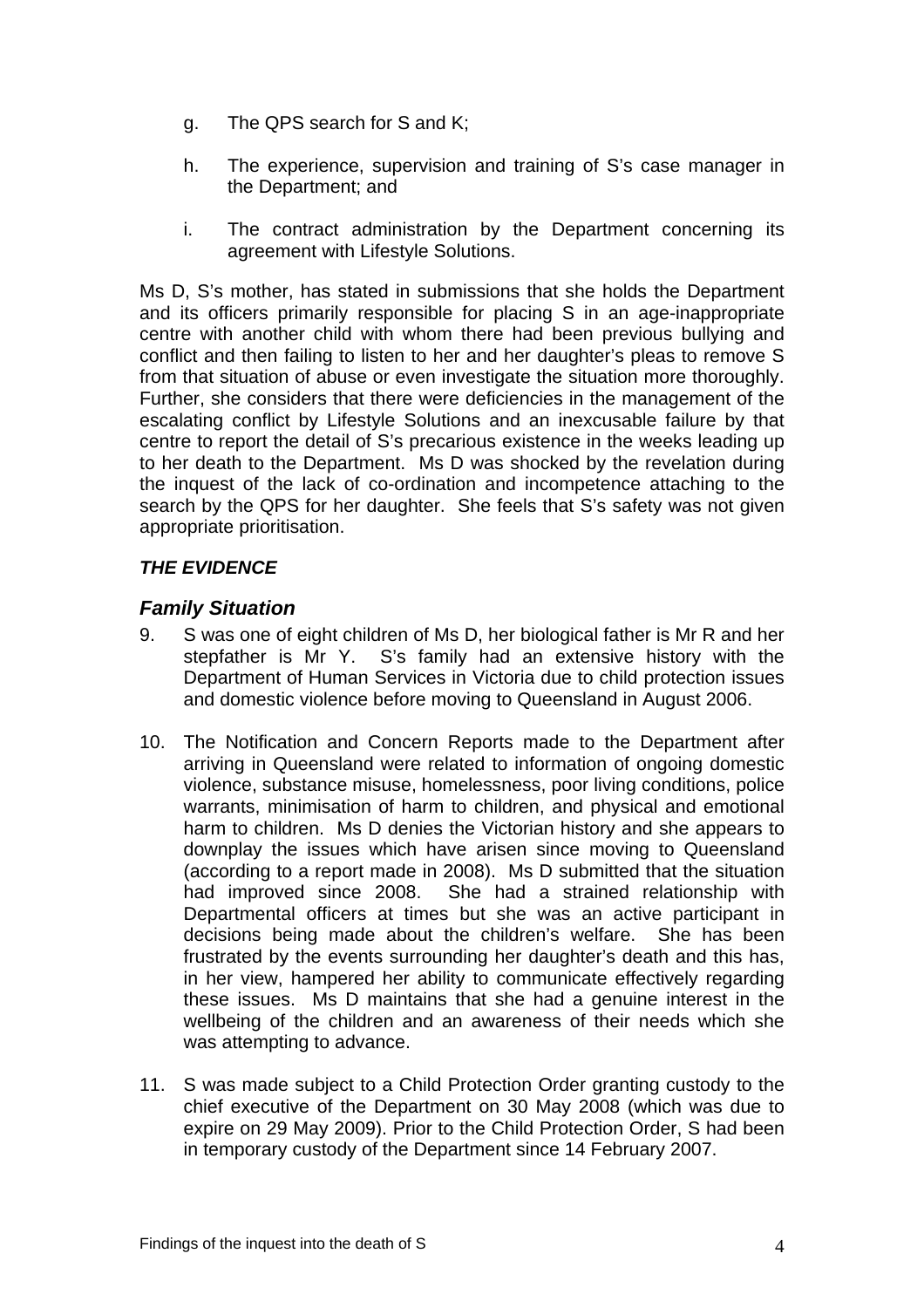- 12. The incident which led to the order was S allegedly dropping her youngest sibling. S felt guilty about this and had later made numerous statements during supervised contact visits of words to the effect "*we could still be at home if I didn't drop bubby*". S was observed by Departmental staff to be domineering and 'parentified' with her younger siblings. S was described as a "very traumatised child" in a Departmental report.
- 13. Ms D was pregnant with her eighth child at the time of S's death. Four of S's siblings were also in care. Her two older siblings, from Ms D's first marriage) were considered independent adolescents (when the family first came to the attention of the Department) and were therefore not subject to child protection in Queensland.
- 14. Due to the Child Protection Order that was in place at the time of S's death, the Department had legal responsibility for the care and safety of S. Under section 74 of the *Child Protection Act 1999*, the Chief Executive of the Department was required, so far as reasonably practicable, to ensure that S's rights, as set out in the Charter of Rights for a child (Schedule 1 of the *Child Protection Act 1999*) were complied with. This included her right to a safe living environment. This reflects the paramount principle established by the *Child Protection Act 1999* that her safety, well being and best interests were paramount in all decisions made under this Act and the general principle that she had the right to be protected from harm.

# *Departmental Involvement*

- 15. The Rockhampton North Child Safety Service Centre ('CSSC') was responsible for S and her siblings. The Centre had three teams, each with a Team Leader. The Manager of the Centre was Karen Abraham. S and her siblings commenced being case managed by the Children Under Orders Team on 6 November 2009. The Team Leader was Kylie Stevens and the Child Safety Officer ('CSO') allocated to S and her siblings were Liana Graham who had been a CSO since April 2008.
- 16. The Rockhampton South CSSC was responsible for T. T's CSO was Jane Carroll and the Manager of the centre was Julie Cook. The Rockhampton North and South Centres were part of the Central Zone (now called Region). The Zonal Director responsible for the operations of all child protection services across the Central Zone was Peter Smales.
- 17. From 8 December 2006 to 12 January 2009, S had had 21 foster care placements with 11 different carers. S was described in evidence as a bright, energetic and friendly child but the breakdowns in care arrangements were often due to her behavioural issues, particularly running away to be with her mother. Some carers had described S as very difficult and that she did not cope with some placements. Concerns regarding S's placements began to escalate in January 2009 with four different placements in a two week period.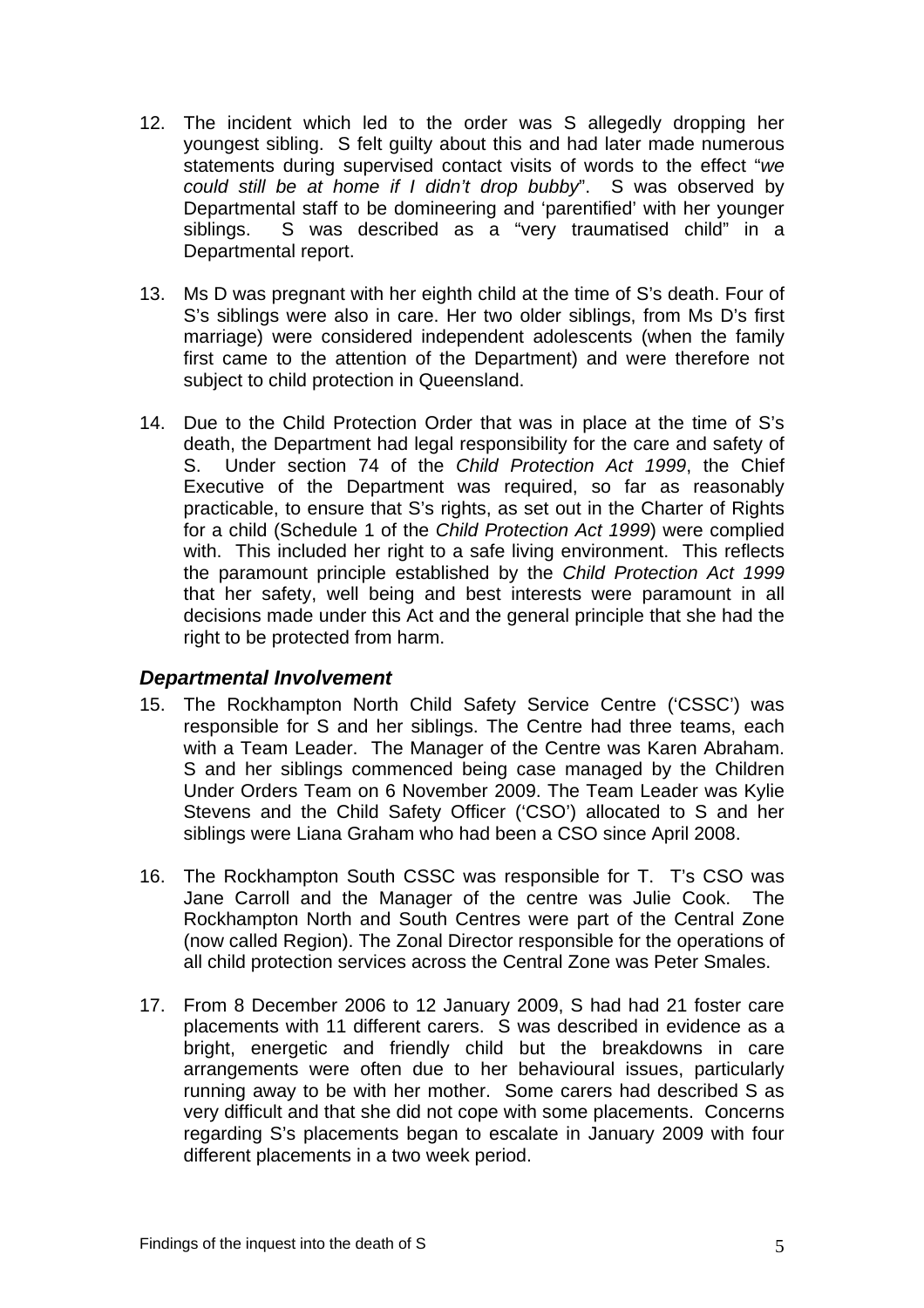- 18. The Out of Home Care Team was primarily responsible for recruitment and training of foster carers and making placement arrangements for children. Jacenta Jeha, a CSO with the Out of Home Care Team, was the acting placement officer assisting the CSO, her Team Leader and the Manager in finding a placement for S. A decision was made to place S at Lifestyle Solutions residential complex from 15 January 2009.
- 19. At that time, the Department's process concerning placements was in transition, moving from the old system of each CSSC across Queensland having its own arrangements, to setting up Placement Service Units ('PSUs') across the seven regions in Queensland. An Acting Director of the Placement Services Unit, Leanne Donaldson, had been appointed and was in the process of setting up the unit when S was placed at Lifestyle Solutions.
- 20. The PSUs are now responsible for fostering, kinship care, recruitment, training and retention activities of carers. Further, they take referrals from CCSCs and liaise with agencies to find appropriate matching for children and placements in the region. The PSU Officer receives a standard referral form from a CSO which provides detailed information in relation to a child's need, behaviours and other information required in relation to matching a child in a placement. If there is information missing on the form, the officer consults the state-wide information system and speaks with the relevant CSO before making a decision about an appropriate placement.
- 21. At the time S was placed at Lifestyle Solutions, there was no evidence that a kinship care arrangement with her older adult siblings had been considered. The *Child Protection Act 1999* sets out priorities to assist families in caring for children and a highly ranked option for that care provision is the placement of the child with kin and/or siblings if that is possible.
- 22. CSO Laina Graham, and the placement officer CSO Jacenta Jeha, were both aware at the time of the placement of S at Lifestyle Solutions that she had adult siblings. CSO Graham had not made any enquiries about the suitability of that placement for S as she considered it to be the outof-home care teams' role to do that. The assessment of kinship care is a protracted process. Ms D accepts that there was no time to consider kinship care at the time of S's placement at Lifestyle Solutions, but felt a placement in a family home would have been preferable. Mr Smales gave evidence that the placement with siblings had been considered inappropriate at that time.
- 23. The evidence from the Department was that had kinship care been considered as a potentially suitable placement option, the process would have taken some time to complete the necessary checks, which include the kin's motivation for caring, their parenting styles, and situations that would impact on their ability to provide care for the young person. The Department had certain difficulties in exploring kinship care options prior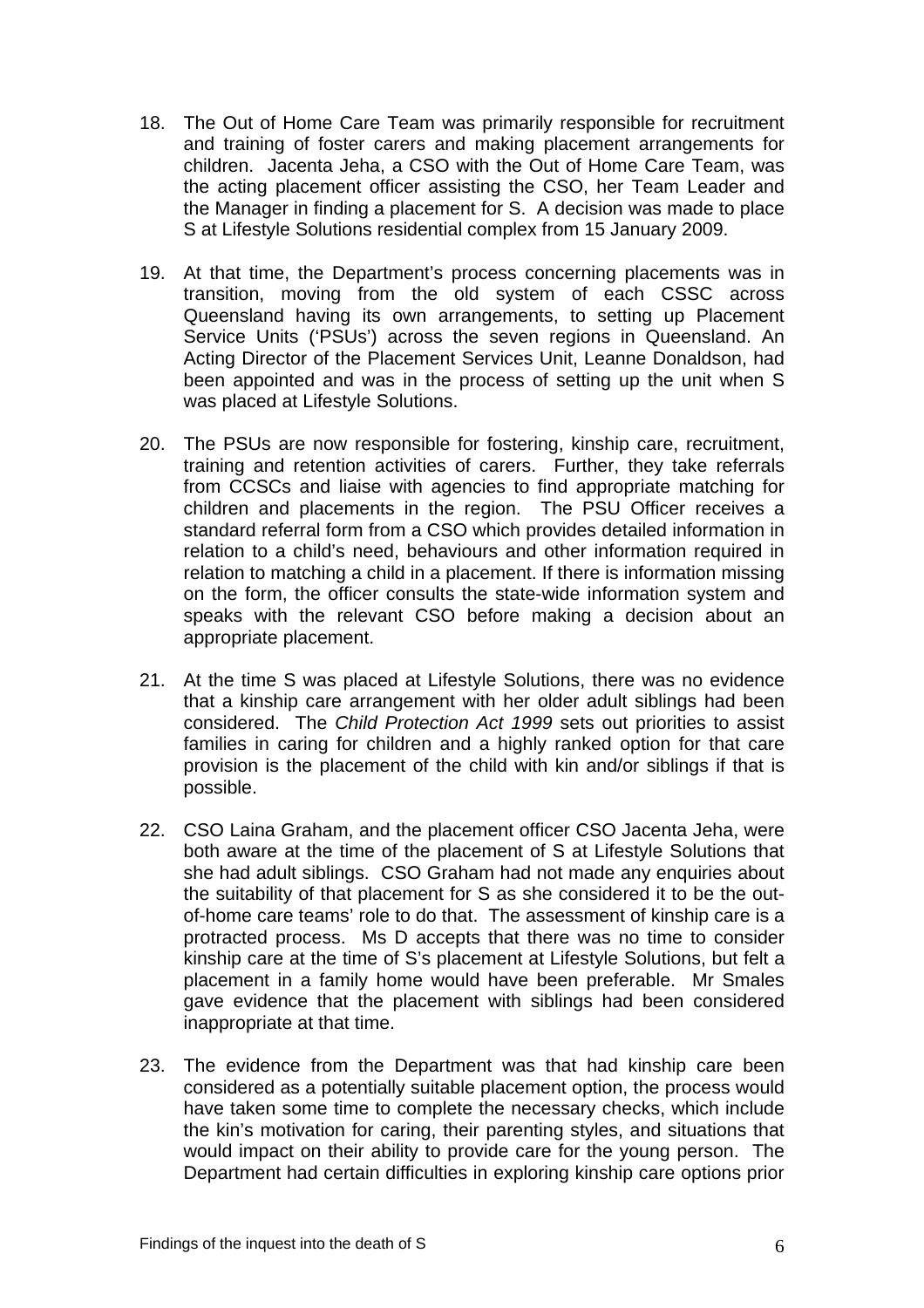to S's death. After S's death, a kinship care arrangement was assessed for S's younger siblings in May/June 2009 and was not recommended.

24. The Department now have undertaken a kinship care project across the region to check on possible kinship care options to be explored across departmental files. The responsibility for this lies with the CSOs. The policy is in its early days and requires monitoring and ongoing development.

# *Lifestyle Solutions*

- 25. Lifestyle Solutions is a residential care service providing out of home placements to children subject to statutory child protection intervention. Funding for a residential complex in the Central Queensland region was announced on 7 November 2007 to provide four places for young people aged 12 – 17 years with complex needs in the Rockhampton North and South, Emerald and Gladstone Child Safety Service catchment areas. The service was to provide worker support up to 16 hours per day, seven days per week plus sleepover shifts of eight hours per night. The specific proposed service users included young people with physical, intellectual or multiple disabilities and/or diagnosed mental health conditions including autistic spectrum disorders. Prior to November 2007, Lifestyle Solutions had not previously operated in Queensland. Lifestyle Solutions assert that their contractual obligation was to provide accommodation pursuant to the service agreement and not to assume the Department's responsibility for the child.
- 26. Jodie Manskie, a former Departmental officer in the area of Out of Home Care, was employed by Lifestyle Solutions in or around April/May 2008 to establish facilities or homes for Lifestyle Solutions in Bundaberg, Gladstone and Rockhampton. This included developing local protocols between Lifestyle Solutions and the individual CCSCs'). The protocols included referrals, liaison meetings, and raising concerns.
- 27. The Rockhampton Lifestyle Solutions complex was established at 298 Greenlakes Road, Glenlee, about 20 minutes from Rockhampton in a rural area. It is not clear precisely when it commenced operation but it appears to be sometime around September 2008.
- 28. In January 2009, when S and T were placed at Lifestyle Solutions, the protocols with the Department in Rockhampton had not been completed. However, the Bundaberg protocol was being considered by the Department's officers.
- 29. At the time of S's death the only formal meetings held between Lifestyle Solutions and the Department were the quarterly service reviews which were a mandatory meeting for Child Safety funded services. There were no liaison meetings occurring with the specific CCSCs. Any day to day liaison in relation to children was to be undertaken by the Lifestyle Solutions Team Leader.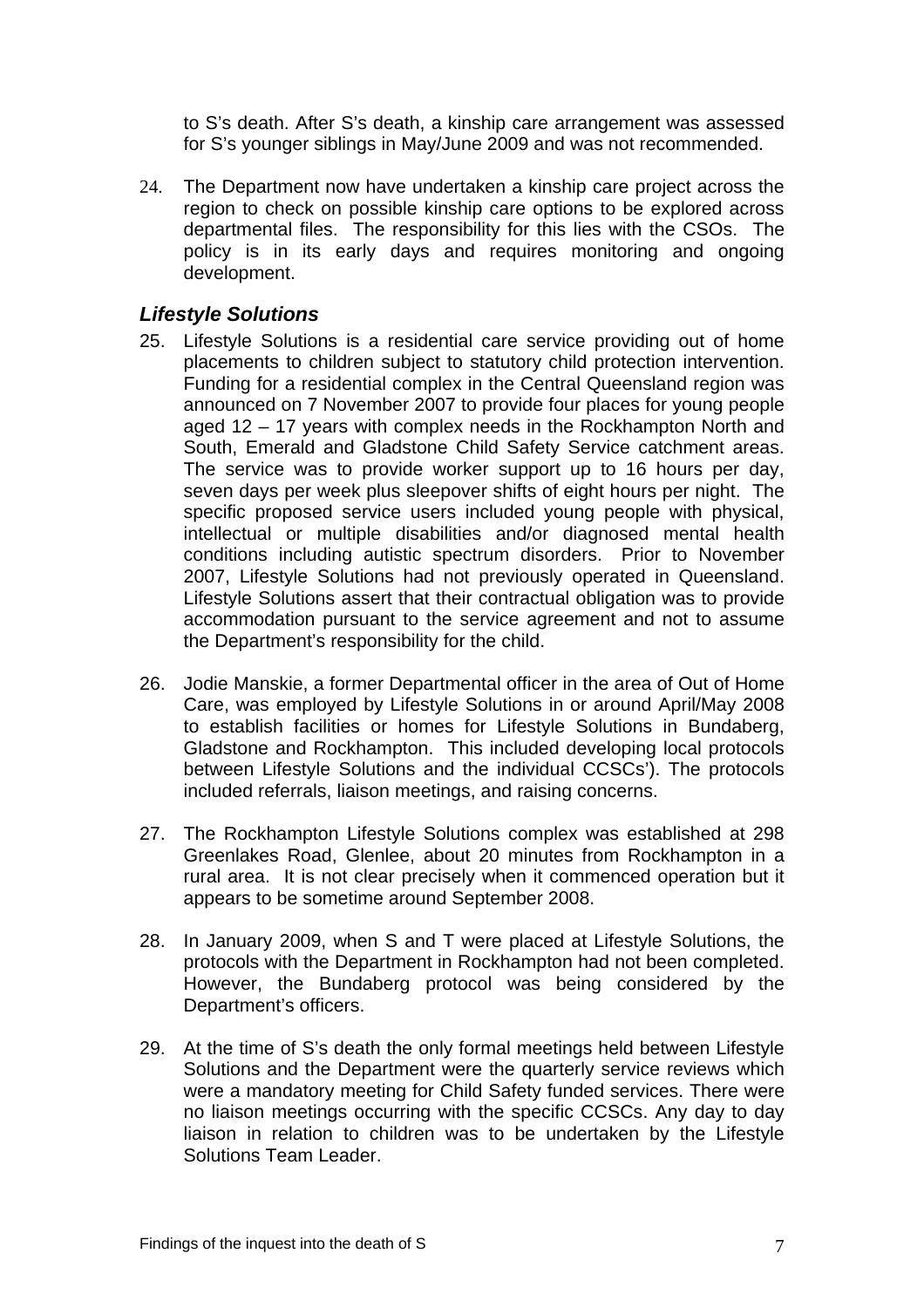- 30. A placement agreement meeting was supposed to occur within a few days of a child being placed in a Lifestyle Solutions complex but this would often not occur for three to four weeks. The purpose of the meeting was to discuss the behaviours of the child, the child's strengths and needs, family contact, and who is to do what in relation to appointments, etc. Placement plans were to be developed by the Department after these meetings and provided to Lifestyle Solutions. A placement agreement meeting for S's placement had not occurred prior to her death.
- 31. Staffing problems were being experienced in the Rockhampton Lifestyle Solutions complex at around the time of S's death. Lifestyle Solutions found it difficult to attract and then retain part time staff skilled in this area of work as there were a number of agencies in the area who were all competing for the same pool of staff.
- 32. When Lifestyle Solutions was first established in Central Queensland it ran a four day training program. However, with the high staff turnover, such training was not possible in each case and a buddy system was introduced where a new worker would be buddied for a minimum of six shifts with a senior worker who had been through the training to learn, so that the junior member learned the practicalities of how the system worked. Further, new staff were provided an opportunity to read the policies and procedures.
- 33. There were three primary sets of documentation used by Lifestyle Solutions. These included a communications notebook, progress notes for the individual child, and the incident report book. The progress notes were to be filled out at least at the end of each shift. The communication book was also to be filled out at the end of each shift and contained information about what was happening in the house and communication between staff. As well as the communication book, a verbal handover was given to staff coming on each shift. Incident reports were to be completed following any incident and forwarded to the Lifestyle Solutions supervisor by fax or email and it was then for the supervisor to provide a copy to the Department.

# *Analysis of the Issues*

## *A. Circumstances surrounding the placement of S at Lifestyle Solutions*

### **The Department**

34. On 12 January 2009 a case conference/discussion was held between CSO Liana Graham and Ms D. The meeting was about a number of issues, including the family circumstances, access visits and the reason for breakdown of the last placement.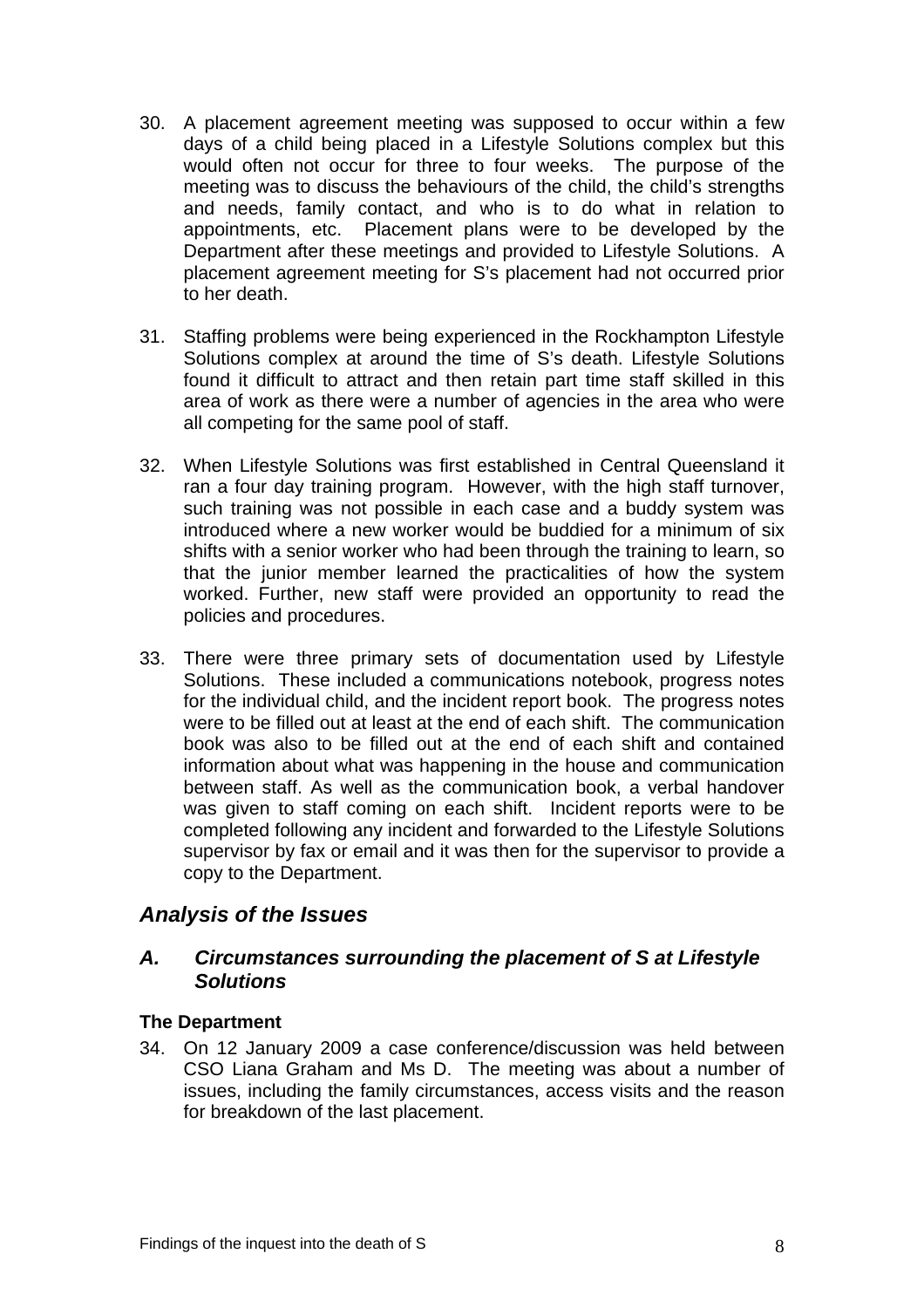35. Due to the difficulties in placing S, a placement referral form was completed on 12 January 2009 by her case manager, CSO Liana Graham. The form states:

 "*S's behaviour is an area that requires support due to recurring placement breakdowns resulting from challenging behaviours. The behaviours include defiance, lying and attention-seeking behaviours (ie. lying about doing chores/breaking things, telling frightening lies to younger children in placements, yelling to be centre of attention during visits, not listening to instructions and challenging adults about instructions they give). S tends to interact better in placements without other children.* 

 *S exhibits a level of resilience, however she is in need of support to understand complex events that have occurred in her life. These include: abuse, separation from family and siblings, self blame for causing the event that initiated the Department to take all the children into care, and recurring placement breakdowns. S is also re-defining her role within the family unit at present, as she had previously assumed a parenting role towards her younger siblings."* 

- 36. The placement of S was a difficult, urgent and complex task for the Department.
- 37. An internal Department email from Jacenta Jeha, the Acting Placement Officer, was sent to Anglicare detailing that urgent placement was required for S as all departmental carers had been exhausted. Anglicare was a service provider supplying accommodation services to the Department. They would advise what options were available with their service and then she would refer these to the CSO for decision by the CCSC as to where the child would be placed.
- 38. Anglicare advised that Colleen Daniels was the only carer available. S had previously been placed with Ms Daniels but had become unhappy and ran away. As there were no other options, S was returned to placement at Ms Daniels on the night of 12 January 2009 but again absconded and was returned by QPS the next morning. Ms Daniels remained happy to have S back. She stated S had said she wanted to stay at her home but her mother kept telling her to run away. Ms D denies Ms Daniels evidence that Ms D encouraged S to run away and submits that it could be inferred from the evidence that S was telling different people what she thought they wanted to hear.
- 39. On 13 January 2009, Jacenta Jeha emailed CSO Graham advising there were no general foster care placements for S and proposing possible placement at Lifestyle Solutions. The email states: "*Lifestyle Solutions are funded for children aged 12-17 who fall within the Complex category. As S falls outside the age category, and at first glance doesn't present as having Complex needs, we will need the Zonal Director's approval in order to progress this."*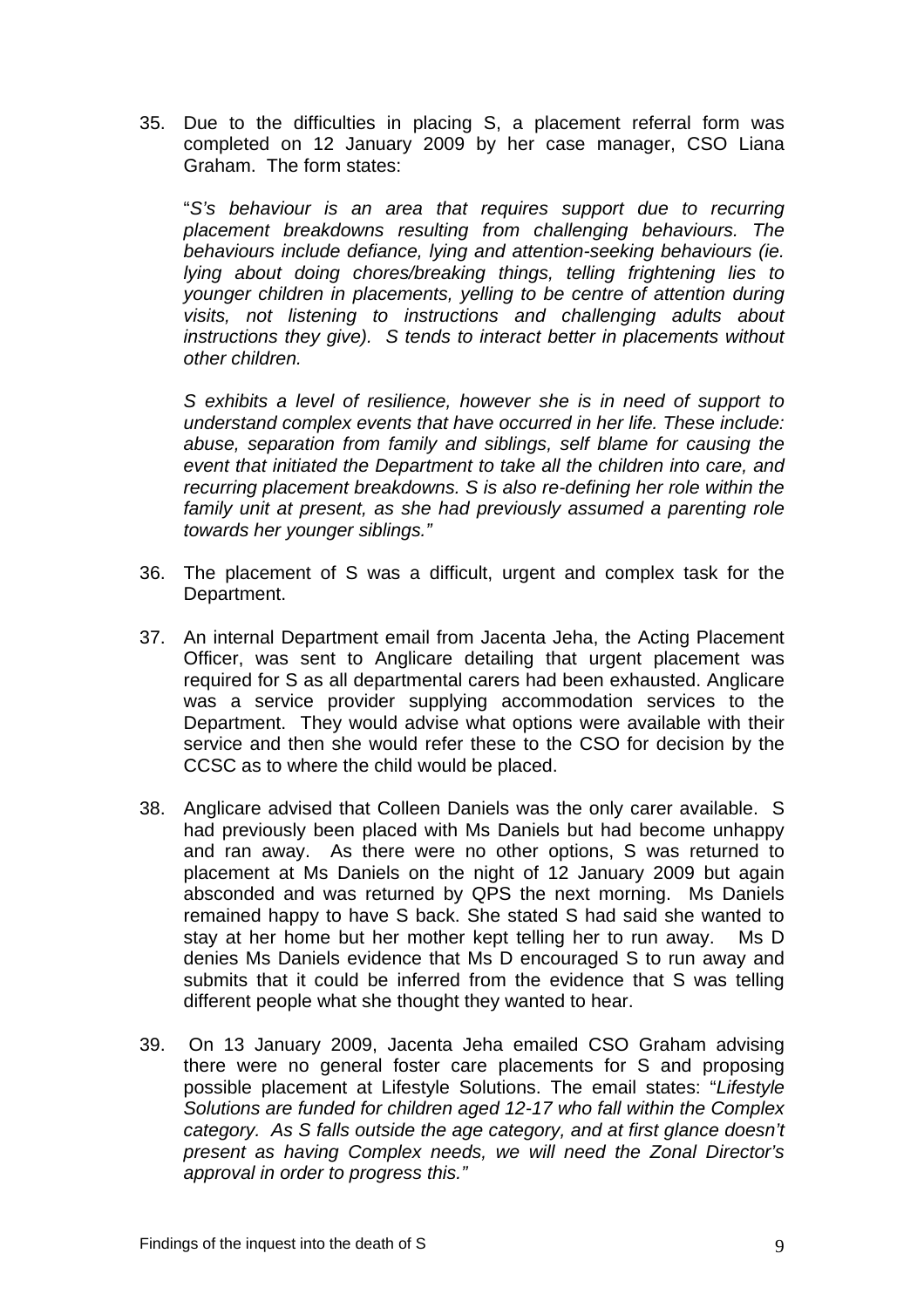- 40. Later on 13 January 2009, CSO Graham completed a child information form. The details concerning behaviour and emotional stability were the same as documented on the placement referral form completed the previous day. This information was taken from the needs assessment which was completed in September 2008 and did not include S's absconding behaviour. CSO Graham stated that this oversight was likely due to the form being filled out quickly to get the placement happening.
- 41. Additionally on 13 January 2009 an email was sent between Jacenta Jeha and CSO Graham regarding the possibility of S staying at a foster placement at Wowan, 80km from Rockhampton. This was not thought appropriate by the CSO for a number of reasons including the distance from Rockhampton and because the placement was very short term. Another option was commercial accommodation in a motel room or caravan park supervised by a youth worker or a transitional placement which is a fee for service, rostered youth worker arrangement where the child is primarily isolated from others.
- 42. On or around 14 January 2009 discussions occurred between CSO Graham, Team Leader Kylie Stevens, Jacenta Jeha, the Acting Regional Placement Coordinator, Michelle Powell and the Manager of the Rockhampton North CSSC, Karen Abrahams in relation to considering appropriate placement options for S other than seeking a placement at the Lifestyle Solutions complex. It was agreed a referral would be made to Lifestyle Solutions after other funded residential facilities were considered. Anglicare LIFE program was identified as a suitable option however there were no vacancies. The LIFE program was a residential complex targeted to 12 to 17 year old children with a therapeutic focus utilising an employed psychologist. That program was not further considered for S at that time. It was agreed it would be unsuitable to move S to a different area within the zone due to sibling and parental contact.
- 43. Anglicare staff indicated in the review after S's death that it would have been beneficial for them to have had a round table with CSOs, Anglicare staff, and the foster carers to develop a placement plan to try and stabilise S before she was placed at Lifestyle Solutions. Jacenta Jeha said this was not common practice but felt it would have been helpful in this situation.

### **Lifestyle Solutions**

44. Jodie Manskie, the Area Manager from Lifestyle Solutions explained the process of referral to Lifestyle Solutions. A CSO would initially contact her by phone to discuss the possible referral. If the referral was appropriate, a formal referral was filled out by the caseworker and forwarded to her for consideration. She would make an assessment against Lifestyle's criteria, which included matters such as the child's age, specific needs of the child, Lifestyle's capacity to take the child, the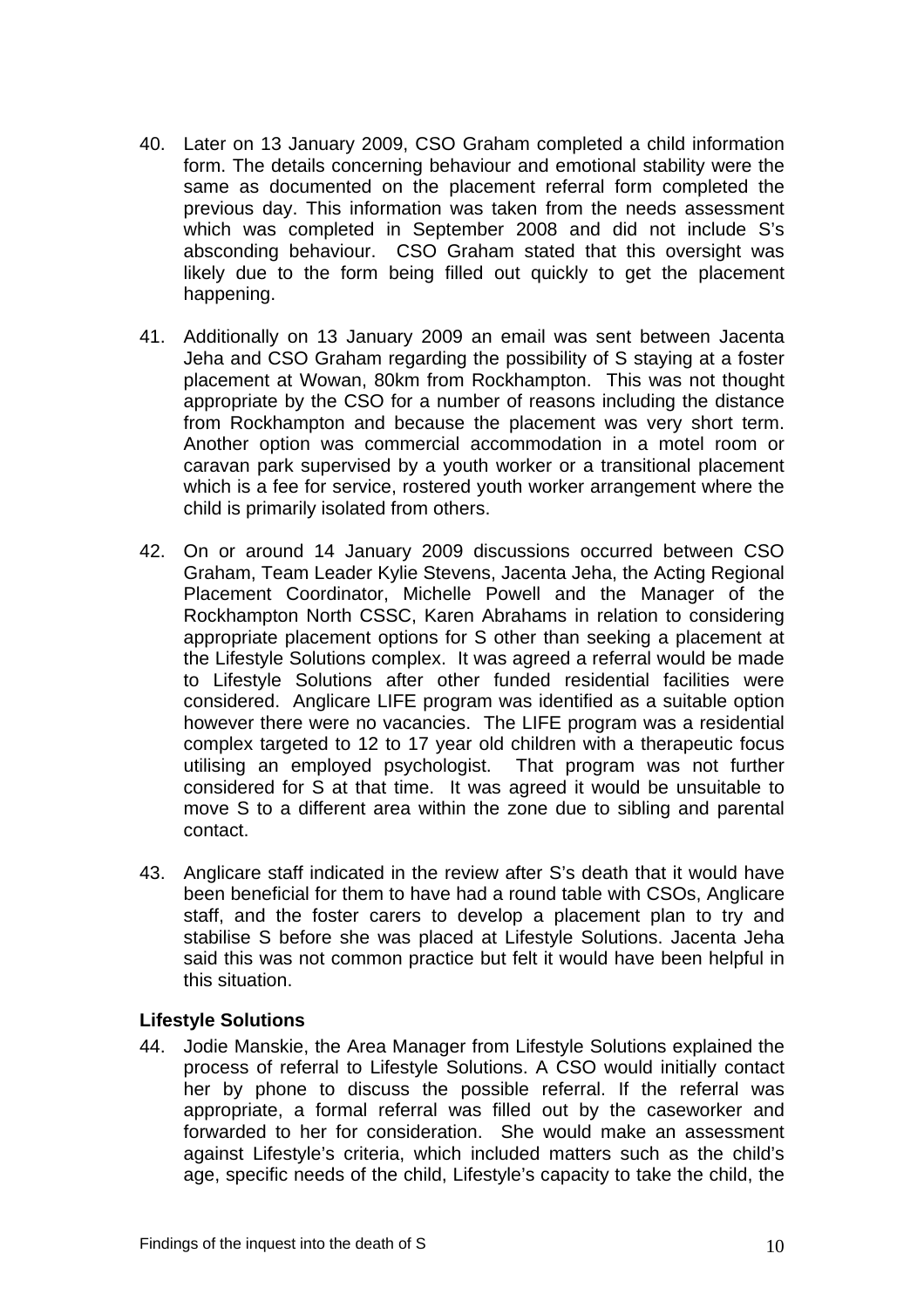duration of the placement and the personalities and needs of the other children in the house. Further, Lifestyle Solutions had a document for the 'matching' process which she would complete. Ms Manskie has advised she does not have a specific recollection of the conversations or processes she undertook concerning S's referral, however, she does recall speaking with the CSO from the Department and expressed a concern about the risk of S running away from the property which was located in a rural setting.

- 45. Ms Manskie advised because S was only 10 and outside Lifestyle Solution's service agreement, she would not accept a referral until she received written confirmation from the Department's regional manager that he approved the placement. Further, the Department's Community Support Team (who oversaw the funding and licensing of Lifestyle Solutions) had to be notified that Lifestyle Solutions was being asked to accommodate a child outside their service agreement. After consultation with the general manager of Lifestyle Solutions, a decision was taken to accept the referral.
- 46. The General Manager of Lifestyle Solutions accepted S's referral based on the knowledge the reason they got the referral was that the Department had gone through the placement principle steps, that being there were no other options available.

# *Conclusion*

- 47. S had behavioural issues and due to exhausting the pool of foster carers in the region, the Department was having difficulty in finding a suitable placement for her. The Department seems to have been focused on the placement issue rather than attempting to address S's behavioural issues. For example, a case conference involving all stakeholders (including her parents) was not held to discuss the future management of S and what possible strategies could have been put in place prior to resorting to residential care. There was evidence however that stability of placement was required before therapeutic interventions to address behavioural and other issues could be put in place.
- 48. Due to the urgency of finding a suitable placement for S, Lifestyle Solutions was accepted as an appropriate option despite S being outside of the service agreement.

# *B. Considerations made by the Department in relation to the placement*

- 49. Peter Smales and Kylie Stevens confirmed the placement of a child outside of a service agreement was not common (this had only occurred on one or two occasions over the last couple of years).
- 50. In considering a placement at Lifestyle Solutions, Jacenta Jeha said she would have been provided with some information verbally from Ms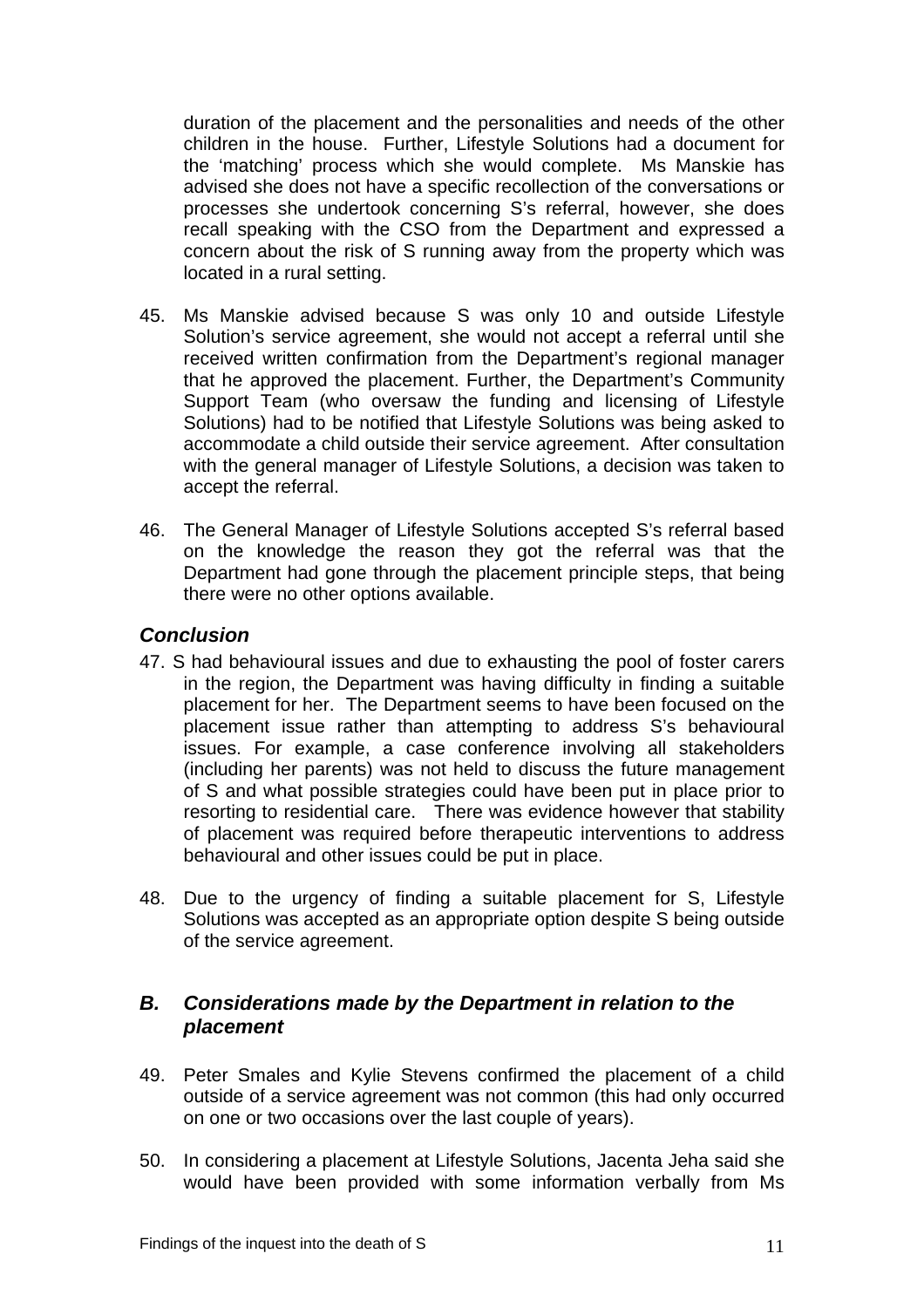Manskie about Lifestyle Solutions and the children already in care there however she did not recall the details. Unless a child was being placed with a Departmental carer there was no capability to search the ICMS (the Department's internal database) for other children in care with agency carers or residential complexes. It was an informal practice to give information to a carer in some form, usually verbally.

- 51. The Department's view is that the residential facility managers have the capacity to decline a placement for reasons including the inability to manage a child's behaviour.
- 52. No witnesses were able to recall any specific discussions about T already being placed at Lifestyle Solutions. Whilst both children were managed by the Department, at the time there was reliance on the external organisation to provide information to the Department in relation to the compatibility of the children being placed with them.
- 53. After consultation with the placement co-ordinator, CSO Graham sent a request to Mr Smales on 14 January 2009 seeking approval for S to be placed at Lifestyle Solutions. In the request, S's challenging behaviours were listed to include behaviours intended to deliberately breakdown a placement (e.g. repeated absconding including attempts to "shake off" staff in order to abscond), persistent lying (telling frightening lies to other children in care), defiance and inappropriate attention-seeking. S's behaviours had been assessed by CSO Graham as complex. There was no documented risk assessment in relation to S's absconding behaviour.
- 54. In oral evidence Jacenta Jeha said she saw Lifestyle Solutions as a primary placement for three to six months and it was contingent on how S progressed. It was suggested this was different to what was expressed in her email request to Peter Smales in reference to Lifestyle Solutions "*which will only be seen as a short-term measure until a suitable alternative placement can be sourced*". She then conceded that what she wrote in her email was her intention at the time.
- 55. On 14 January 2009, Mr Smales supported the placement on the basis of Michelle Powell and Leanne Donaldson's advice. Karen Abrahams said in her statement: "*It was identified that although not ideal, there were no other appropriate placement options for S other than seeking a placement option at Lifestyle Solutions*."
- 56. Leanne Donaldson says she was aware of the difficulties concerning the placement of S and contributed to the decision making process in placing S temporarily at Lifestyle Solutions. She was of the opinion that with the assistance from staff, S could work towards modifying her behaviour from complex to high needs and then be placed once again in foster care.
- 57. The placement of S at the Lifestyle Solutions complex was legislatively catered for pursuant to section 82(1)(f) of the *Child Protection Act 1999.*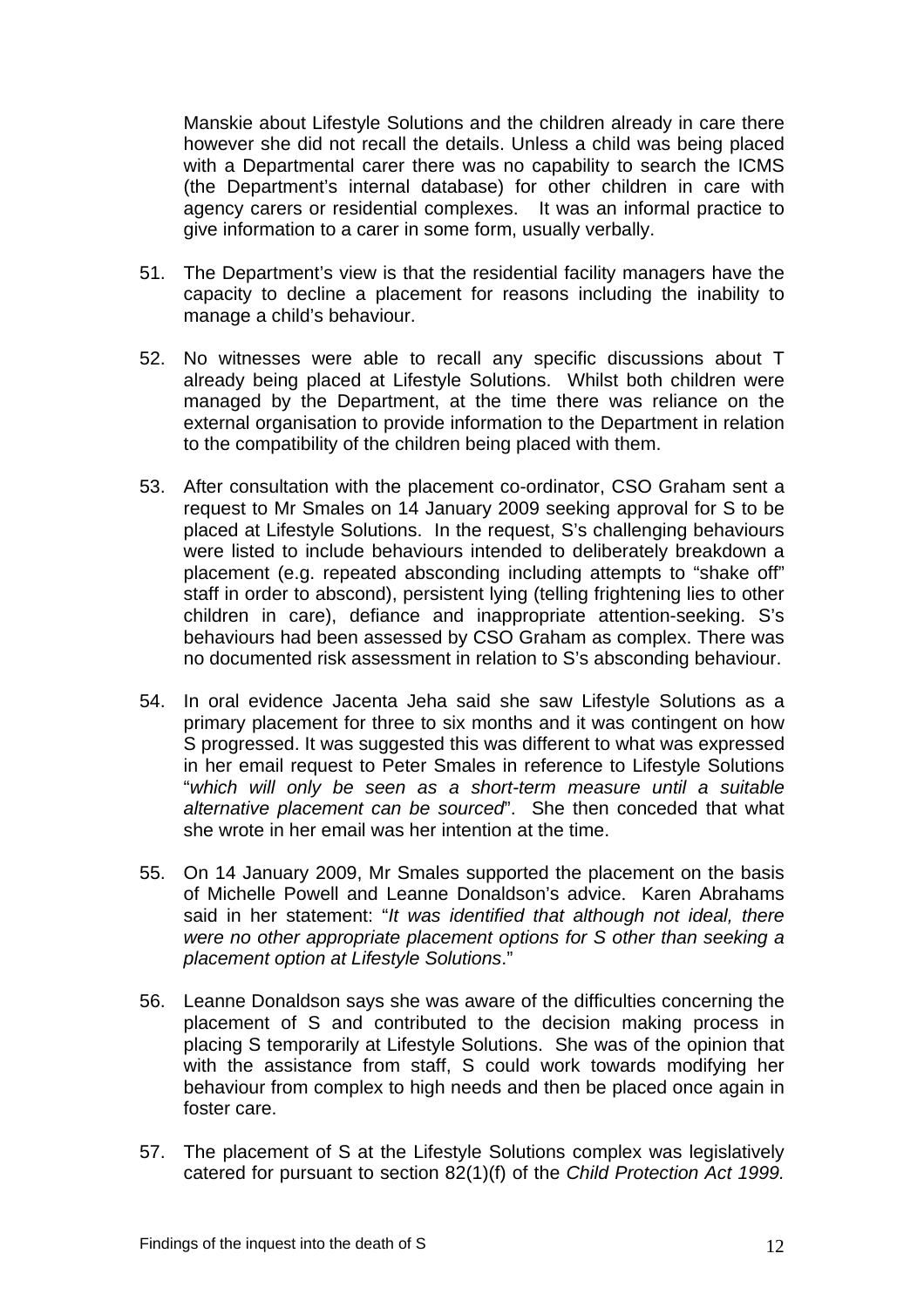The provision addresses the options available to the chief executive when placing a child. It provides options that fall outside the usual regime of approved kinship or foster care entities conducting a departmental care service, licensed services and provisionally approved carers. The Child Safety Practice Manual - third release (in place at the time of S's death) required the CSO to ensure the care provided was consistent with the statement of standards and other key provisions in the *Child Protection Act 1999*.

- 58. In oral evidence, Mr Smales said he saw his role in relation to the placement of S at Lifestyle Solutions to be around the contract arrangements rather than making a decision according to section 82(1)(f) of the *Child Protection Act 1999*. He confirmed Karen Abrahams had the delegated authority to make the placement decision under the legislation. However, he did say he not only turned his mind to the contractual issues but also safety issues around the child. Mr Smales confirmed he relied on the information provided by his staff and did not make any independent enquiries.
- 59. Mr Smales indicated he saw the vacancy at Lifestyle Solutions as an opportunity to be utilised. He said it was the first time he could recall in the region that after they had set up a residential facility, there were only two girls residing in the facility as they were usually filled with young males.
- 60. On 15 January 2009, Karen Abrahams signed an authority permitting Lifestyle Solutions to care for S from 15 January 2009 until 15 April 2009. Lifestyle Solutions accepted the referral for S. S was transported to Lifestyle Solutions by CSO Graham on 15 January 2009. She was introduced to staff and settled in. Regular phone contact with S's parents was arranged. CSO Graham telephoned S's parents to advise them of the arrangements. On 20 January 2009 Karen Abrahams wrote to Ms D and Mr R advising of S's placement and outlined their review and appeals rights in relation to the placement decision.

# **Conclusion**

- 61. The Department was presented with a difficult and urgent situation regarding S's placement needs. S needed a placement where she could be settled and stabilised before consideration could be given to therapeutic interventions for her behavioural issues and a longer term placement.
- 62. It was an unusual circumstance for the zone to place a child outside of a service agreement into residential care. As such, additional safeguards and precautions were required. Mr Smales gave the final approval for the placement and he relied on information from his staff in making the decision.
- 63. Whilst it is appreciated the Department needed to find a placement urgently for S, the short-term placement option (with the foster carer at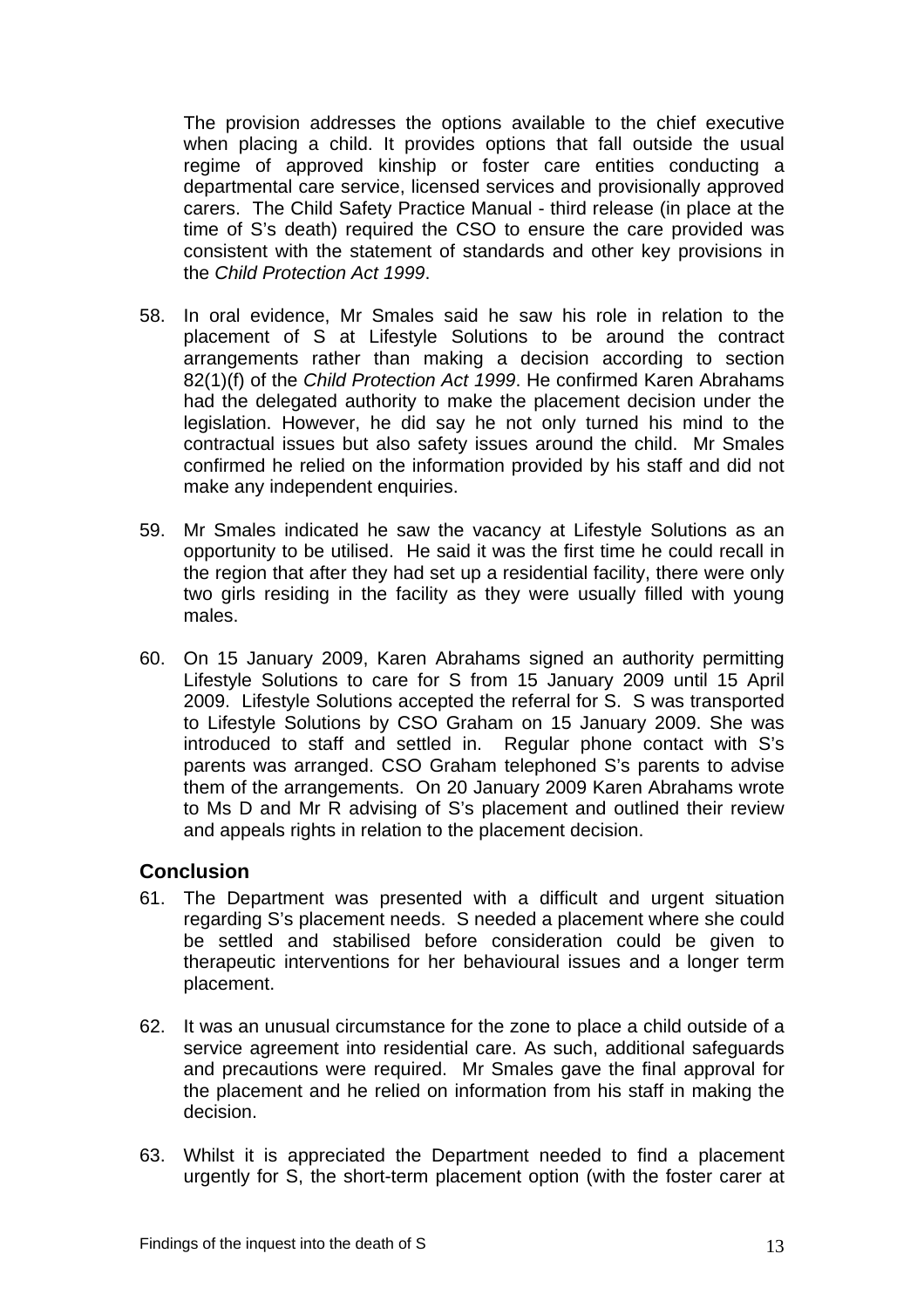Wowan) may have bought some additional time to fully investigate the suitability of Lifestyle Solutions or to source another foster placement after consultation with all stakeholders. On the other hand, the logic of attempting to find a longer term stable placement for S which Lifestyle Solutions offered is understandable in the circumstances. The placement was also located close to Rockhampton which would assist in the facilitation of family contact with S. Karen Abrahams and Peter Smales both say, even with the benefit of hindsight they consider the decision to place S at Lifestyle Solutions was the appropriate decision in the circumstances.

- 64. The speed in which the referral and subsequent acceptance of S by Lifestyle Solutions occurred potentially led to less information about and active management of S's issues being identified to Lifestyle Solutions than was ideal. Whilst Ms Manskie admitted in evidence she was aware S had previously absconded, this was not included on the placement referral form completed by CSO Graham. Ms Manskie's knowledge (which was fortuitous) meant that the omission in the Departmental information to Lifestyle Solutions was without consequence. However, if Ms Manskie did not happen to have that knowledge, the Department's omission could have been critical.
- 65. Further, there was no evidence of a risk assessment being undertaken by the Department of Lifestyle Solutions concerning S's history of absconding. Had this been properly considered, strategies may have been able to be put in place, or at least the staff at Lifestyle Solutions fully briefed on the issue prior to S's arrival to Lifestyle Solutions. Mr Smales considered that the rural location of the Lifestyle Solutions property amounted to a disincentive and a physical barrier to absconding.
- 66. There is also no evidence a genuine consideration of the suitability of the children S would be residing with at Lifestyle Solutions was undertaken. Peter Smales and Karen Abrahams (the decision makers) were not aware of who the other children were, including a 17 year old with an intellectual impairment and an 11 year old with a history of violence and aggression (who had been placed at Lifestyle Solutions but had not yet arrived at the placement). Both Mr Smales and Ms Abrahams were reliant on the information provided to them by others.
- 67. Due to the short time frame in which the placement was negotiated, the placement being outside the service agreement, and the fact S was being placed with older children in a non-foster care arrangement, the Department should have negotiated a management plan with Lifestyle Solutions at the outset. This could have included the Department closely monitoring how S was settling in and assessing whether the placement was indeed appropriate for a 10 year old. The Department did not address in evidence whether this desirable course was overlooked or rather was not possible or practical to achieve in the circumstances of the matter.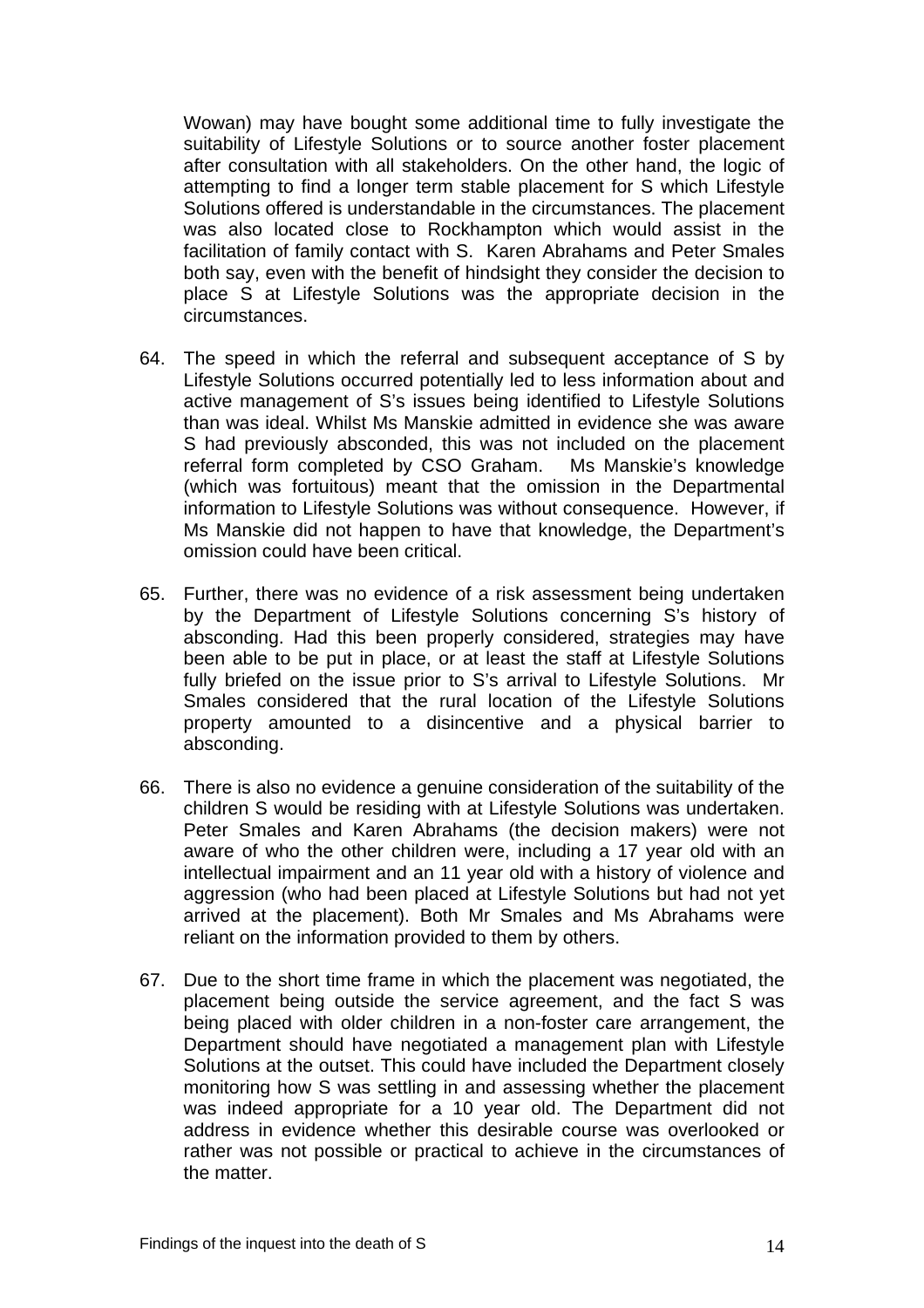68. Initially S was quite happy at Lifestyle Solutions indicating that the Departmental decision on the basis of stabilising S in the placement was at least initially correct.

# *C & D. The previous history between S and T and the circumstances in which they were placed in the same residence*

- 69. T and the other resident K, who resided at Lifestyle Solutions, were managed by the Rockhampton South CSSC. S was managed by the Rockhampton North CSSC.
- 70. T, who was then 11 years of age, arrived at the Lifestyle Solutions on 21 January 2009 (six days after S). The placement decision was taken on 8 January 2009 following the breakdown of a kinship placement with T's aunt in Brisbane which commenced in November 2008. The Department file note indicates T had been in five placements (the changes were predominantly due to carers not being able to meet T's challenging behaviours), one night in the watch house, and two nights in mental health since 14 October 2008 when T entered the Department's care. It was decided residential care would be the most suitable option for her. The Placement Referral Form states that T "*experienced difficulties interacting with peers…is easily agitated…on some occasions…displaying aggressive, physical behaviours…can be withdrawn and anxious on occasions…self-harms, and is aggressive to children, peers and adults*." According to Departmental records, T also had Attention Deficit Disorder, Autism and Defiant Disorder. Lifestyle Solutions management were confident that they were able to manage those sorts of dynamics.
- 71. On the day T was picked up from the airport by the carers from Lifestyle Solutions, S told K she went to the same school as T and said she was a big bully and S was afraid of her. A couple of days after T had settled in, K told the team leader at the time, Jarred, there were problems between T and S.
- 72. Whilst S was placed with Colleen Daniels in the last quarter of 2008, T was also placed there between 29 October and 2 November 2008. There is no evidence S and T had met prior to this placement. Ms Daniels had taken in another five children during the night before as an emergency placement. She was already caring for S, T and another child.
- 73. On 2 November 2008, T ran away from Ms Daniels' place on two separate occasions. Ms Daniels took T for psychiatric assessment at Rockhampton Hospital for risk of self harm. Ms Daniels indicated she had concerns for the other children in her care if T was returned to her care that evening. T was admitted to hospital over night.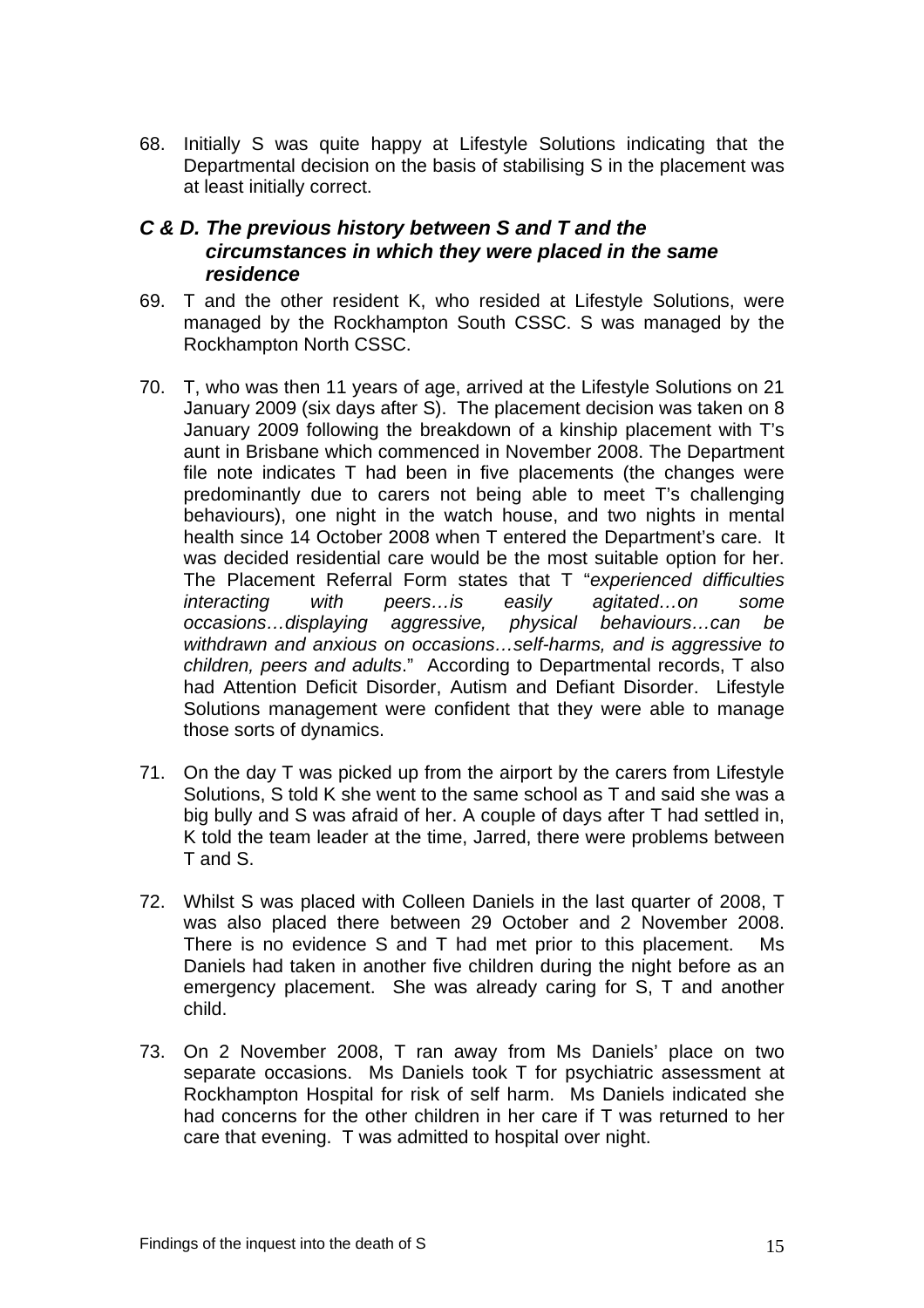- 74. On that night, Ms Daniels described T as 'losing the plot' in that she was self harming and smacking herself into walls. Ms Daniels says she removed S from her home to her neighbors place as it was 'pretty horrible'. Ms Daniels said S was quite distressed over that incident as she was a little bit frightened of T because of the behaviour and as T was a bigger child. T's behaviour was not directed to S and there was no direct problem between them during the placement other than what Ms Daniel's describes as "*normal, little niggly 10 year old stuff*".
- 75. On 3 November 2008, Ms Daniels refused to have T returned to her residence as she was concerned T may self-harm. Ms Daniels said she thought no child should have been placed with T because of her problematic behaviour. However, there was no information provided to the Department that there was this previous relationship between S and T, and therefore there was no flag to the CSO or others to warn of potential future conflict between the two girls.
- 76. On 9 January 2009 S advised CSO Graham that she wanted to change schools because she was being bullied at her current school. On 27 January 2009, CSO Graham attempted to locate a new school for S. S's parents and Lifestyle Solutions were to be consulted before a decision was made. CSO Graham said she did not recall making any enquiries as to who was bullying S at school. In oral evidence Team Leader Kylie Stevens said she would have expected further investigations to be undertaken, including clarifying who was bullying S.
- 77. The PSU now takes full responsibility for the placement management and the associated systems and processes for all new children and young people referred, and those with the current out of home care service system in Central Queensland.
- 78. Leanne Donaldson advised if there had been a serious incident between children and a decision made they were not to be placed together, there would be alerts placed in the information system around placement where records and documents can be attached. She confirmed placement unit officers would be looking at any alerts in place and having a look at the relationships between children. However, her evidence is contradictory on this point to the effect that there is no provision for alerts on the ICMS for recording conflict between children due to privacy concerns.
- 79. The circumstance of S being apprehensive about T's previous behaviour was not a fact which in itself would have precluded the subsequent placement of the two children with the same carer according to the evidence of Mr Smales. Julie Cook advised that where there are ongoing issues identified between children in care, and where their respective cases were being managed by separate offices, officers from the different offices will meet to discuss the case and to develop appropriate strategies jointly for the children.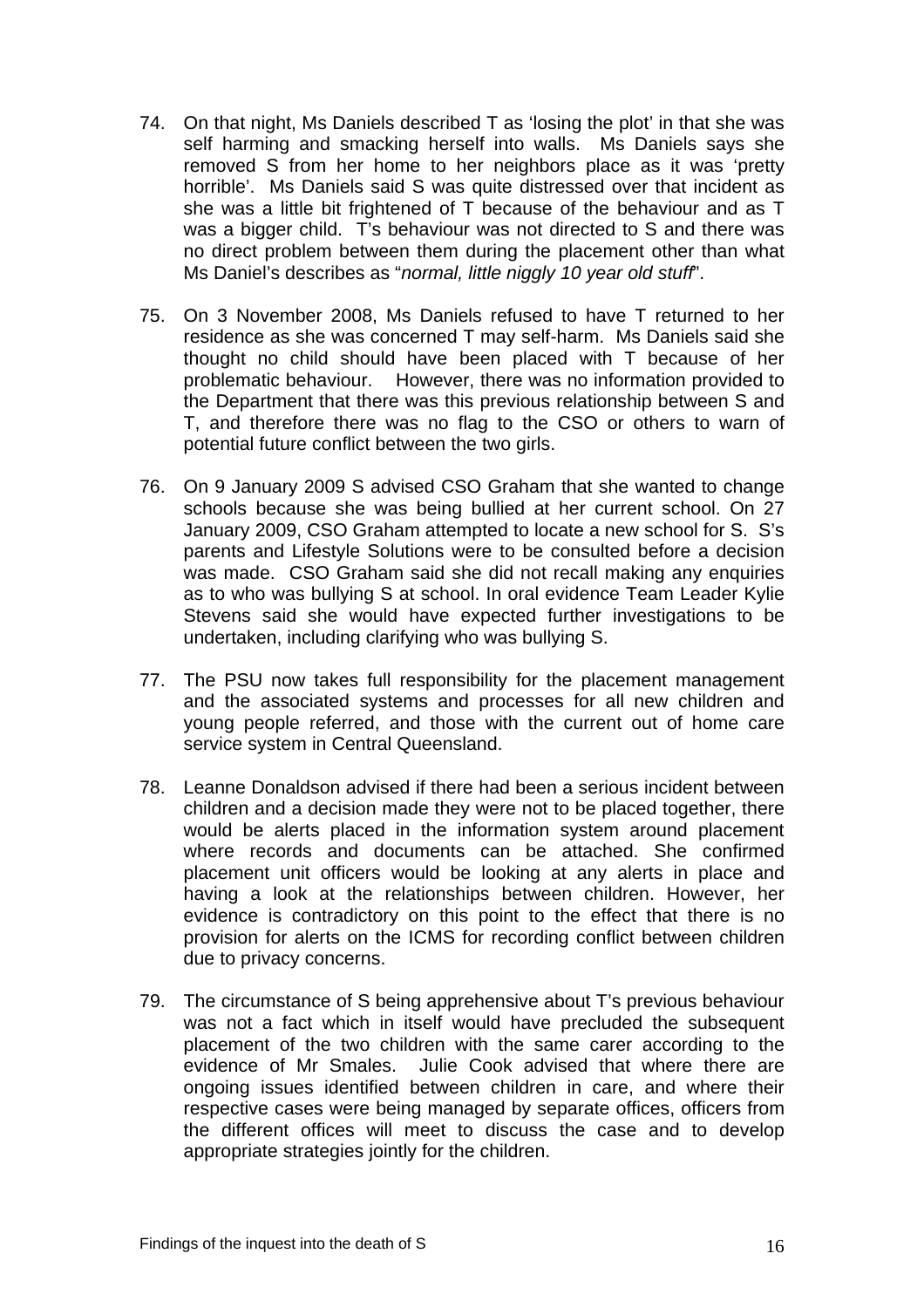- 80. Danielle Roff, the Lifestyle Solutions Team Leader, says she was not advised of the history between S and T and only became aware of it through the children. The general manager, Gary Christensen, said had they been made aware of a prior conflict between T and S before S was placed at Lifestyle Solutions, they would have had some serious reservations about placing the two young people together. Whilst it may not have changed the fact they were placed, he said it would have heightened their awareness and reservations about placing them together. He said they could have approached the Department for funding for an individualised worker for T or S.
- 81. Following lessons learned from S's situation, the PSU is now said to be across the needs and requirements of all children placed in the region. Six weekly meetings are held with funded residential services to check on the progress of children, and in some services there is discussion about new referrals and joint decisions are made between the service and the Department about accepting a child.
- 82. Ms Daniels considered she was not provided with enough information from the Department concerning the children she was caring for. She advised if she was provided with information concerning a history of sexualised behaviours and violence etc of a child it might be easier to care for the child. She confirmed she considered she was not provided with sufficient information about S before S was placed with her.
- 83. Further, Ms Daniels considered it would be helpful for carers to provide feedback to the Department when a placement ended. She thought it would be helpful if this feedback was provided by email directly to the child's CSO. Ms Daniels thought it was Department policy to fill out an end of placement agreement but she was never provided with the forms. She is not sure if they still exist but has filled out only a couple over the years despite having had hundreds of placements. Ms Daniels confirmed there was no policy on reporting on positive and negative interactions between children in care during a placement.

# **Conclusion**

- 84. There was no evidence of actual conflict between T and S whilst S was placed with Ms Daniels. S was witness to T's aggressive outburst and behaviour which warranted the admission of T to the Rockhampton Base Hospital for psychiatric assessment which was frightening to S. Whilst T's CSO was aware of the outburst, there is no mechanism in place to notify the CSOs of any other children in the same placement who are witness to such an incident. This would be valuable so the children can be followed up by their CSO and treatment provided if necessary and the incident recorded for consideration in relation to future placements.
- 85. Prior to S's placement at Lifestyle Solutions, S notified CSO Graham that she was being bullied at school. This was not investigated and no enquiry was made as to who was bullying S. S had told K that she had known T at The Hall State School and that "she's a big bully" but there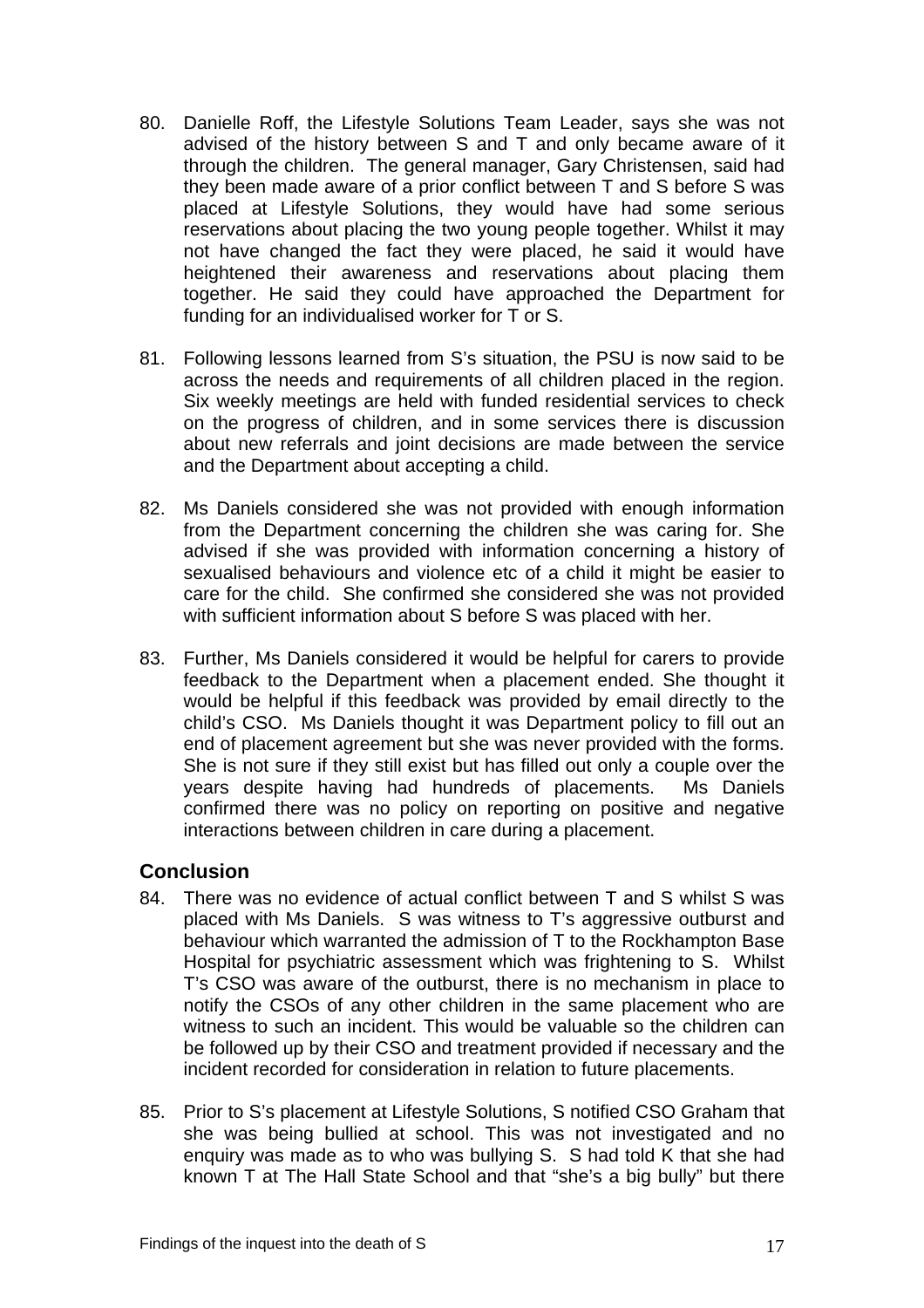was no evidence produced to the inquest that T bullied S. K has an intellectual impairment and her evidence was given 2 and a half years after the incident without having given a statement closer to the time of the incident. Her reliability despite her obvious honesty is a little questionable given the lapse of time and the lack of an aide memoir for her. There were also some conflicts between some evidence that K gave and evidence of other witnesses, especially in relation to the 000 call, which cast some doubt on her reliability.

- 86. Had T been identified on the system as a person in conflict with S, S may or may not have been placed at Lifestyle Solutions. The evidence was not clear as to whether there was in fact conflict between the girls prior to the placement other than what has already been described. The lack of certainty in the position is an indication of the need for improved notation of these issues in the Departmental records. Both Department and Lifestyle Solutions officers gave evidence that conflict between the girls would not necessarily have resulted in the termination of the placement of either child.
- 87. Ms Manskie gave evidence that she accepted the referral to place S at Lifestyle Solutions with an awareness that T had already been placed there and she did so with an understanding of T's aggressive physical behaviours. To that extent Lifestyle Solutions was positioned to act under their service agreement regardless of any deficit in the Departmental information with respect to either of the girls. Certainly, if the issue of potential conflict between the two girls had been noted, appropriate strategies could have been put in place at the outset. Besides recording this type of issue in the case notes, there is currently no mechanism for flagging that a child is in conflict with another child in ICMS.
- 88. There is a high level of confidence by Departmental officers in the PSU and it is considered within the Department that the initiative will facilitate the matching of children in placements such that the situation in this instance is unlikely to reoccur.
- 89. Whilst the establishment of the PSU is a positive initiative, there is no ability to flag on ICMS information of prior conflicts between children, or between children and carers other than by attaching documents. The placement assessment is reliant on the information provided by the CSO from his or her knowledge and a review of the ICMS case notes. If there is an inexperienced CSO, a new CSO to the child, or the conflict was some time ago, it seems highly unlikely the conflict would be routinely identified and provided to the PSU.
- 90. If any history of conflict is able to be recorded in a dedicated area which must be checked prior to a placement it would be less likely to be overlooked. Obviously it is still dependant on foster carers reporting incidents of concern, CSOs investigating issues of conflict, and the CSO recording the details in the dedicated area on the ICMS.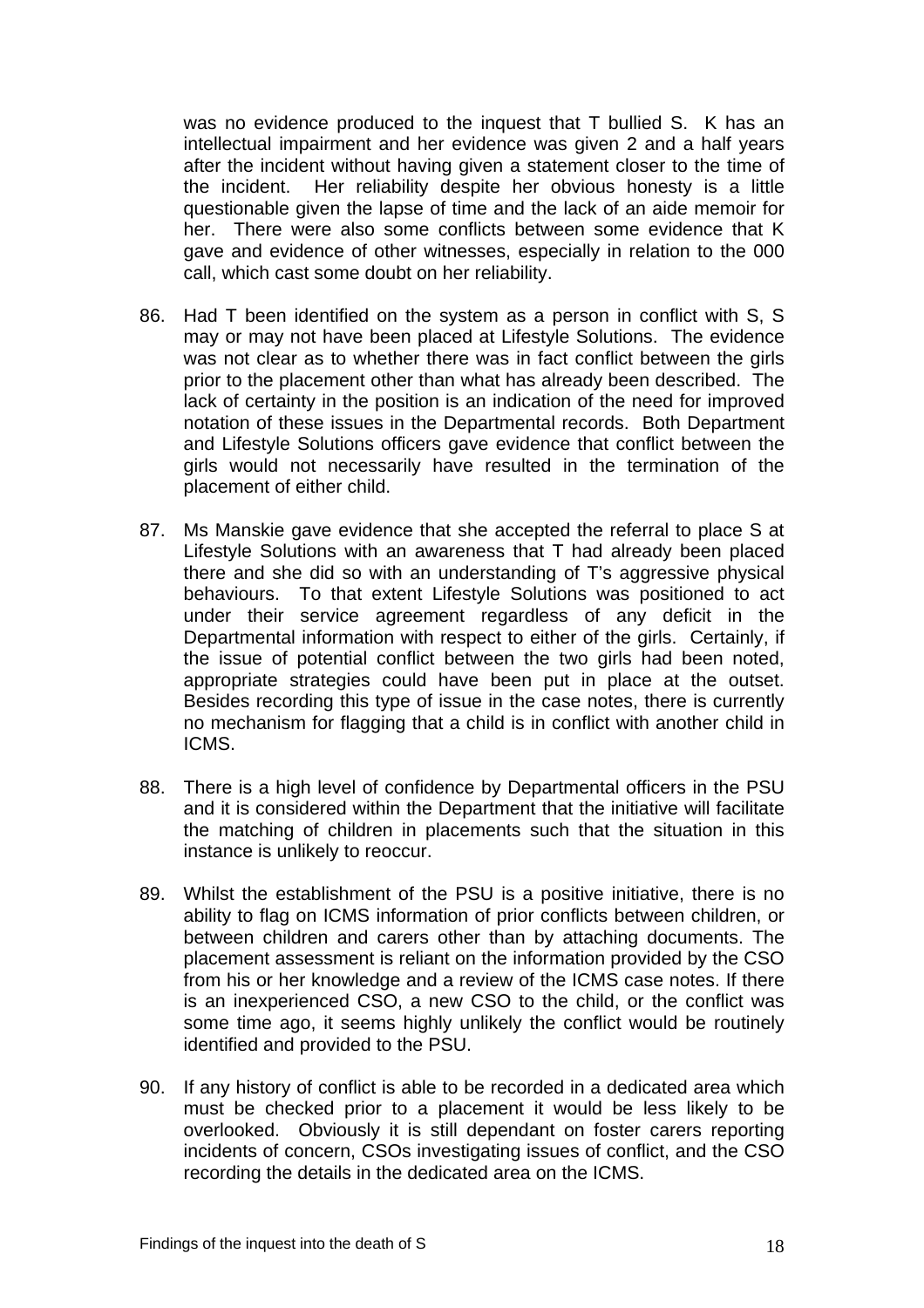91. To assist in the identification of conflict issues and future placements, it would be helpful to obtain a feedback report from carers on the positive and negative aspects of the placement which could be used in future placement decisions and to inform new carers of specific issues concerning the child.

## *E. Action taken by the Department and Lifestyle Solutions to attempt to manage the conflict between T and S*

- 92. S commenced living at Lifestyle Solutions on 15 January 2009. According to the Lifestyle Solutions file, only minimal admission and assessment details had been completed. There is no record in the Initial Assessment Form of any consideration of interactions with current or proposed residents. S was reported to be happy and pleased to be at Lifestyle Solutions prior to the arrival of T.
- 93. Lifestyle Solutions management accepted in evidence that it was the role of the facility to facilitate the care of the children with challenging behaviours. Both T and S fell outside the age range in the service agreement. Mr Christensen said that it was not unusual for Lifestyle Solutions before or since this incident to take children outside the age range with the consent of the Department and to take children with complex behaviours.
- 94. Ms Roff explained that the incomplete and blank Lifestyle Solutions assessment forms in S's file may have been started and on the computer but she was unable to confirm if this had actually occurred. Mr Christensen said a risk assessment should have been completed more quickly. Further, he thought given the circumstances, the Incident Prevention and Response Plan (IPRP) should have been completed for staff to follow. Mr Christensen confirmed he completed an IT search of Lifestyle Solutions' computers and did not locate any documents/assessment forms for S which he confirmed suggested they had not been started in hard copy or electronically.
- 95. Ms Manskie advised that during her visits to the Rockhampton complex she got to know the three girls placed there. She says she was aware of the events and personalities in the complex and the tensions and conflicts between the girls through calls from the Lifestyle Solutions Community Support Workers ('CSW'). Ms Roff worked onsite at the complex and observed and interacted with the children daily.
- 96. Ms Roff said whilst there were outbursts and moments of aggression she observed the three girls generally interacting well together. She said the girls did not clash all the time and there is always some level of conflict between residents in such environments. S and T clashed more because they were of similar ages and there seemed to be a power struggle between them. Management of the girls' behaviour was a day to day process. She was coaching CSW's in managing challenging behaviours on a daily basis and would have case discussions after every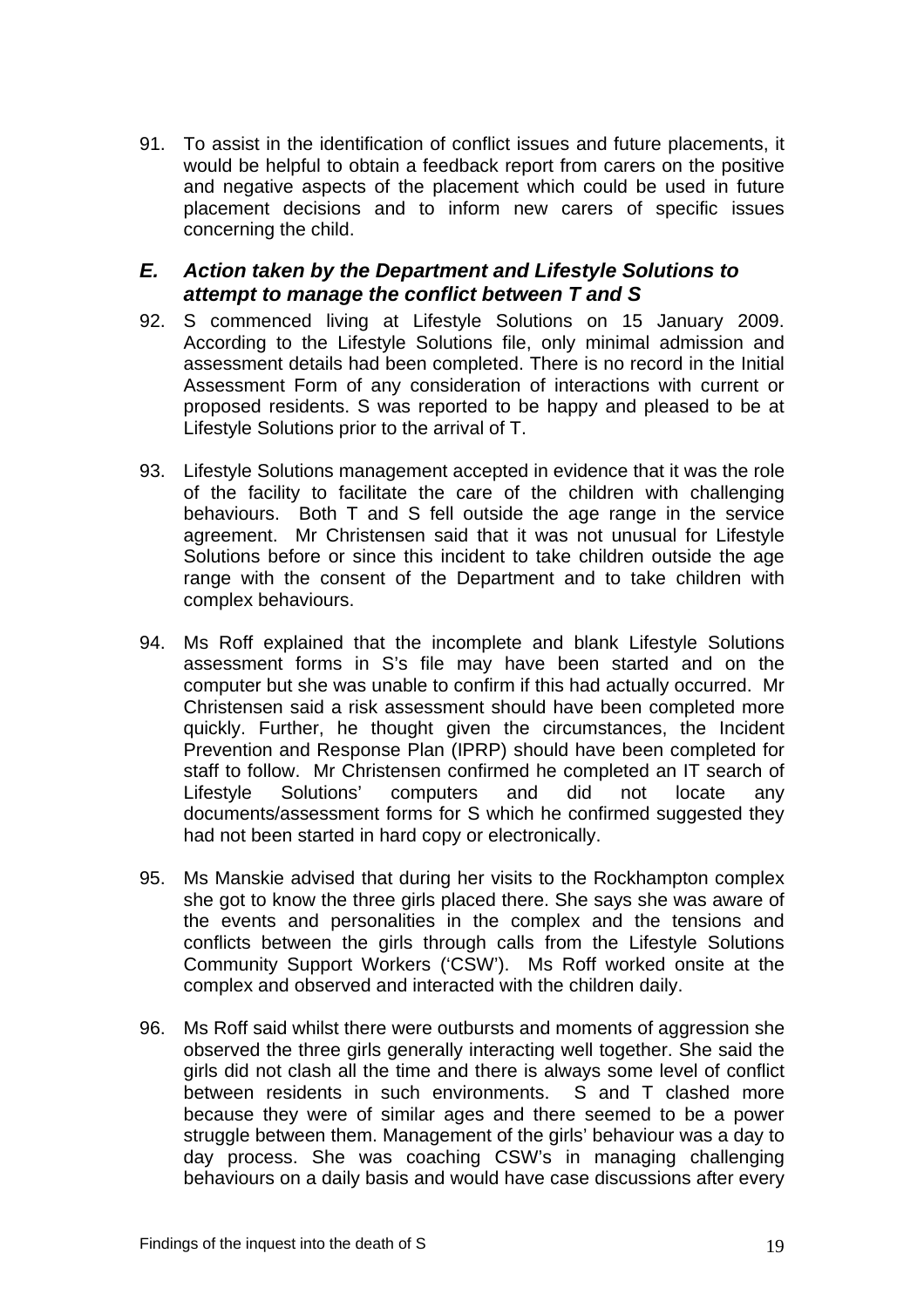incident to evaluate the CSW's response to the situation and discussed how the situation might have been managed better. They discussed different ideas and strategies and scenarios, to see how the CSW would respond to that situation. In oral evidence Ms Roff estimated the children got along probably about 50 percent of the time.

#### **Incident Reports**

97. T commenced residing at Lifestyle Solutions on 21 January 2009 (S had been there for 6 days). From 24 January 2009 to prior to S's death on 7 February 2009, there were eight incident reports concerning S. A description of the incident and action taken as documented on each incident form is set out:

### 1. 24 January 2009, 1.35pm

**Description:** "*T asked S to move away and S said no and T then hit S on the head and was sitting down when she struck her. She then hopped up and started to hit S, twice more* (sic) *pick up her belongings and then hit S on the head as she went past*";

**Immediate action taken:** "*Steve Smith rang Jodie 3-3.30pm to notify her*".

#### 2. 24 January 2009, 3.30pm

**Description:** "*T through* (sic) *a small dart at S and called her a slut…T said S had said things in the shed…T had shove* (sic) *S against the wall in the shed, T was trying to continually intimidate S…At 9.15pm….T started arguing with S, K came down to tell the careers* (sic), *I saw T jump on top of S, she punched her in the nose, and grabbed her around the throat, and attempted to strangle S, I ran to the room and lifted my voice and instructed T to LEAVE THE ROOM she observed, and said that S had called her a nigger. S had finger marks around her neck and started vomiting; she said that she did not call T any names. 9.30pm trying to get girls to bed. S is now on the roof as she says that is the only place T cannot get her. I said we cannot keep her safe up on the roof, however S is refusing to come down*".

**Immediate action taken**: "…*call to the area manager at 9.30pm who told me as the department was not open till Tuesday we needed to contain the situation*".

#### 3. 25 January 2009, 9.40pm

**Description:** "*S had bread and butter knife trying to break window of company car so she could drive it to her mums. Rang on call (Jodie), wasn't much we could do except try defuse situation, and monitor her while she was outside, because she is scared of the dark I knew she wouldn't go too far away from the house, which did happen*"

**Immediate action taken:** "*Steven Smith and Jodie Manskie*".

#### 4. 31 January 2009, 5.15pm

**Incident:** "*We were driving home from out bush when half way home the girls started fighting. T had spate (sic) at S and had started punching her. The spit had landed on K so K responded by jumping over S and*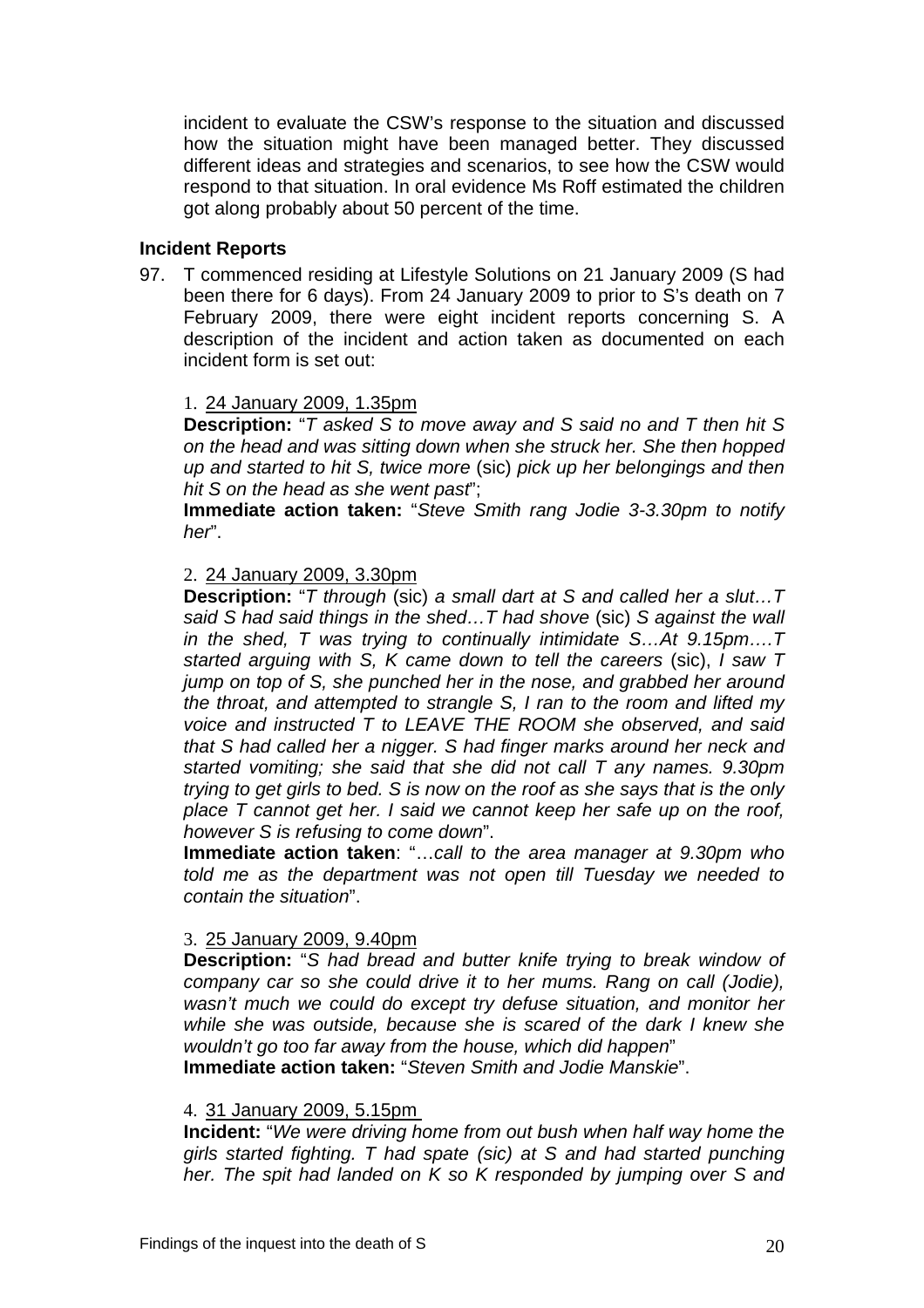*starting to punch T. We then pulled over on the highway. K then jump out an walked up the road while S an T were still fighting so we calmed S and T down then went an pick up K. We then got in to town an K jumped out an ran away when we got to a set of stop lights. When we got home S went for a showe*r".

**Immediate action taken:** (only page 1 of the incident report is available)

#### 5. 31 January 20009, 6.30pm

**Description:** "*As T was walking around still very angry and when S got out of the shower T walked up to her an (sic) punched her in the ear*". **Immediate action taken:** "*Rang Jodie Manskie, (Area Manager) Daniel (Team Leader). 9.20pm – Rm & TL phoned CSAH (Kylie) with update and reported K missing*".

#### 6. 2 February 2009, 4.30pm

**Description:** *"I was standing at the desk of the police station when S came over to me and told me that she was going to go to her mother. I said "I don't want to hear it".*

**Immediate action taken:** "*Rang Danielle*".

### 7. 5 February 2009, 8.45pm

**Description**: "*Whilst I was chatting to T in her room, S walked to T's door from bathroom with towel wrapped around her, nothing else. I told S to go and put some clothes on and said is very inappropriate. S not complying straight away, she then kept grabbing her towel at the top pretending to flash herself. Told S its not right to behave in that manner around anyone, especially when we have male workers on shifts. After she went to put clothes on in her room*".

**Immediate action taken:** "*On shift was Adel, so I informed Adel of what S did, and filled out incident report*".

- 98. Further, there was an incident on 29 January 2009 where S had created a mess in the bathroom and T and K made her clean it up. S called T a derogatory name and T hit S. The progress notes say see incident report but an incident report has not been located.
- 99. Ms Roff provided evidence concerning the incident reports. In relation to the incident reports being passed on to the Area Manager, it was usual practice for a report to be prepared for the Department on a daily basis. The incident reports were all signed by Ms Manskie as the designated manager and the usual practice was that a copy would be sent to the Department. In this case it seems only one incident report was faxed to the Department.
- 100. Ms Manskie confirmed she received the incident reports on the day of the incident and actioned them accordingly but that often she did not sign the incident reports until she was next at the complex. Level 1 incident reports were to be sent to the Department within 24 hours and level 2 reports were to be sent within 48 hours. In addition, the on-call person (Ms Manskie at the time) would notify Child Safety After Hours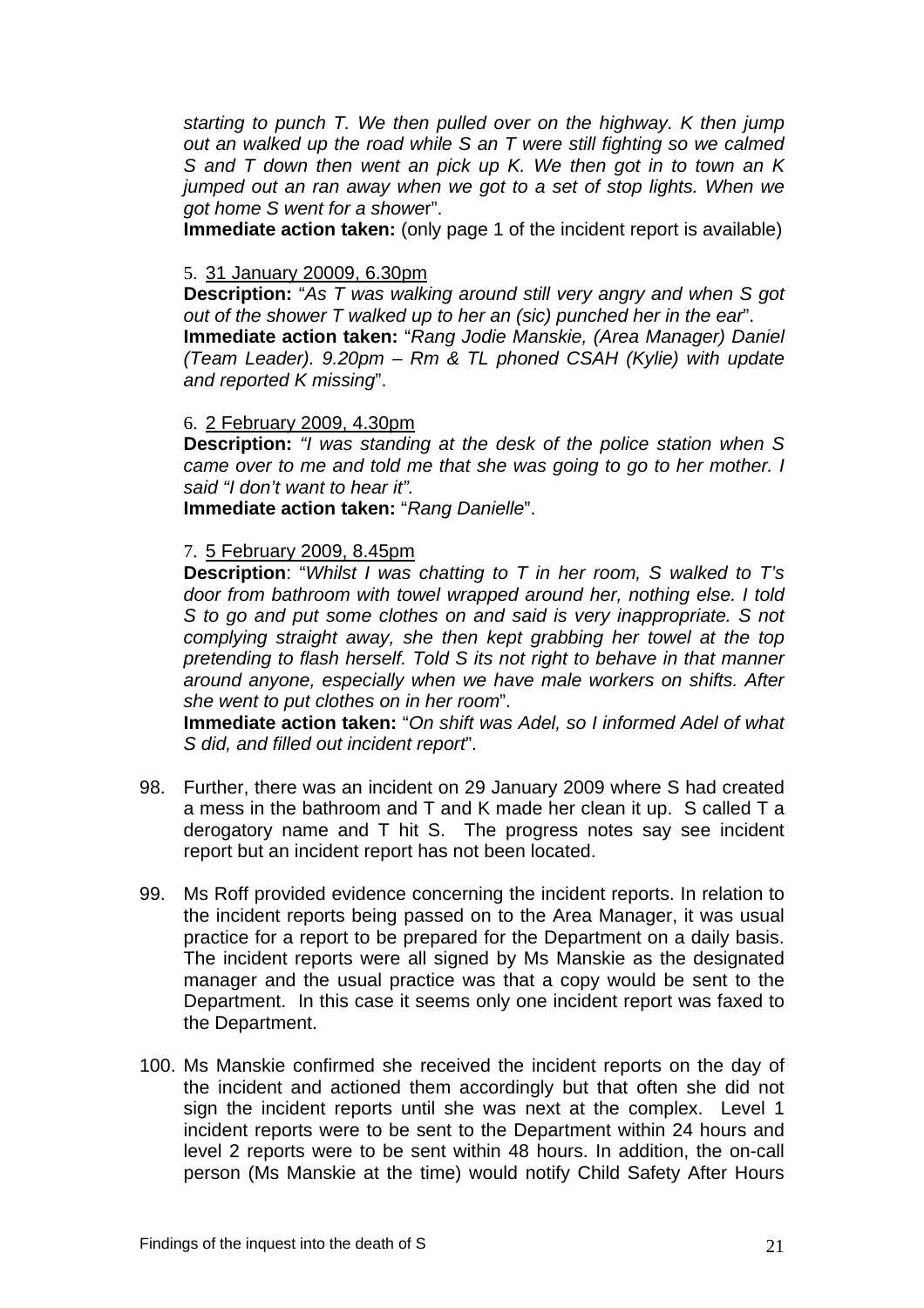Service of the incident. Further, the internal Lifestyle Solutions incident spreadsheet should have indicated when the incident reports were forwarded to the Department.

- 101. The spreadsheet was an internal document which was forwarded to the general manager so he could see what was occurring across a region for the month. In S's case, Ms Manskie advised she sent the incident reports to CSO Graham. CSO Graham says she did not receive the reports.
- 102. Since the incident, Lifestyle Solutions no longer have level 1 and level 2 incident reports. All incidents are now to be reported to the Department within 24 hours.
- 103. The evidence did not show any double check procedure of whether reports were sent and received by the Department at Lifestyle Solutions or Departmental ends. There is no system for identifying the number of incident reports being received from a particular facility and that the Department is reliant on the facility providing the reports to the Department when an incident occurs. In the absence of the notification by the Incident Reports, the system seems dependant on the individual CSO who has direct contact with the child and the facility to identify any concerns.
- 104. Had the Department received the incident reports ledger 84 85 (24 January 2009) and ledger 86 (24 January 2009) the placement for all children in care at Lifestyle Solutions would have been questioned according to Mr Smales, and there would be some separation of the three children and based on the previous incident between S and T, an individual placement would have been found.

#### **Notification to the Department**

- 105. On Wednesday 28 January 2009 Lifestyle Solutions reported some difficulties to the Department as S was refusing to attend school. CSO Graham spoke with S. S said she was going to walk to her mother's place. Further on the same day, S reported to Child Safety Support Officer, Narrelle Kenny that another girl at the placement, T, had been sitting on her and the carer's were not doing anything about it. As a result a placement meeting was scheduled for 4 February 2009 to discuss the concerns.
- 106. On Saturday 31 January 2009, QPS contacted the Department After Hour's Service because a complaint had been made by Ms D that S was being bullied and had an earring ripped out. The After Hours CSO contacted the CSW at Lifestyle Solutions. The CSW advised there had been an argument and physical altercation between S and T and K had absconded. T was upset and threatened to kill herself. QPS had advised Lifestyle Solutions to bring the children to the police station as T was likely to be charged as it was her third assault on S in two weeks.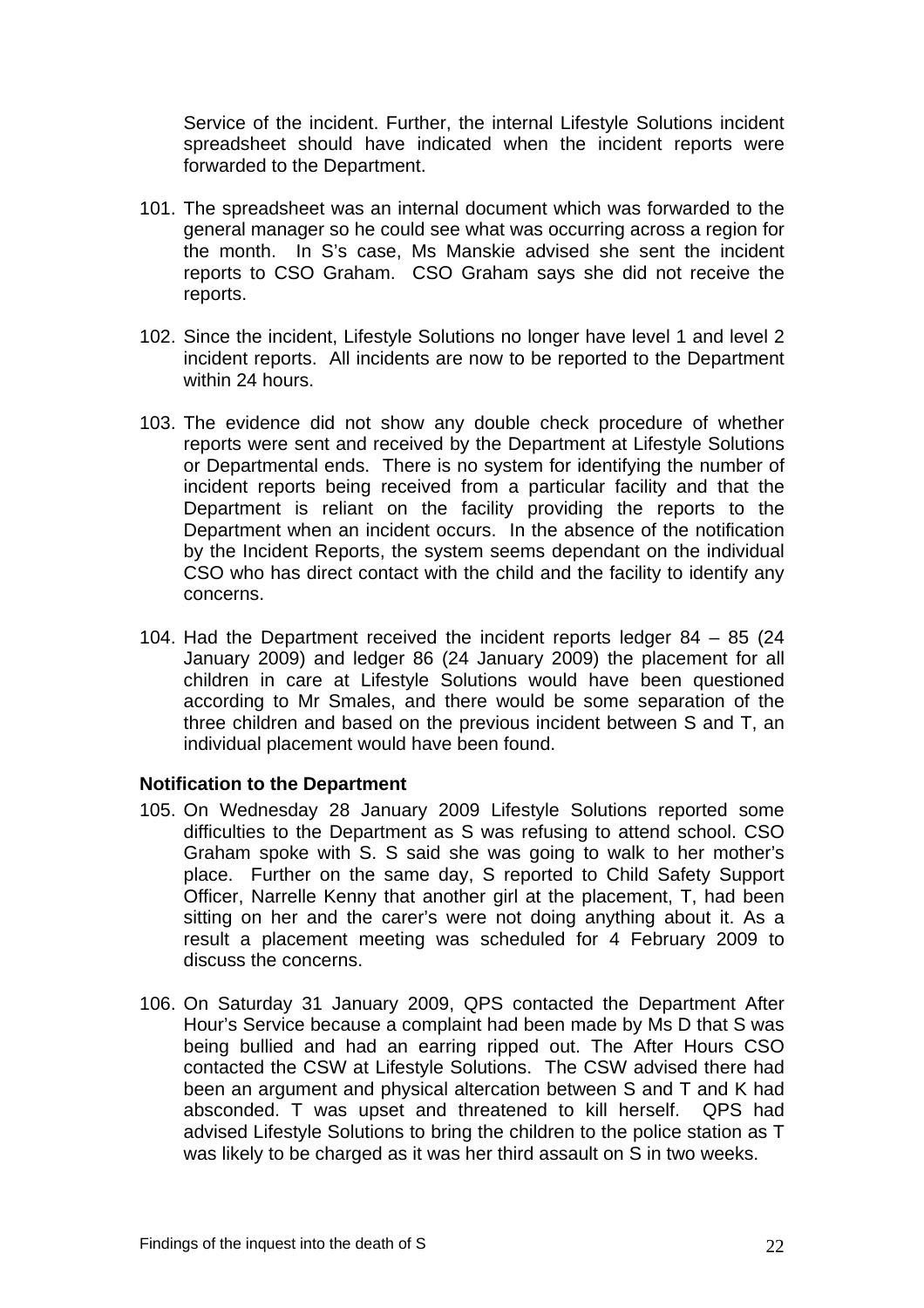- 107. On Monday 2 February 2009, CSO Graham spoke by telephone with Ms D regarding the incident with T on 31 January 2009. CSO Graham advised Ms D that she would speak with the carers about protecting S from bullying by the other girl in placement. CSO Graham then spoke by telephone to Lifestyle Solutions about the incident. She was advised Lifestyle Solutions were concerned because S regularly stated she wanted to go to her mother's and tries to shake off carers. Further, CSO Graham was advised that S and T had been previously placed together and hated each other.
- 108. Team Leader Kylie Stevens said in oral evidence she did not have any concern with CSO Graham's management of the case following the incident of 31 January 2009. CSO Graham had made contact with Ms D and there was a plan to manage the girls.
- 109. Later on 2 February 2009 at 5.20pm, Lifestyle Solutions advised the Department After Hours Service that S had absconded from the police station at approximately 4.30pm. Sometime later, QPS advised the After Hours CSO that S had been located at Ms D's residence and that S refused to return to Lifestyle Solutions as she was being bullied and assaulted by another resident. QPS were not prepared to forcibly remove S.
- 110. On Tuesday 3 February 2009, CSO Graham contacted Ms D who advised that S did not want to return to Lifestyle Solutions if T was there and she would keep running away. Ms D agreed to bring S to the Department. CSO Graham advised Lifestyle Solutions that S had been located. Lifestyle Solutions advised CSO Graham that T was aggressive and tended to pick on S however S would stir T.
- 111. Later on 3 February 2009 CSO Graham and Team Leader Karen Tomlinson met with Ms D and S. S advised she did not want to stay at Lifestyle Solutions as she was sick of T bashing her. S was advised she could not live with Ms D and she could not keep running away as it was dangerous. CSO Graham asked S to notify them when she is not happy before running away.
- 112. Following this, a meeting occurred at Lifestyle Solutions between CSO Graham, S, Ms Manskie and Ms Roff on 3 February 2009. The dangers of running away were discussed with S. In response S raised the following concerns: T hitting her, that she was not allowed to go horse riding and she was not seeing her family enough. Further, there was a discussion regarding S's behaviour i.e. defiance, smashing property, not getting up for school in the mornings, stirring T (by using an electronic device to send messages to K knowing it left T out) and climbing on the roof with T. A number of strategies and outcomes were developed. These included: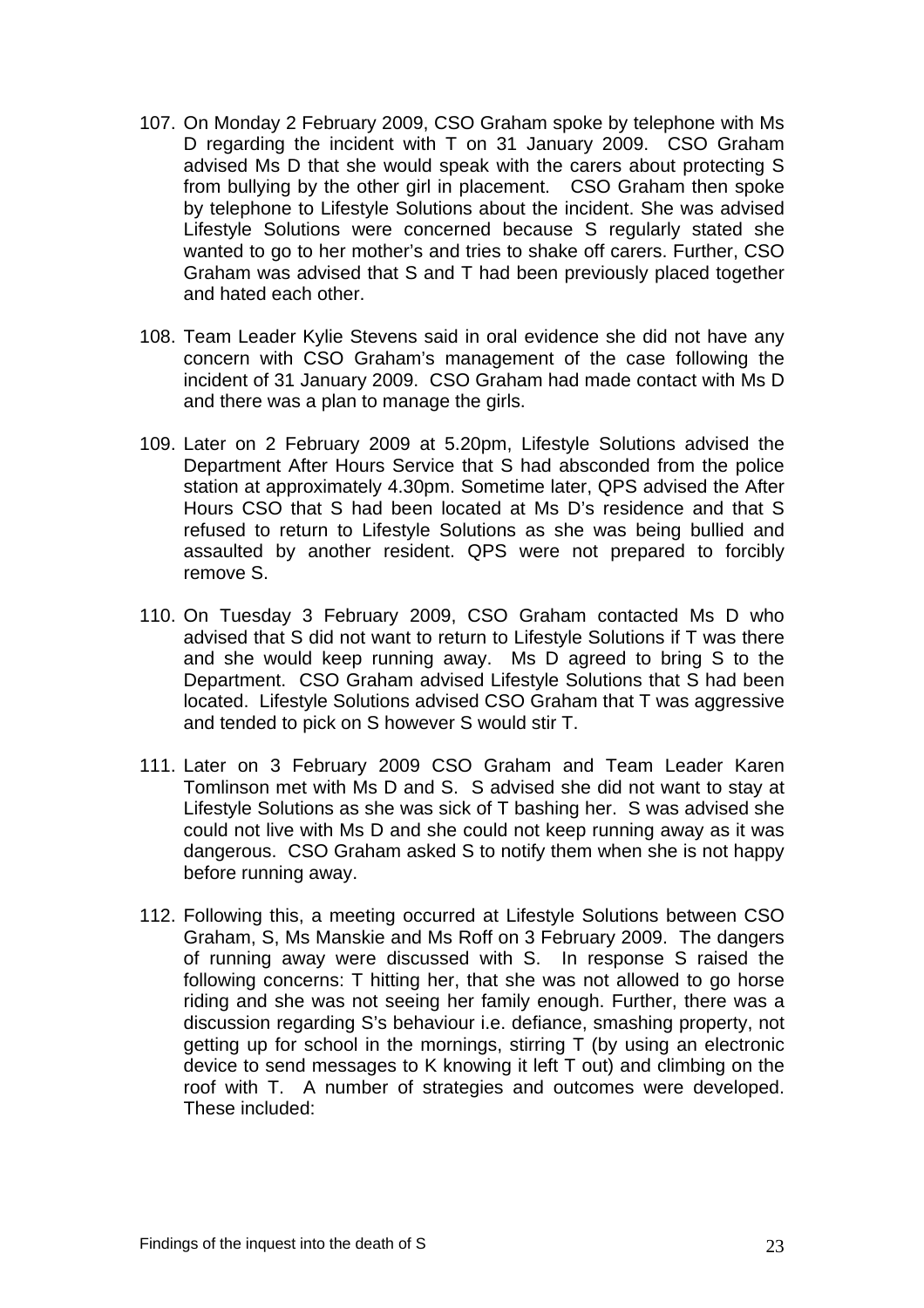- 1. S using a code word (red) when threatened or uncomfortable in order for staff to respond to provide assistance and intervene as necessary without aggravating T;
- 2. a ban on children entering each other's rooms;
- 3. S notifying carers when she needs time out and one on one time could be organised;
- 4. Not climbing on the roof and finding somewhere else in the yard for time out;
- 5. Respecting staff by not swearing at them and doing as she was asked;
- 6. An earlier bedtime so she could get up earlier without being tired;
- 7. Investigating whether horsemanship classes could be arranged;
- 8. Investigating further activities.
- 113. S was reported as being happy to be at Lifestyle Solutions at the conclusion of the meeting. It was agreed the placement meeting which due to be held on Wednesday 4 February 2009 would be postponed to the following week in order to give time to trial the strategies before a review of the placement occurred. CSO Graham said in oral evidence even if she had been aware of the previous incidents she would not have been of a different opinion as to what had been put in place because she considered the meeting with Lifestyle Solutions had been successful.
- 114. CSO Graham did not make any contact with T's CSO after the meeting or when she was first advised of the conflict to find out more about T. CSO Graham conceded this could have been helpful. She said she never had any discussions with Rockhampton South CSSC and was not advised by the team leaders to do so. She said it was kind of viewed as a separate department. She agreed she assumed the information about T would have been provided to T's CSO.
- 115. Ms Roff said the plan would have been communicated to staff verbally and the document outlining the strategies could have been made available to staff once it was completed (it had not been completed at the time of S's death). Further she advised it would form part of the Incident Prevention and Response Plan for S but as S's file was empty it could have been in the process of being developed.
- 116. It would appear that neither of the CSW's caring for the children on the day of S's death were aware of the meeting between the Department and Lifestyle Solutions and the strategies that were to be adopted. In particular, neither CSW looking after S on the day of her death were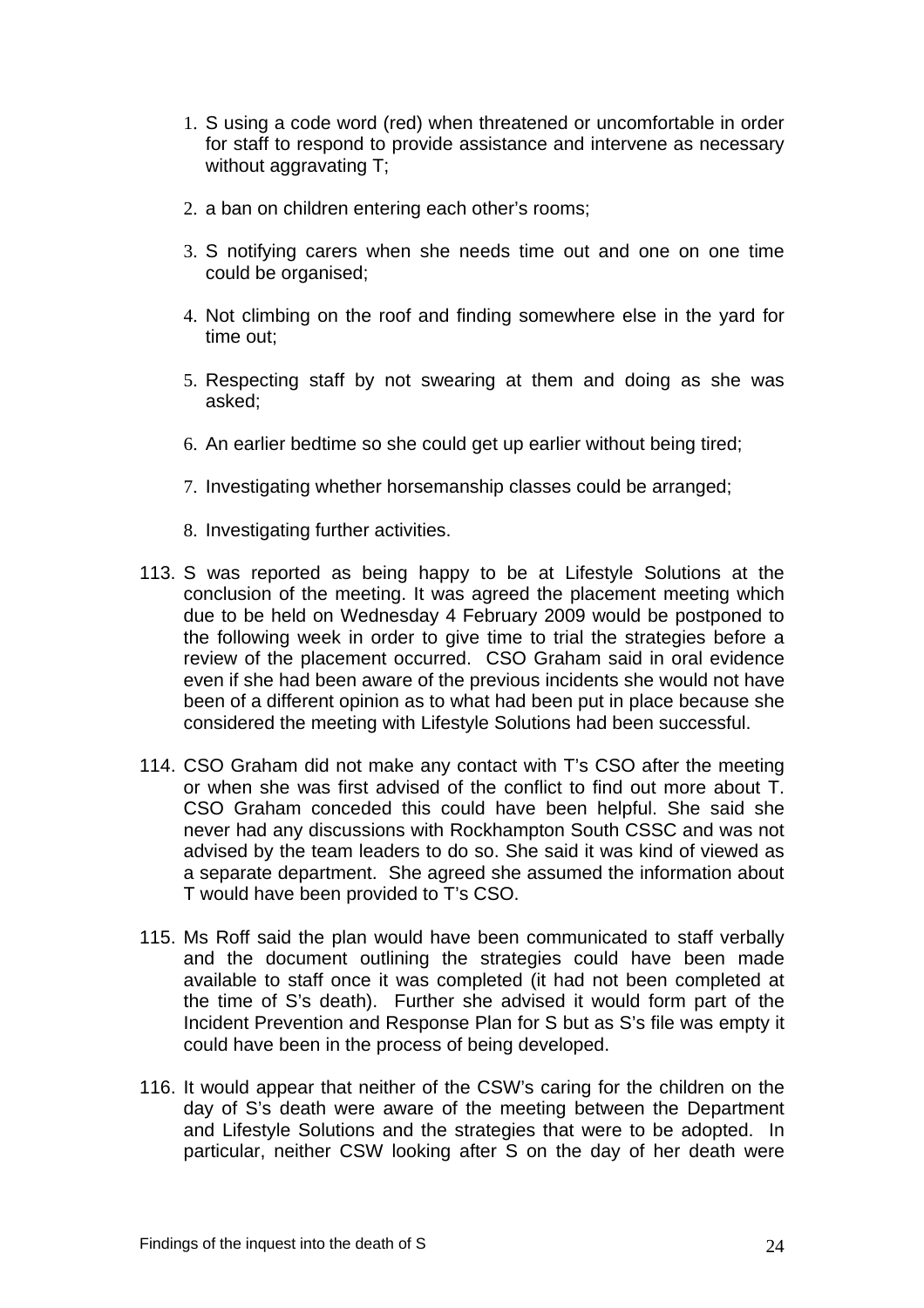aware of her code word to alert them that S was concerned about the behaviour of T.

- 117. Ms Manskie provided evidence that she had considered moving S to the Lifestyle Solutions residence in Gladstone rather than T as S was a better mix for the children already in care in Gladstone. She was unable to confirm when she suggested Gladstone as an option but thought it may have been around 31 January 2009 but it was an emergency overnight scenario. Ms Manskie had a conversation with CSO Graham prior to the meeting of 3 February 2009 as to whether Lifestyle Solutions was the best environment for S to return to.
- 118. Ms Abrahams indicated in her statement that had the incident not occurred on 7 February 2009, it is likely discussions would have been held between Rockhampton North and South CSSC's to collaboratively case manage the conflict and behavioural issues of T, K and S residing together at Lifestyle Solutions. It was considered with ongoing support from the Department and Lifestyle Solutions given time, appropriate intervention and appropriate behavioural and support plans, the conflict between the girls would have gradually dissipated.
- 119. Since August 2010 a regularly monthly meeting is convened between a number of stake holders in the Rockhampton region to collaborate in planning, developing and delivering an integrated out of home care (placement) service system responsive to the support needs of children and young people in care or entering care. The initiative is called the Rockhampton Options for Collaborative Caring Initiatives ('ROCCI').

### **Behaviour Management**

- 120. Ms Roff confirmed the behaviour was not simply limited to T bullying S. S was considered to "niggle" T and they were agitating each other. An example was that S would call T a "nigger" which T was particularly sensitive to.
- 121. Ms Manskie advised in evidence she was often contacted when T's behaviour escalated. She had discussions with Ms Roff about strategies which could be put in place to address the conflict between T and S. These included trying to keep the two girls separate and having two staff present at all times, with one CSW to look after S and one CSW to look after T. Ms Manskie said it was her expectation these strategies would have been communicated to staff.
- 122. Ms Roff confirmed that besides verbal communication there was no system in place for the Team Leader to communicate with Lifestyle Solutions staff any specific issues concerning a child; this was particularly relevant to communicating to weekend staff who she did not see. Since S's death, there is now a section in the communication books for the Team Leader to communicate with staff. It was an expectation of a CSW's role to be aware of the progress of the children by regularly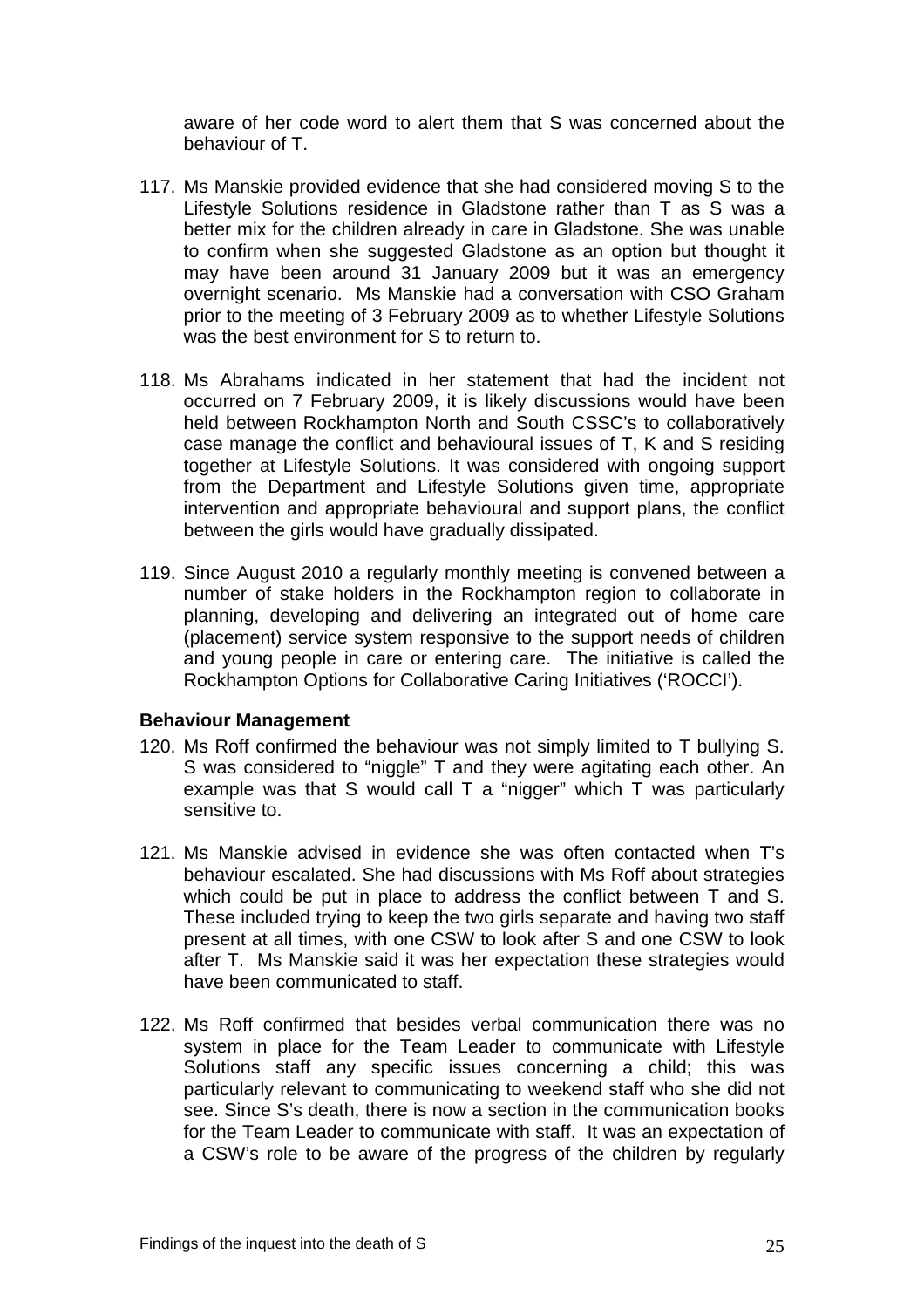consulting their progress notes, the communication book and incident reports.

123. There was a reported fear on the part of CSW's of physically intervening between children. They were concerned about having their Blue Card cancelled if a complaint is made regarding physical contact if the complaint is substantiated. Lifestyle Solutions currently addresses this through induction and whilst they have a hands-off policy for everyday interactions, advice is provided to staff that they are to use as much force as reasonable to remove a child from physically hurting another child but then let them go (and adopt the PART principles - Predict, Assess, Respond, To aggressive behaviour). If there was an incident and a worker did not intervene this would be addressed when the incident was reviewed. At the time of S's placement they had not adopted PART.

## **Conclusion**

- 124. There was a clear breakdown in communication between Lifestyle Solutions and the Department, and between Lifestyle Solutions and its employees. The Department did not receive the incident reports concerning S and T, and was therefore not aware of the extent of the conflict. The assault on 24 January 2009 which left S with marks on her neck and vomiting is particularly concerning. The Deprtment was entitled to a reasonable expectation to be promptly informed by Lifestyle Solutions of any matters and concerns affecting the care of S and communication from Lifestyle Solutions was simply inadequate.
- 125. Compounding this issue was that the Department's system (where there was a lack of incident reporting from a facility) was reliant on the individual CSO to identify issues of concern. It took a telephone call from Ms D to the police on Saturday 31 January 2009 for the Department to be aware of the significant issues between T and S. Even then the history of the previous assaults or the extent of the animosity between the children was not fully disclosed, nor did the Department investigate the issue to any extent, for example, visiting S on Monday, 2 February 2009.
- 125. It seems arguable had action been taken at the time and strategies appropriately communicated to all staff at Lifestyle Solutions, S may not have run away from the police station to her mother's house later that afternoon.
- 126. The staff caring for S on the day of her death were not aware of the strategies developed by the Department and Lifestyle Solutions to manage the conflict between S and T at the meeting on 3 February 2009. There was a clear failure by Lifestyle Solutions to communicate the strategies to their staff and to ensure their staff had the skills to manage the behavioural issues between S and T.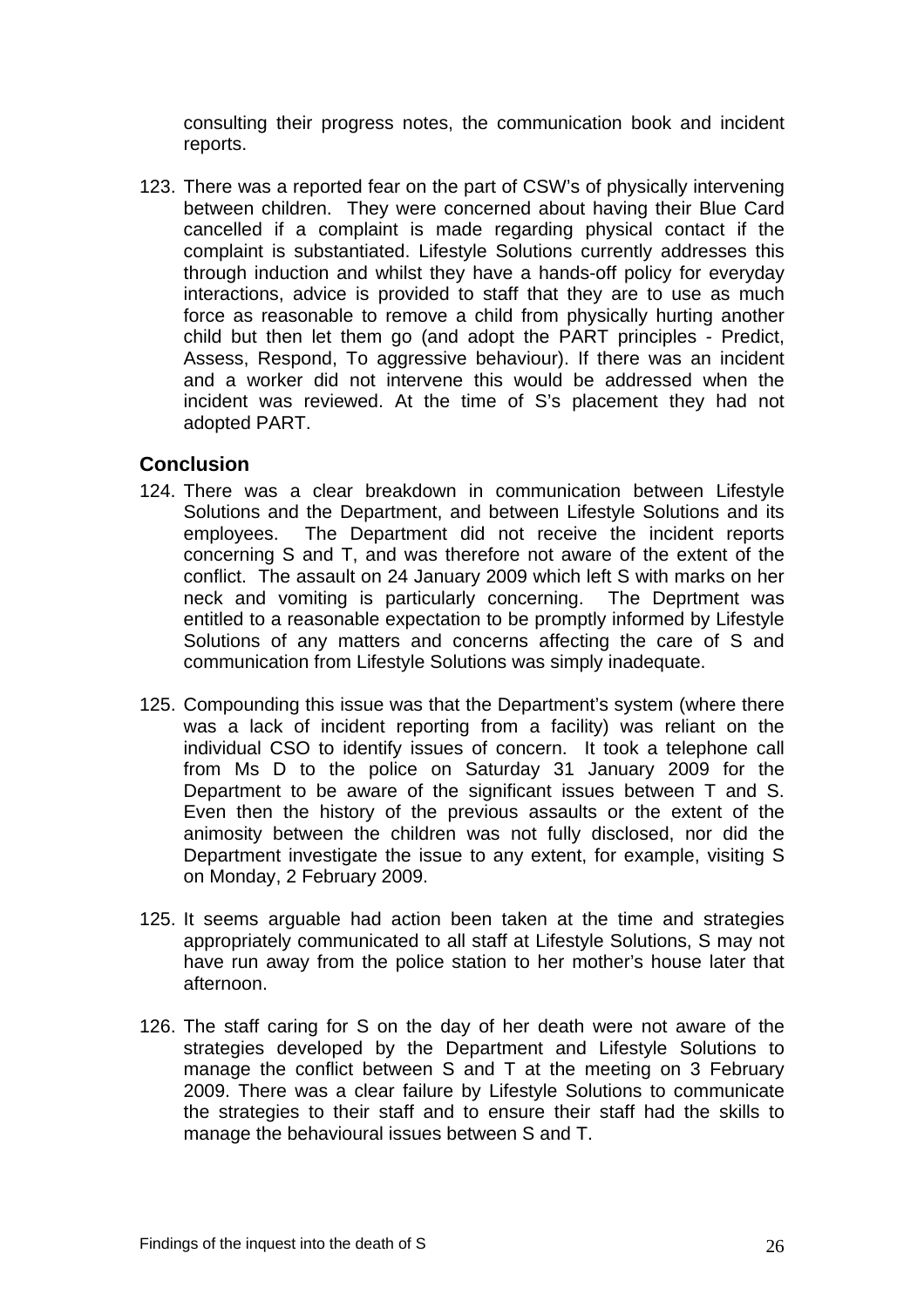127. Further, Lifestyle Solutions' policies and procedures were lacking. The assessment and admission paperwork for S was incomplete and the training of its staff was limited at best. In addition, its internal communication strategies were flawed. The combination of all of these issues meant the staff caring for S would have often been ill informed and less well equipped than they might have been to manage the high conflict situation which was developing between S and T.

# *F. The initial management of the incident at Lifestyle Solutions on 7 February 2009*

## **Lifestyle Solutions**

- 128. There were two carers on duty at Lifestyle Solutions on the day S died, Lorna Bounghi and Kerry Tarran.
- 129. Lorna Bounghi did not receive orientation when she started with Lifestyle Solutions in September 2008 and prior to the incident the only training she received was first aid training. Lorna said whilst she was aware of bickering between S and T she was not aware of any previous physical alterations.
- 130. Kerry Tarran also did not receive any training when she started working for Lifestyle Solutions and was not provided with any orientation concerning the complex and how it was to operate. She was aware there was a folder for each child and a communication book which was to keep a record of everything that occurred but she was not provided direction on their use. She also advised she had been told a handover or debrief was to occur between the person on the pervious shift and herself. Incident reports were for a significant event and the usual process was to complete it before the shift finished and given to the Team Leader.
- 131. Kerry Tarran was not told very much about the children and why they were at the Lifestyle Solutions complex. She knew K had previously left the property but she did not know S had left the supervision of carers at the police station on 2 February 2009. She was not aware of what had been occurring between T and S on the day of S's death and the issue had not been discussed at staff meetings. Kerry Tarran said she was aware there was some animosity between S and T and that S was scared of T because T bullied S a number of times.
- 132. On the day in question, T was angry and S asked Kerry to take her to her mother's house because she did not feel safe. Kerry advised S she could not do that but she offered to call Jodie or Danielle to see about alternate accommodation but at the time K was using the phone. S told Kerry "*T's going to kill me*" and that she was visibly upset. Whilst Kerry Tarran was attending to S, she thought T was packing her bag. T then came with her suitcase and said she had to leave otherwise she was going to kill S. Kerry advised she did not think T was going to physically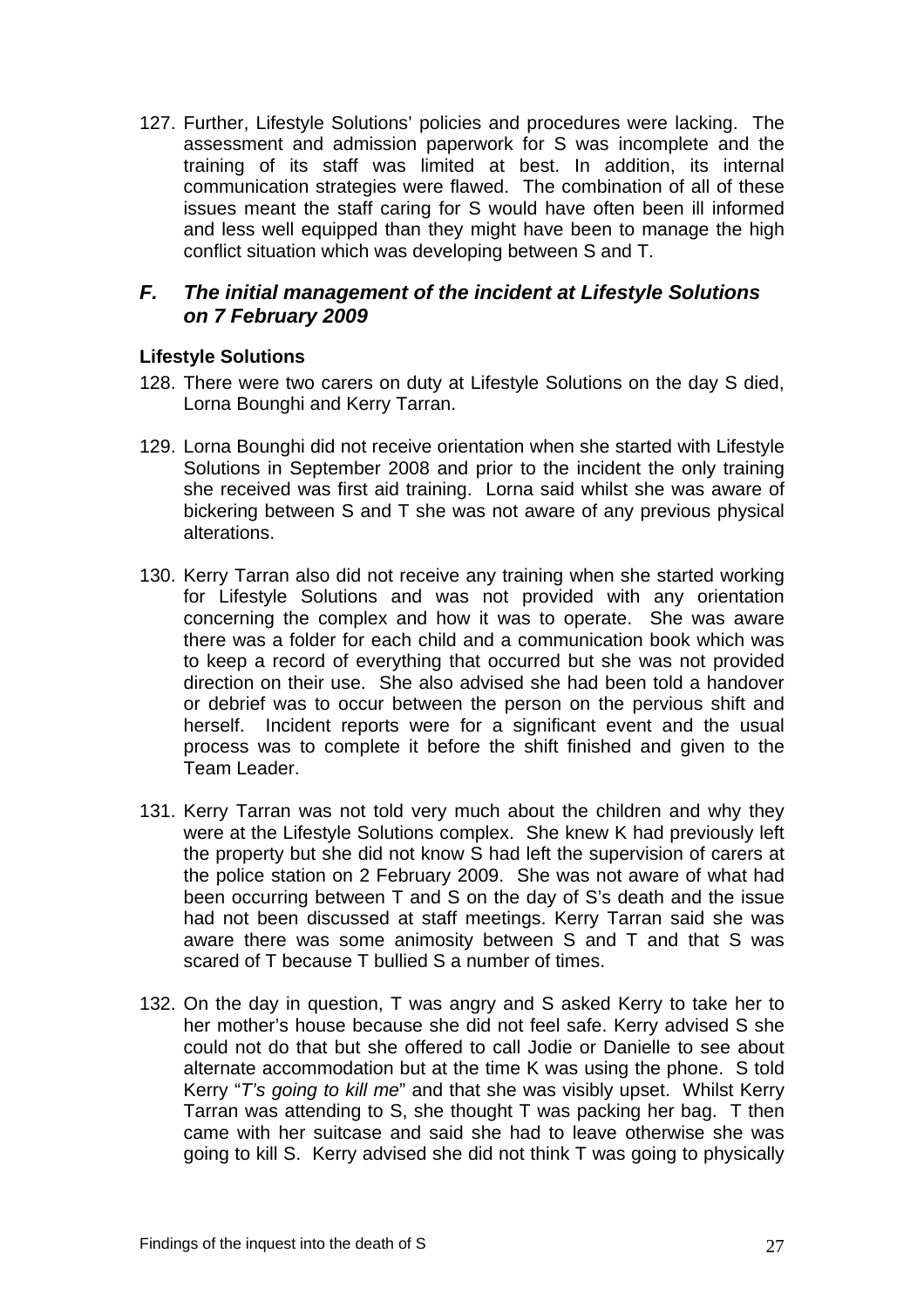try and kill S, just that she was angry and was going to do something to S (following T accusing S of tearing up one of her photographs).

- 133. K noticed S in the food cupboard and told her to go into her room on the ground floor (S's room was upstairs). K then made some popcorn and took it into her room where S had gone and shut the door. Lorna says whilst T was arguing with Kerry about providing her with phone numbers in order to leave the facility, K and S walked off to the main gate at the front. She says she followed them out and asked where they were going. K said '*we're going to see the horses*' and Lorna responded '*Ok, stay together and be careful*'. Lorna said she watched as they walked to the horse paddock and said it was quite common for the girls to go to the paddock. She says this would have been approximately ten past three and it was the last time she saw S.
- 134. Lorna felt that there were no house rules concerning the girls visiting the horses, nor how long they could stay down with the horses. The carers were able to see the horses from the house.
- 135. K said in oral evidence that at no time that afternoon did S go down to the horses. K says S went into her room after the photograph incident then climbed out her window and escaped. K says she rang S on S's mobile and S said *"I'm more than halfway down the road*" so K cut through the paddock when the carers could not see her to go to S. Later in evidence K said she was in the yard playing basketball by herself when she got the call from S. Again later in evidence K said she told the carer she was going down to the horses and should be five minutes. She could not see S and then she cut through the paddock. Lorna's evidence about the girls leaving the house is more reliable than K's multiple versions.
- 136. K said Ms D's mother had given S a mobile so she could keep in touch with her family. K said one of the carers knew S had a mobile phone. She said that after they left, the police passed her and S on the road (on their way to the complex) and it was daylight at the time.
- 137. Lorna says she was looking out through the blinds of the office window and could not see S and K so she went down to the paddock. She walked around the paddock calling out for the girls. She could not see the horses either so she thought the girls were further in the paddock, out of sight, with the horse. Lorna says as she walking to another area of the paddock she heard a loud scream come from the house so ran straight back to the house to see what was happening.
- 138. While Kerry was in the office considering ringing Danielle and Jodie, T came in and was demanding the black box which held all the contact details. Kerry advised T she could not give it to her but would make a telephone call for her. T was screaming and wiped everything off the desk. Kerry became frightened for her own safety. Lorna went into the office as T was leaving. Kerry shut the door to tell Lorna what was going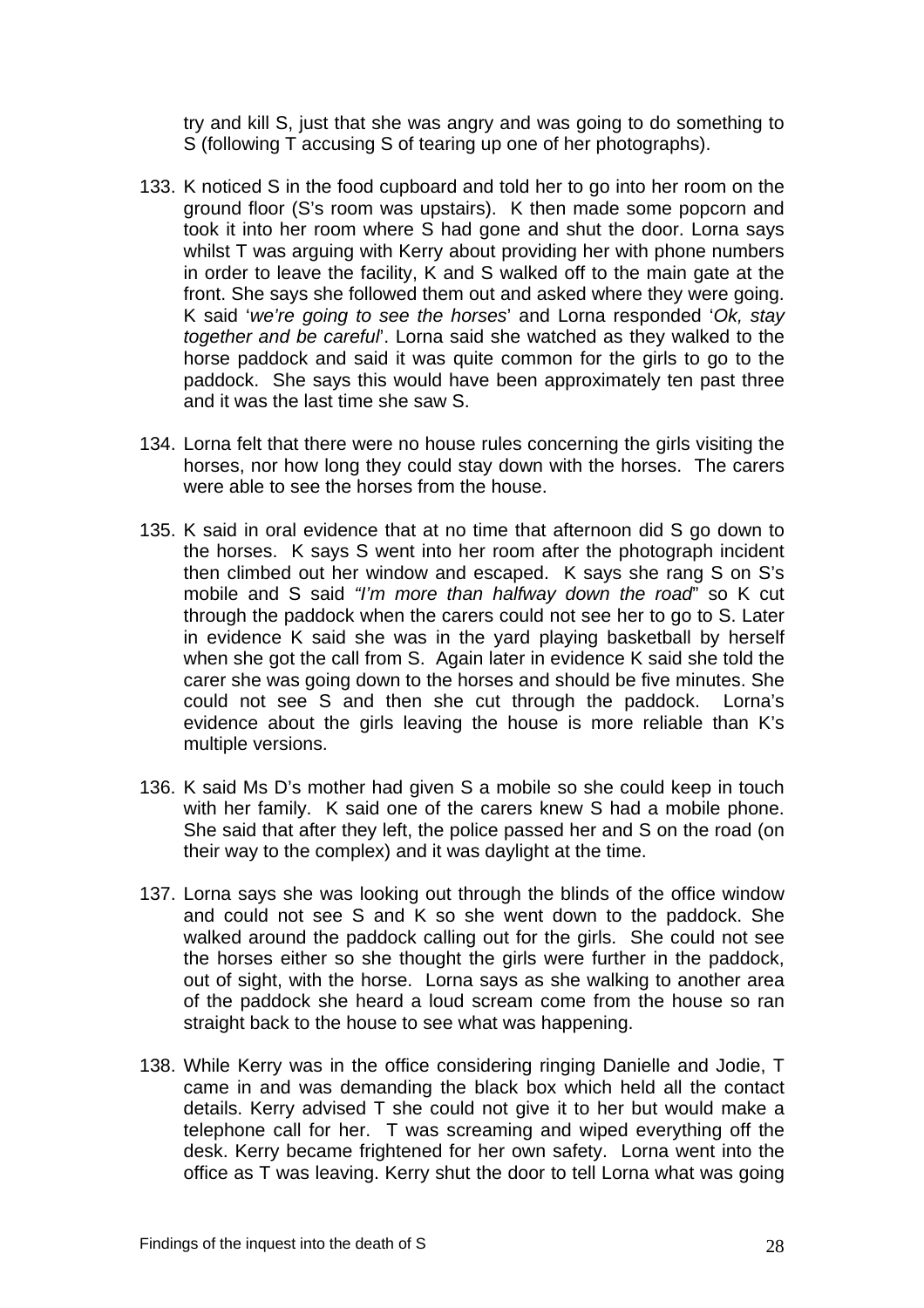on and then T starting banging on the other side of the door. At this time Kerry does not recall where S and K were and denies having a conversation with Lorna about them.

- 139. As T was continuing to bang on the door, Kerry went to open it to try and calm T down but realised the door would not open because T had hit the door so hard, the barrel in the door jammed. Kerry phoned Jodie Manskie to tell her they were stuck in the office and could not get the door open. T then came around to the veranda and opened the office window; she was screaming and was still demanding the black box. She reached through the window and pushed the fax machine off the cabinet. She had a stick in her hand and was trying to come through the window. Kerry said she was really scared by this stage and she tried to calm her down by writing some numbers down for T and while T was screaming she called the police. She called the Child Protection and Investigation Unit ('CPIU') not '000', she thinks probably due to nerves.
- 140. At approximately 4.40pm, Plain Clothes Constable Whitmee (of the Rockhampton CPIU) received a call from Kerry Tarran advising that T had jammed the door shut so the carers were unable to open the door and was threatening to assault the other children at the address and damage property. Plain Clothes Constable Whitmee attended the Rockhampton Police Communications Centre and advised Communications Officer Scott of the information provided by Kerry Tarran. As a result a job card for a first response unit to attend the address was commenced.
- 141. At approximately 4.43pm a request was made for police to attend a disturbance at 298 Greenlakes Road. Acting Sergeant Gary Mabb authorised a crew to proceed Code 2 (lights and sirens) to the address. He also authorised a second crew to attend and the District Duty Officer ('DDO'), Sergeant Burgoyne (Acting Senior Sergeant at the time) to proceed as Code 3 (no lights and sirens).
- 142. Sergeant Burgoyne, on his way to the scene, asked for Queensland Fire and Rescue and the Queensland Ambulance Service to attend the scene. He also advised the crew which had arrived at the scene to remove any ancillary persons from the area so T could not see them and be distracted by them. Sergeant Burgoyne says he also asked that Sergeant Kerry Duffy, the negotiating coordinator, be contacted to make someone available.
- 143. Constables Collins and Warby arrived at the residence approximately 13 minutes after being tasked (i.e. 4.56pm). Upon their arrival, they observed two carers at the front of the residence and T who was by then standing on the roof. Constable Warby began to speak to T to talk her down from the roof. T was very emotional and yelling and screaming about wanting to kill herself. Constable Collins provided information to Rockhampton Communications and then spoke with the two carers. At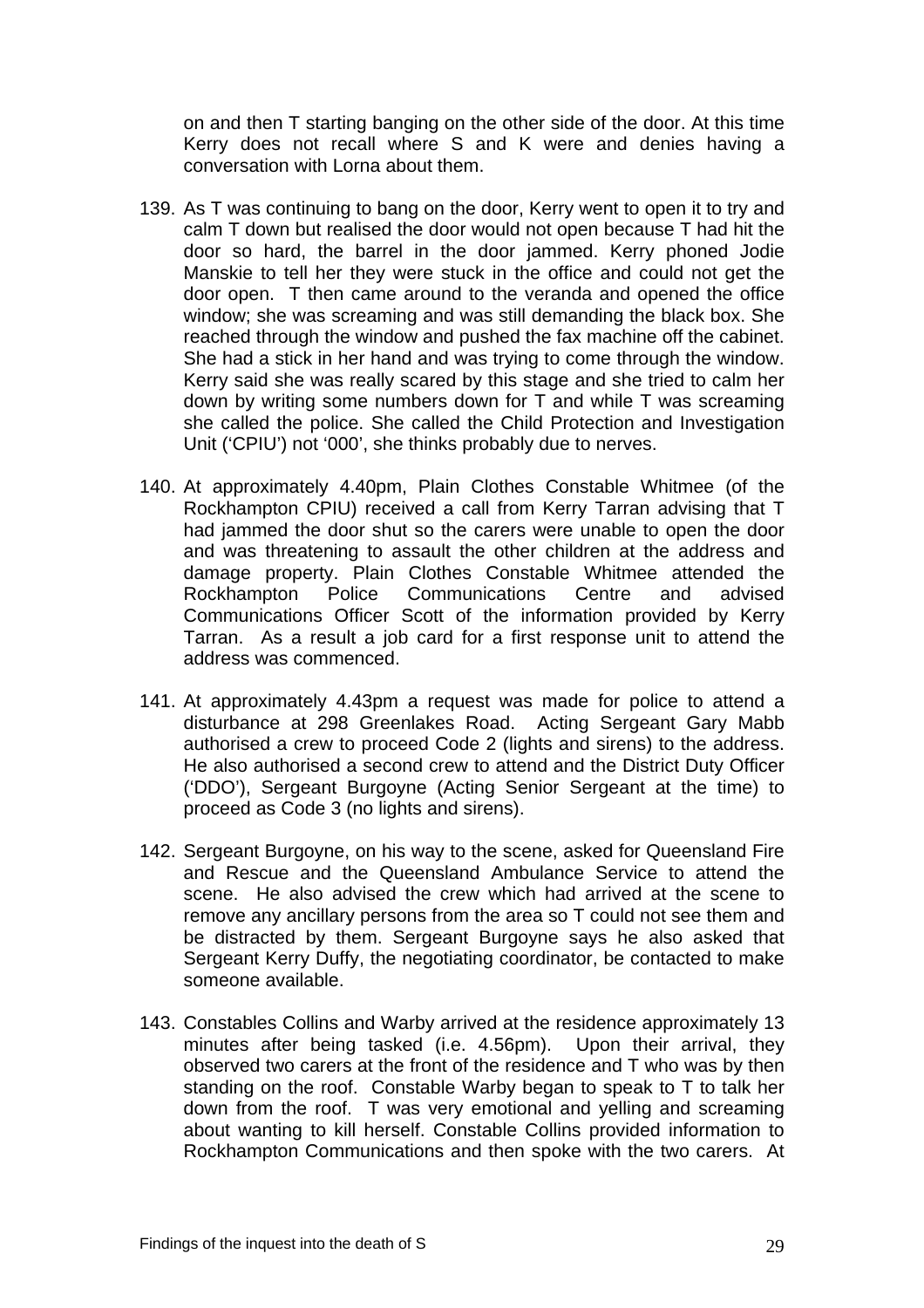about 5.11pm Constables Tonkin and Wilkinson arrived and provided an update to Rockhampton Communications.

- 144. Lorna Bounghi says the police were very concerned that T was on the roof but she and Kerry were trying to suggest to the police this happened all the time. However, the police took over and they were told to get out of the way as the police thought T's behaviour was linked to them. Kerry said she had a conversation with police when they arrived, she mentioned there were two other children and said that Lorna told her the girls had gone for a walk.
- 145. When Sergeant Burgoyne arrived at the scene at 5.27pm he took over command of the scene. Constable Tonkin advised Sergeant Burgoyne of the situation upon his arrival. Sergeant Burgoyne asked for contact details for T's mother and arranged for her to be brought to the scene. Sergeant Burgoyne did not receive any direct information from T from what she said or what she did that gave him an indication she was threatening to harm herself. He said at the time the focus was on T and he was not aware of any other children residing at the residence.
- 146. Police Liaison Officer's Asse and Bowman were working that afternoon. They heard the surname that both K and T shared (although they were not related) broadcast over the police radio and assumed K was on the roof. They attended K's parents' residence to get them to assist by attending 298 Greenlakes Road. Before they left, they then heard a radio broadcast indicating it was T, not K on the roof. They left K's parents residence and commenced travelling towards 298 Greenlakes Road to provide assistance. They got as far as the turn off to Greenlakes Road from the highway when Sergeant Burgoyne requested no further cars were to attend the scene.
- 147. Senior Constables McKean and McWilliam arrived at approximately 5.30pm and took up position at the front gate. Further, at 5.30pm, Constables Richardson and Rose were tasked to attend T's mother's residence to bring her mother to 298 Greenlakes Road.
- 148. T stayed on the roof, threatening to jump off and hurt herself. T was screaming and saying she wanted her mum.
- 149. Lorna said the children found it easy to get on to the roof and frequently did so. She confirmed they went on to the roof to get away from everyone and not as a threat to themselves. Kerry confirmed it was a regular occurrence for the children to get on the roof, perhaps even on every shift. Kerry said the house has a sloped roof and it was easy to climb on the veranda rail and then roof. Danielle Roff said besides a general conversation about safety, no measures were taken to keep the children off the roof. It was seen as a self imposed time out space for the children. The property was leased and there was no consideration given to making an application to the owner for physical alterations like guardrails or some other sort of barricade to stop access to the roof.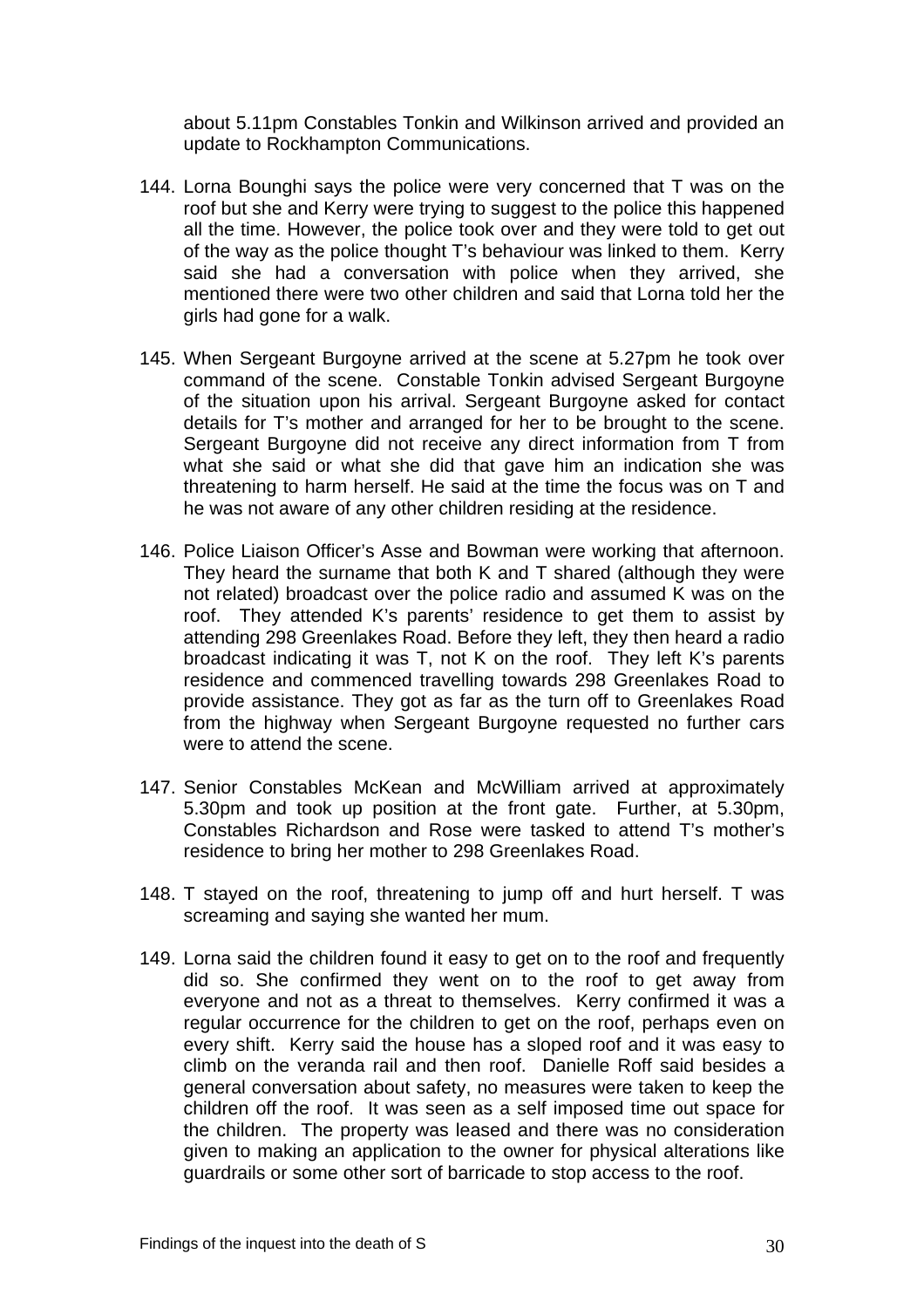- 150. The negotiator contacted Sergeant Burgoyne to say she was coming to the scene in her own vehicle. By that stage QAS and QFRS had turned up and were parked near a shed just outside the property. Just before the negotiator arrived at 5.42pm, the police had been able to talk T off the roof. After T came off the roof, she told Constable Warby she and S had a fight and S had run off and as a result T had got on the roof.
- 151. Constables Richardson and Rose and T's mother arrived at 298 Greenlakes Road at 6pm.
- 152. It was decided T required a mental health assessment and her mother accompanied T to hospital with the QAS. Constable White and Plain Clothes Constable Whitmee arrived at 298 Greenlakes Road at 615pm. They were tasked with following the QAS with T in it, to the Rockhampton Base Hospital to complete an Emergency Examination Order.
- 153. The police claim they were not informed about S and K not being at the facility until after the incident with T had settled down. Sergeant Burgoyne said as the ambulance left, the carers advised him the other two children, S and K had gone missing. According to the IMS job sheet this was at 5.55pm. Sergeant Burgoyne says he reported the outcome of the incident concerning T and the evolving case regarding the missing girls to Inspector Somerville.
- 154. Lorna admits at the time she was focused on T as she thought she was going to harm herself and it was not until after the ambulance and fire brigade had left that she told Kerry who then immediately advised the police. While T was still on the roof, a preliminary search was undertaken by the carers to locate S and K. Kerry said they worked out they had been missing for about 45 minutes before the police arrived.
- 155. Kerry Tarran advised she called Jodie Manskie (the person on call that day) and told her about the police being at the complex dealing with T and that S and K were missing. Kerry says she was instructed to get police to leave and to find the girls. Kerry told police this but they said they were in charge and they were looking for the two girls.
- 156. Jodie Manskie said in evidence she does not recall telling Kerry or Lorna to get rid of the police but admits to becoming frustrated and raising her voice as she had to tell them to stop and listen to what she was saying. Jodie says she instructed the staff to try and locate S and K as the police were dealing with T.
- 157. Lorna and Kerry gave police a missing person report for S and K. Some of the police walked down to the dam and she and Kerry walked right around the paddock but could not find the girls. It was then they realised they were not on the property. Lorna estimates this was at about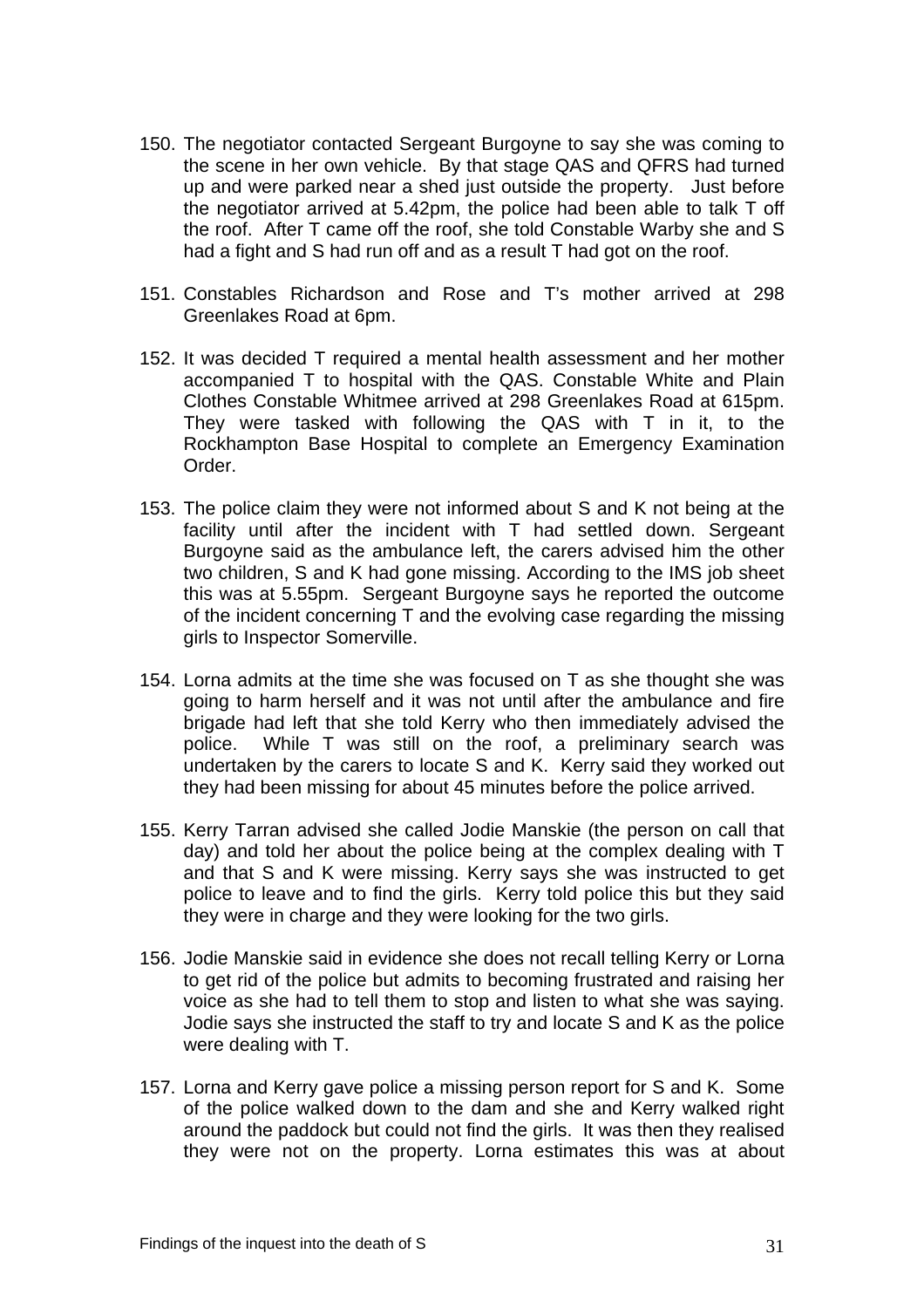6.15pm. She says she and Kerry gave the police a description of the girls and then the police left.

### **Conclusion**

- 158. In the first instance it is obvious Lifestyle Solutions was not managing the children climbing on to the roof. There was no clear policy in place in relation to this frequent activity undertaken by the children who resided at the facility.
- 159. The Lifestyle Solutions internal communication processes were poor with the carers not being aware of S's history of escapes and the level of conflict which existed between S and T prior to the incident with T. The carers did employ some strategies to manage T but were faced with an explosive aggression from her and nothing was likely to work on that day.
- 160. Whilst Lifestyle Solutions carers did not have any clear strategy in place when T's behaviour began to escalate, it is acknowledged, it would have been a difficult and highly charged situation. It appears the incident with T was beyond her normal behaviour with Lorna Bounghi concerned T would harm herself. One can see how the immediate focus would have been on T but it is unfortunate that after police arrived the carers did not turn their attention to attempt to locate S and K.
- 161. Access to the roof was regarded by carers more as a safety valve than anything else. It gave the children the opportunity to be away from carers and other children in a time out of own choosing fashion. It arguably offered carers a mechanism with which to manage children with entrenched behaviours. Climbing onto the roof from the high rear slope was not inherently dangerous but access to the front of the roof and the two storey drop was. The Department submits Lifestyle Solutions was not managing the activity but it seems they were tolerating it so that the safety issues were not pushed.
- 162. The Department argues that the final fateful absconding on 7 February can only be understood against the background of S's fraught relationship with T and her habitual absconding behaviour. The Department further submits that the evidence shows that S was not scared when leaving Lifestyle Solutions, was calm when walking to the horses, the earlier incident with the photo had been resolved, she was not leaving as direct response to aggression by T although T's aggression in general and on that day was probably a factor. She had her bag packed the night before probably so she could abscond when the opportunity arose which the incident between T and the carers afforded.
- 163. The initial police response appears to have been appropriate in the circumstances. They had a child who was reportedly threatening to jump from the roof, and they were not informed until after the incident of the missing girls.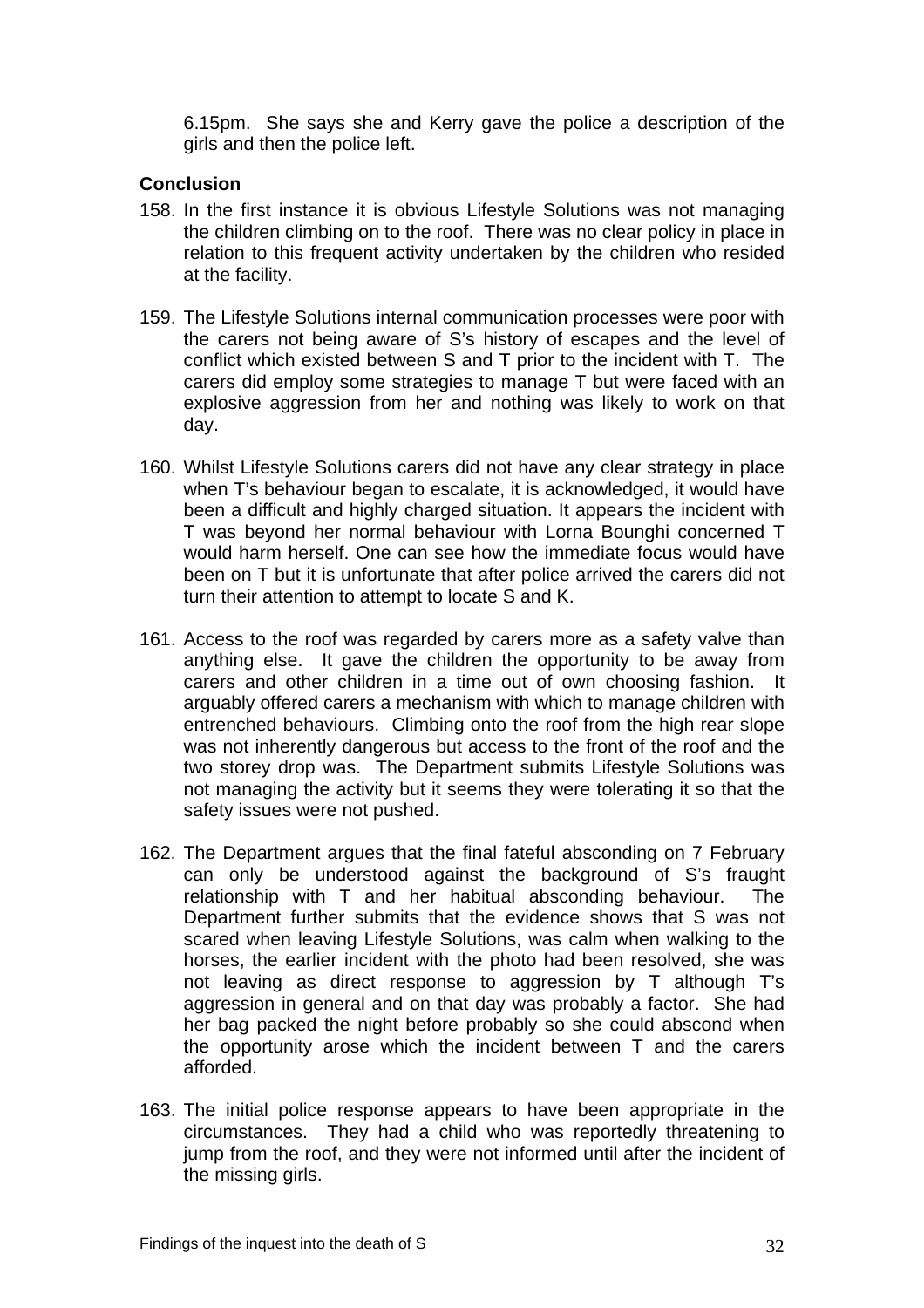# *G. The QPS Search for K and S*

- 164. Sergeant Burgoyne was the relieving District Duty Office ('DDO') on 7 February 2009. His supervisor was Inspector Darren Somerville. Sergeant Burgoyne was relieving in the position of DDO for two weeks and had been in the role since the previous Monday. He had not acted in the role previously but had undertaken a similar role as an On-Road Supervisor. Sergeant Burgoyne had worked as a police officer in Rockhampton for 19 years and had lived in Rockhampton all his life.
- 165. Inspector Somerville had been an Inspector since March 2006 and had been in the Rockhampton area since 2004. His supervisor was Superintendent Wockner, the District Officer. There are four inspectors in the region who are rotationally on call. Inspector Somerville was on call the night of S's death.
- 166. The Rockhampton communications centre was managed by the officer in charge, Senior Sergeant Shane Thomas. The Communications Coordinator ('Comco') on shift was Sergeant Mabb. The operator who took the 000 phone call from K was a civilian radio operator ('CRO') Steven Barry. At the time of the call Steven Barry had been employed as a CRO for 12 years in the Rockhampton communications centre.
- 167. The details of the QPS involvement are recorded on the Incident Management System ('IMS') job card which is completed by the communications centre in relation to a job that comes in for detailing to crews. The information recorded is received by phone and radio. It is a running sheet of a job as it evolves.
- 168. The QPS has various policies and procedures relevant to searches. These include Operational Procedure Manual sections on Major Incidents, Search and Rescue and Missing person occurrence; Rockhampton Police District Standard Operating Procedure ('SOP') Missing persons and attempted abductions; and SOP Search and Rescue.
- 169. Initially Sergeant Burgoyne said in oral evidence he had been operating on the assumption the girls had gone missing at around the time T went on the roof and was not aware they may have left the property earlier. On being recalled to provide further oral evidence Sergeant Burgoyne confirmed he had a conversation with Senior Constable Mabb at the communications centre and in that conversation he said S and K had been missing for an hour, maybe two hours. By this time, the girls had the opportunity to travel quite a distance from Lifestyle Solutions and it seems likely from the evidence that they had crossed the Bruce Highway before the police attendance at Lifestyle Solutions property. The distance that the girls had traveled before the police became aware that they were missing was a major factor adversely affecting the prospects of them being located before dark.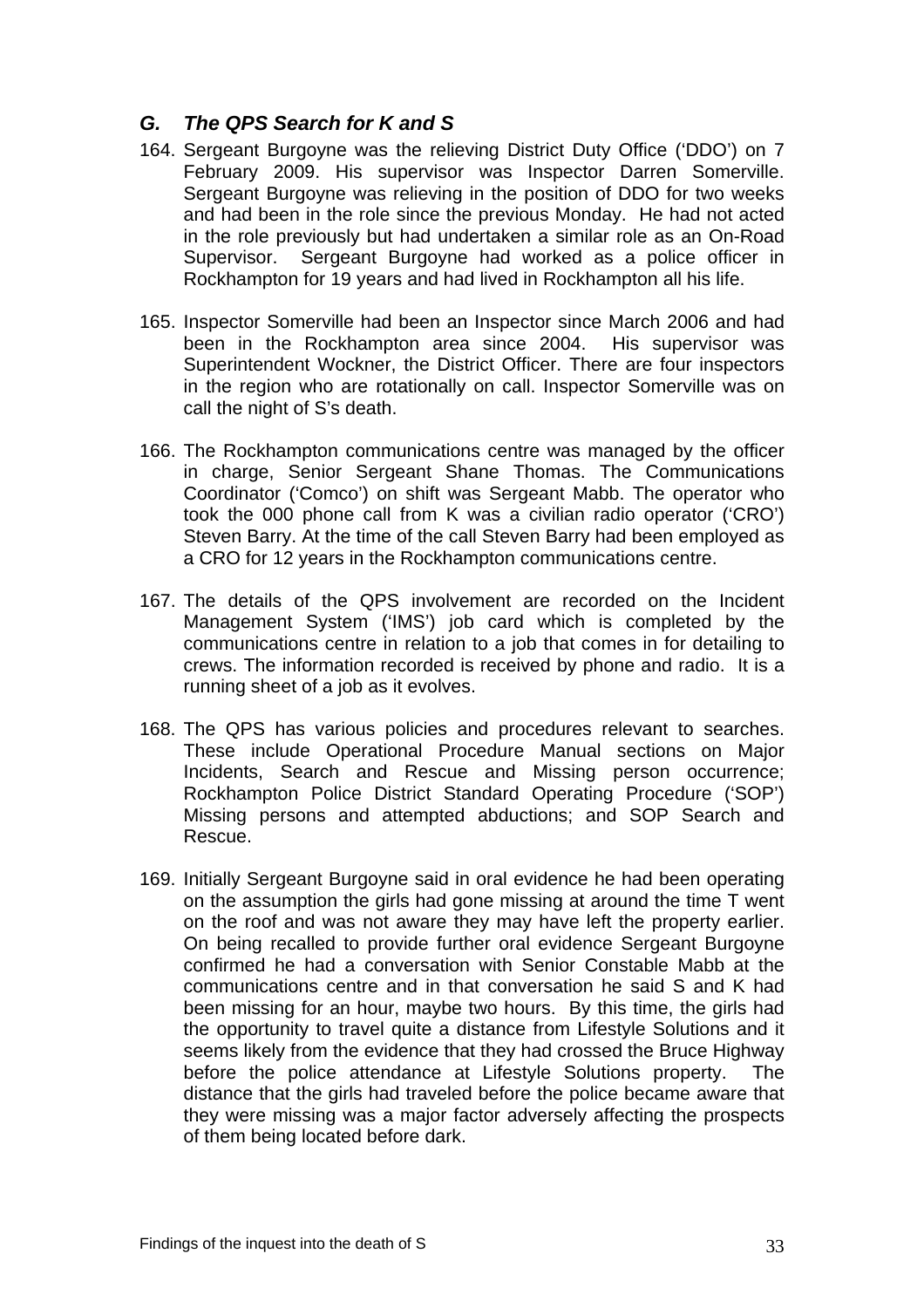- 170. Sergeant Burgoyne explained in a missing person case a risk assessment is undertaken of the incident. The risk is assessed as low, medium or high depending on the circumstances. In a low risk situation initial inquiries are made with friends and relatives, in a medium risk situation a number of crews will be tasked to conduct patrols, and in a high risk situation a structured land or marine search is coordinated by Search and Rescue Mission Coordination ('SARMAC'). The reporting officer (i.e. the officer completing the missing persons report) is responsible for completing the risk assessment. Sergeant Burgoyne said he did not complete a risk assessment document but assessed the situation with S and K as a medium risk.
- 171. On the day in question Sergeant Burgoyne asked Constable Tonkin to start taking details for a missing person report (which would later be logged into the computer system). Whilst Constable Tonkin obtained information from the carers, Constable Wilkinson started driving down the road using the microphone to call for the girls.
- 172. Once Sergeant Burgoyne advised the communications room that K and S were missing, Senior Constable Mabb and Sergeant Burgoyne organised a search of the immediate area. A "Be on look out for" ('BOLF') was issued including a description of the girls and was broadcast on the police radio at 6.09pm. The BOLF was not broadcast again. There are many situations where police officers for various reasons would not hear radio transmissions from Comms or between crews if only one broadcast is made.
- 173. Senior Constable Mabb prioritised the search over all of the other incidents received by the police communications room. Sergeant Burgoyne said taxi drivers had been asked at 6.38pm to keep an eye out. Sergeant Burgoyne said he had asked for the Capricorn Helicopter to assist in the search but it was out of service. Sergeant Burgoyne said this was the first time he was aware that children had been reported missing from a care facility in a rural area. Senior Constables McKean and McWilliam searched the dam on the property.
- 174. Sergeant Burgoyne then requested Constables Tonkin and Wilkinson to start patrolling for the missing girls. It was assumed by the police that the girls were likely to be travelling towards Rockhampton. They patrolled down Greenlakes Road, Olive Estate and Greenlakes Road to the Bruce Highway and Bruce Highway back to Glenmore shopping area. They used a microphone to call out for K and S and to advise they were not in trouble in case they were hiding from police.
- 175. Senior Constables McKean and McWilliam were told to commence patrols of Greenlakes Road, Olive Estate and Bruce Highway areas towards the city. They had not been formally tasked to the job but were attending of their own initiative in case they could assist. They had no identifying information about the girls. Senior Constable McKean said he had lived in Rockhampton for the last 16 years and was aware there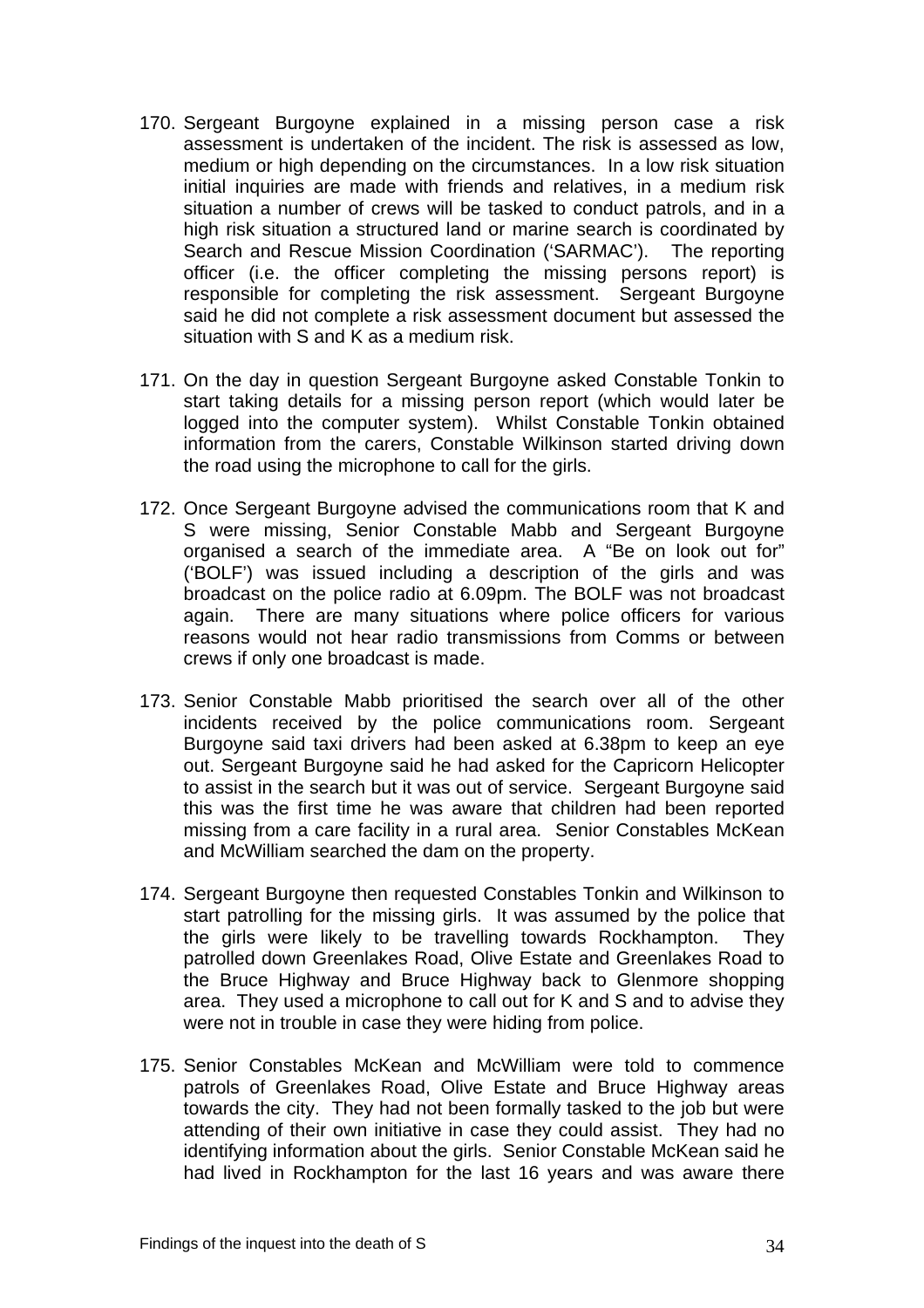were three ways to get into Rockhampton from the Lifestyle Solution location. They were not provided with any instructions (apart from it was likely the children were heading back into Rockhampton) from Sergeant Burgoyne and they were sent out to patrol the area.

- 176. Sergeant Burgoyne told Constables Richardson and Rose to commence patrols. They conducted patrols of Greenlakes Road and the immediate bushland adjacent to the road, Perrott Drive, Constance Avenue, Sheldon Road, Mildura Road and returned to the Bruce Highway. They ceased searching at 7pm when they were tasked to another job.
- 177. Constable Richardson was provided with a description of the girls and what they were wearing. She was instructed by Sergeant Burgoyne to start conducting patrols in the area around Greenlakes Road, the house and the immediate vicinity around the house. She did not recall being advised how long the children had been missing but made an assumption it was when the incident involving T on the roof began. They had been advised the children were possibly heading for Rockhampton. Constable Richardson had lived in the local area for 12 years and knew there were three routes back to Rockhampton. She said she had a discussion with her partner about moving to patrol the Dawson Road/Belmont Road way into Rockhampton just before they were assigned to another job by Comms at 7.20pm. They did not have a discussion with Sergeant Burgoyne before being tasked to the next job which concerned a domestic dispute.
- 178. Police Liaison Officers ('PLO') Asse and Bowman had been heading out to the Greenlakes Road when they were advised no further cars were required. They decided to return to town however they drove down Belmont Road to satisfy their curiosity as neither had ever travelled down the road and it was one potential route for the girls to have taken. They drove down Belmont Road for approximately 2kms while it was still daylight. PLO Bowman stated they had not been tasked to the search and were just keeping a look out as part of their regular patrols.
- 179. Sergeant Burgoyne stated that there was no grid search or allocation of specific areas for the search but rather that the idea was that the patrols would overlap as they were looking for the girls, in contrast to a SARMAC search with a topographical map marking off areas as they were searched.
- 180. Sergeant Burgoyne stated there were three routes from Lifestyle Solutions by road and two which could have been taken by foot. He said he was aware of the three routes by road at the time of the incident but has subsequently identified the two routes by foot. He confirmed he did not give any specific instructions to his officers of what roads to search on. Most of the officers searching were not that familiar with the area and only knew one way back to Rockhampton (along Greenlakes Road to the highway).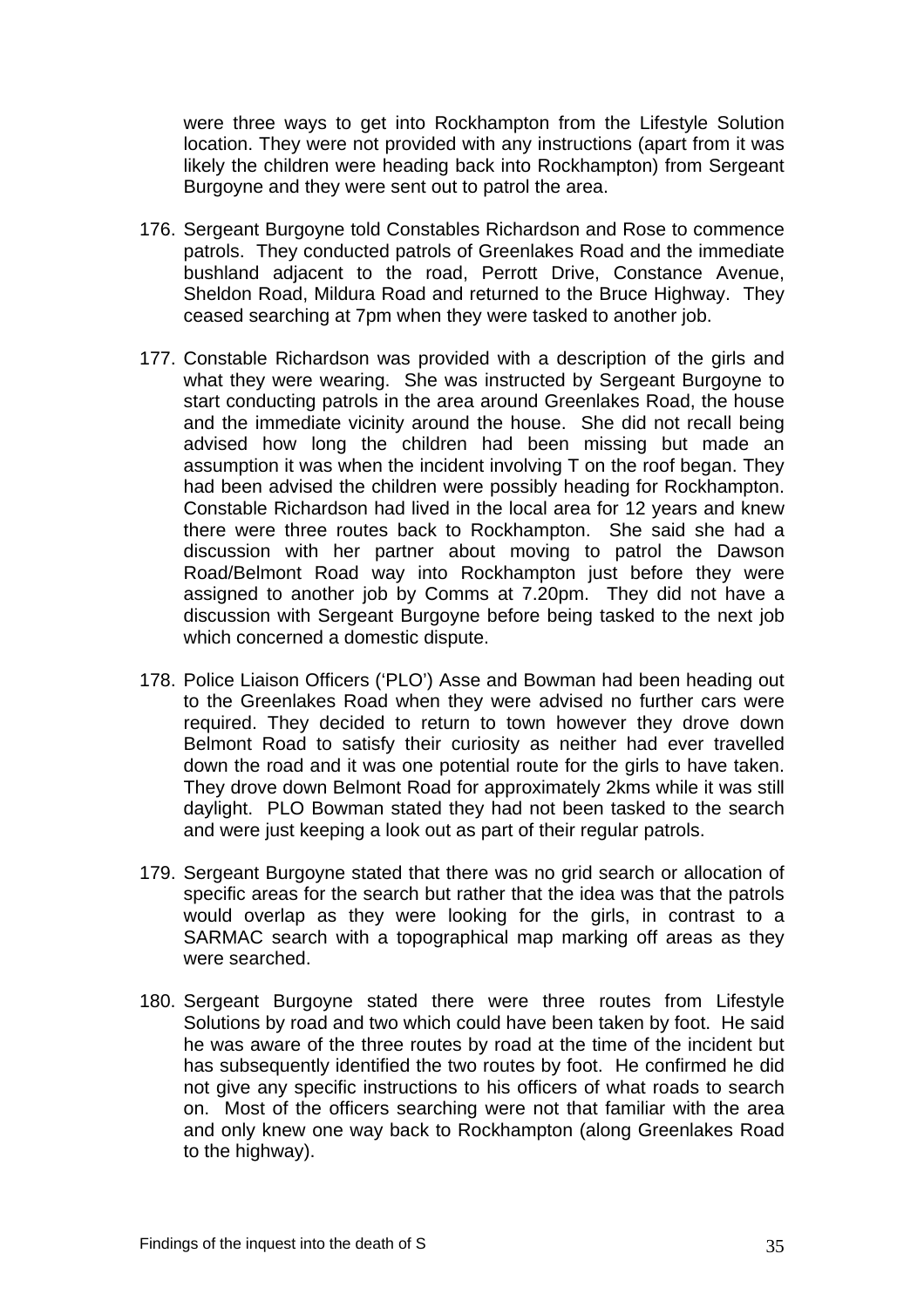- 181. There was evidence that a search involves the officer being instructed on the area to search and when that is exhausted they seek further instruction. There was no evidence of any officer seeking further instruction from Sergeant Burgoyne.
- 182. Sergeant Burgoyne left the scene and drove to a location nearby in case S and K were watching the house. As it was getting close on dark and the police had not located S and K as they thought they would, Sergeant Burgoyne contacted Senior Constable Gawne of SARMAC at around 7.24pm to get his advice as to what should happen including whether a land search should be undertaken. It was considered this would not be feasible as it was getting dark. Senior Constable Gawne suggested to Sergeant Burgoyne that he contact Constable Williams, the Assistant SARMAC as he was more experienced with land searches.
- 183. Sergeant Burgoyne says he spoke with Constable Williams and sought his advice about locating the children. He suggested 4 kilometre boundaries for the search based on the time they had been advised the girls had been missing. The SARMAC officers both suggested SES be activated in vehicles (not a foot search) to get some more eyes on the road. Sergeant Burgoyne relayed the information to Inspector Somerville.
- 184. At 7.07pm Sergeant Burgoyne sought approval from Inspector Somerville to deploy the SES. Whilst this was initially agreed to, Inspector Somerville changed the approval decision on the basis that at the time he did not believe the SES would be effective (on the basis that a foot search was not viable in the dark). He said in his mind the children were not lost but had run away and on previous occasions they had turned up at their parents house. He thought they did not want to be found because of the patrols they had already made around the area. Inspector Somerville briefed his supervisor, Superintendent Wockner, about the case and discussed the deployment of the SES but Superintendent Wockner agreed that the SES would not be effective in the circumstances relayed to him.
- 185. Constable Tonkin contacted Ms D to advise her S was missing and to enquire if she had seen S. Ms D indicated she would check the park near the Southside pool. Ms D was asked to contact the police if S arrived. Constable Tonkin also attended the residence and spoke with K's mother who did not know the location of the girls.
- 186. At 7.15pm, Senior Constables McKean and McWilliam attended K's parents' residence and spoke with her mother and father. In doing so they patrolled the Bruce highway back into town. K's parents advised neither S nor K had been at the residence and they were unable to provide a contact number for either S or K as K had just got a new number. They returned to the station as they were due to finish their shift at 8pm.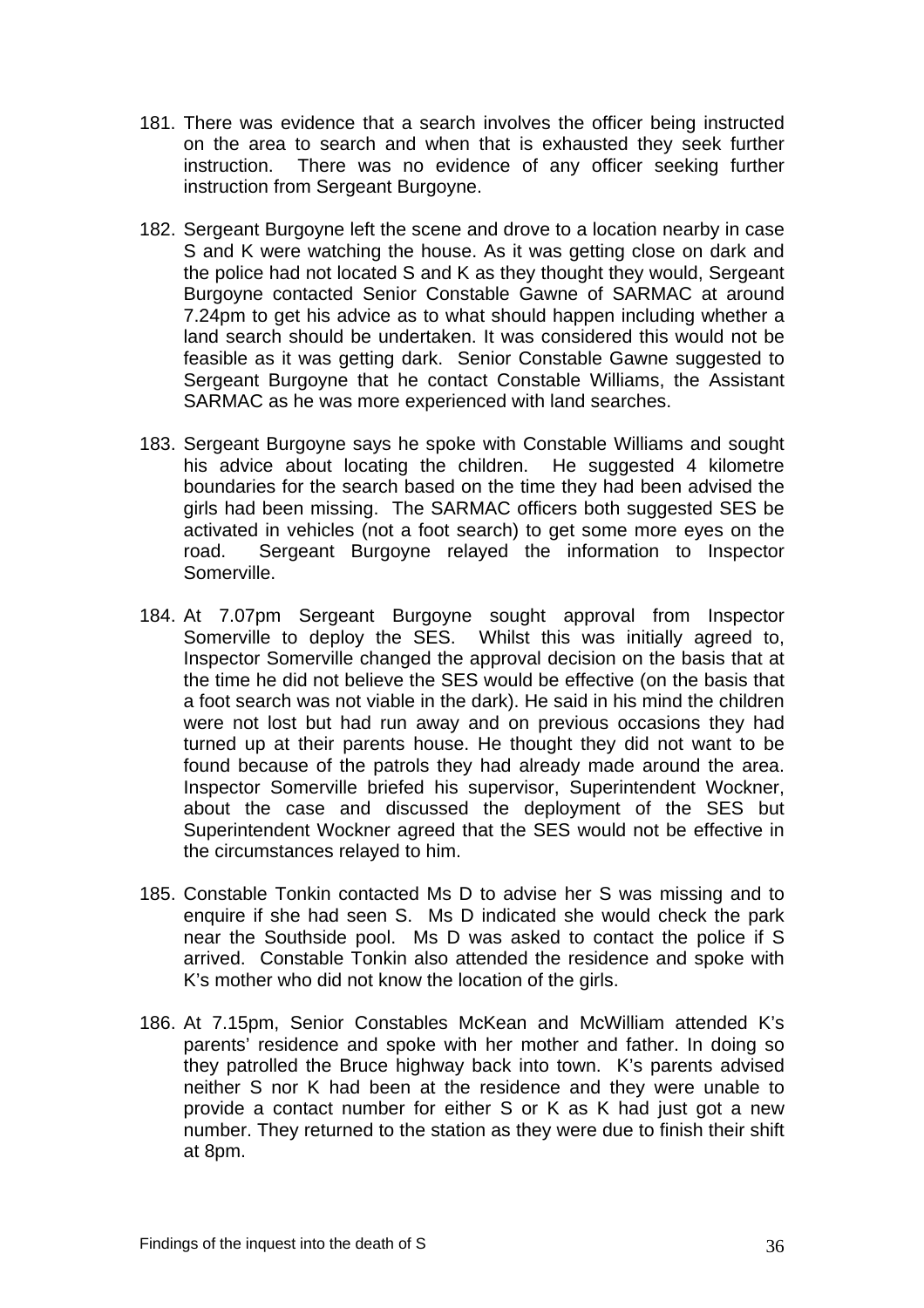- 187. Sergeant Burgoyne said enquires were made with the carers at Lifestyle Solutions to obtain contact phone numbers for the girls but none were known. Sergeant Burgoyne intended on following this up on his return to the station with a QPrime check which was the only practical search available to the police in the circumstances.
- 188. Senior Constable Mabb said "*I recall that this search was continuing for about an hour probably without success. During that time other calls for assistance were being received in the Police Communications Room, and at some point I had to start prioritising crews to attend those jobs as well*." He confirmed he was not keeping a track of the search and advised if the DDO is in charge of an incident including search coordination and requests for more resources.
- 189. Sergeant Burgoyne said there was no record in the IMS as to when the search vehicles stopped searching. He knew that essentially he was the last car at the scene but later said he thought Constables Wilkinson and Tonkin were still patrolling the area until the traffic accident with S occurred. However, Constables Wilkinson and Tonkin had returned to the station at 8.30pm to start writing up the missing persons report.
- 190. Sergeant Burgoyne had not been advised by the communications centre that the crews who had been tasked to search were assigned to other jobs and he had not been made aware Constables Wilkinson and Tonkin had returned to the station. In effect, he thought the search was still underway when in fact it was not. Sergeant Burgoyne was not aware of this until he was giving evidence at the inquest many months after the events.
- 191. Senior Sergeant Graham Patterson, the officer in charge of the Rockhampton communications centre at the time of the incident, said when the officers stopped searching they should have informed the communications centre and Sergeant Burgoyne. Sergeant Burgoyne said the Comco (Senior Constable Mabb) should have spoken to him before allocating the officers assigned to the search to any other jobs as he was in charge of the incident. He advised there is no formal handover to oncoming staff and that the Comco will advise of any BOLFs and major incidents but will not provide an update status of all jobs still open. Senior Constable Mabb confirmed it was possible Sergeant Burgoyne would not have known the units had stopped searching or had been tasked to other jobs if he had not been listening to the radio at the particular time they were tasked to that other job, or booked off.
- 192. Sergeant Burgoyne advised as well as managing this incident he was still responsible for his DDO duties and was taking calls concerning other incidents. Sergeant Burgoyne said he had not had any training in incident command training prior to the day S died. He confirmed he was operating on limited experience as a Sergeant of police and the induction package he had read in relation to the DDO duties. He said he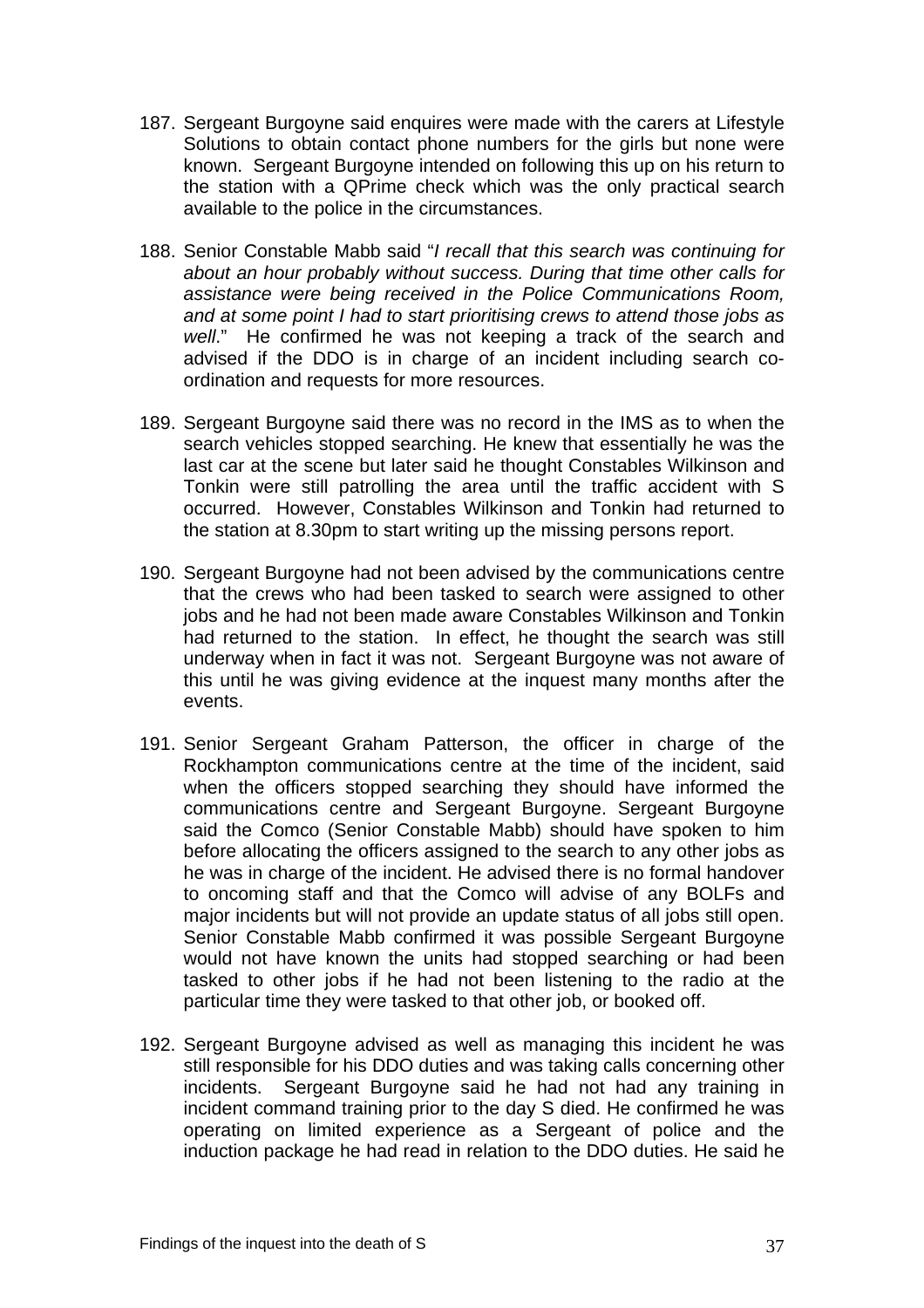was used to investigating incidents rather than managing an incident. He has subsequently completed the Incident Command training.

- 193. At around 9pm the Mental Health Unit at Rockhampton Base Hospital released T and Constables White and Whitmee returned T to Greenlakes Road.
- 194. Stephen Barry was working the 8pm to 4am shift. He recalls being aware of the job concerning S and K and a number of actions had already been taken to try and locate them. The actions included SES being involved and a number of police units including CPIU also being involved. He obtained this information from his quick review of the IMS job sheet when he started his shift. It was a very busy night so the handover was brief. His recollection was that he thought the search had ceased because it had become dark.
- 195. On receipt of the telephone call from K at 9.07pm, Stephen Barry realised she was one of the missing children and attempted to establish their location. Whilst he was talking to K he immediately sent a message to CPIU and Senior Constable (Acting Detective Sergeant) Michael Logan came down and sat with him for a short time. Whilst Senior Constable Logan was there, Mr Barry says he used his UBD to attempt to establish their location. Sergeant Burgoyne says he was made aware of the call from K and he tasked Senior Constable Logan to deal with the call. Mr Barry says K advised they had left Lifestyle Solutions a few hours ago so he was suggesting a few different landmarks in the area as he says he knew the area slightly. Senior Constable Logan provided oral evidence that if the location of the girls had been able to be identified he would have attended the scene to pick the girls up but he was not responsible for tasking crews to the job. Senior Constable Logan said at the time the call came in, he was under the belief there were crews still searching for the girls.
- 196. The 000 call was taped and later transcribed. Mr Barry spent a large portion of the phone call attempting to locate the girls with no success. When K indicated a car was approaching, Mr Barry instructed her to stand on the side of the road and wave the car down. S was struck on the road by a vehicle travelling in the opposite direction to the vehicle that K was attempting to wave down.
- 197. At 9.17pm a 000 call was received from Heather Porter advising a child had been hit by a car. At 9.31pm, Constables Williams and Winslade arrived at the scene of the accident. S was declared deceased by QAS paramedics.
- 198. The driver of the vehicle that struck S was traveling along Belmont Road which was not lit. He told police that without warning a person appeared on the road in front of his vehicle and there was no time for evasive action. Numerous witnesses observed the driver of the vehicle being overwhelmingly upset after the incident. Ms D accepts the decision of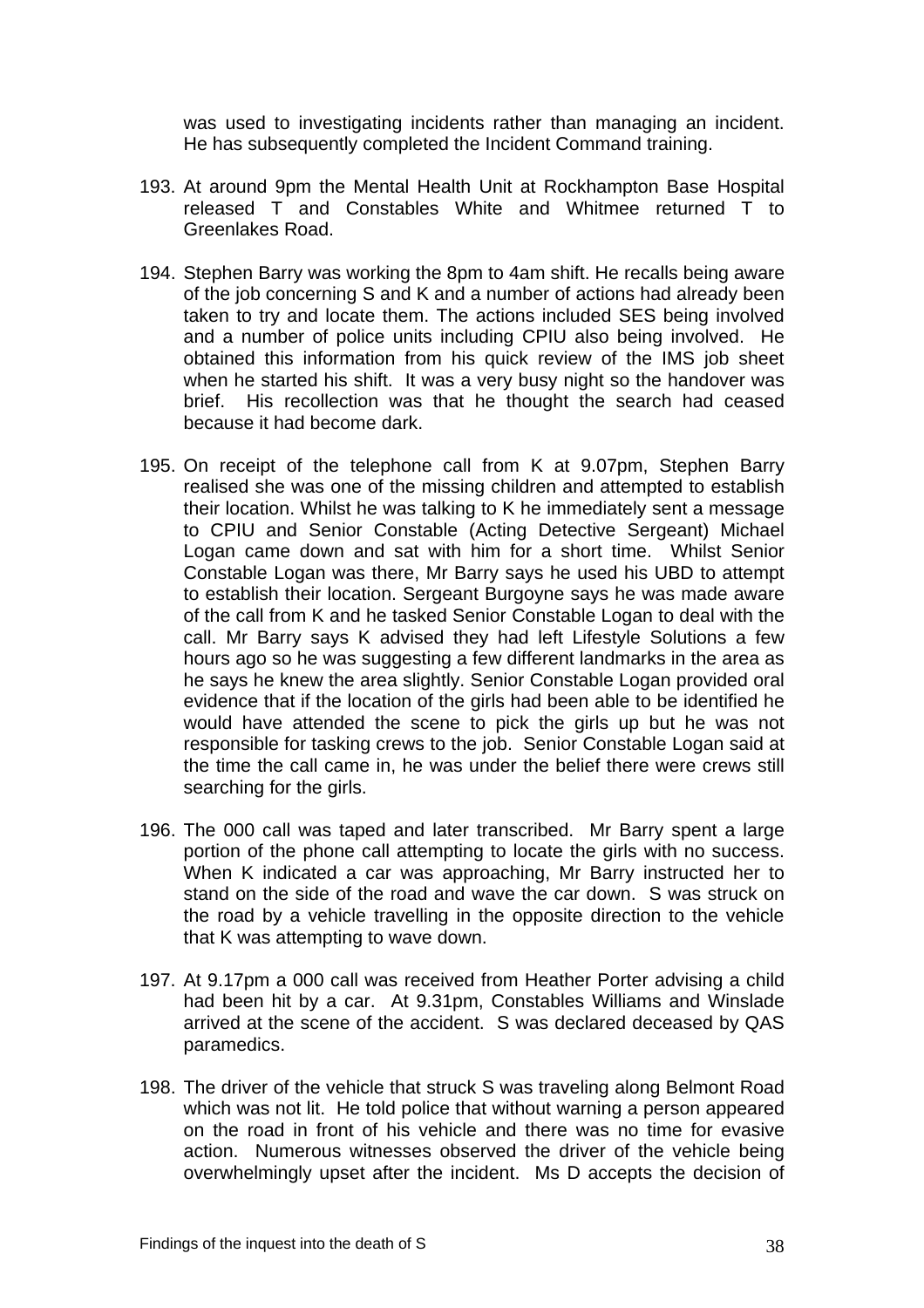the police that no charges were to be laid against the driver over the incident.

#### **QPS Policy and Procedures**

- 199. Despite many references to a search for S and K, the operation was not approached as a "search" according to section 17.5 (search and rescue) of the Operating Procedure Manual ('OPM'). The procedure states "*Only officers appointed as a Search and Rescue Co-ordinator (SARMC), Assistant Search and Rescue Mission Coordinator (ASARMC) or Field Search Coordinator (FSC) are to coordinate search and/or rescue operations on behalf of the Service and activate volunteer rescue organizations in consultation with the relevant district officer or RDO*".
- 200. According to section 12.5 (missing person occurrence) of the OPM, a person with a physical or intellectual disability and a child are classified as 'known vulnerability'. The procedure says "*where the missing person occurrence involves known vulnerability, the local search and rescue mission coordinator or officer trained to coordinate search operations is advised*". Further the procedure states "*if a search is necessary; see s 17.5: 'Search and rescue' of this Manual*".
- 201. Appendix 12.2 is the Risk Assessment Guidelines for Missing Persons ('the Guidelines'). It states "*Officers receiving a missing persons report are to conduct a risk assessment upon receipt of each case. When making an assessment, the information that leads to the determination of the level of risk must be recorded*". The Measure of Consequence or Impact ranges from:
	- 1. level 1 (LOW RISK) Kept under review (no apparent threat of danger to either missing person and/or the public);
	- 2. level 2 (MEDIUM RISK Active and measured response (missing person and/or public possibly facing some danger);
	- 3. level 3 (HIGH RISK) Immediate deployment of police resources (risk posed is immediate and there are substantial grounds for believing that the missing person and/or the public is in danger).
- 202. The Guidelines set out a number of indicators for consideration but there is no weighting to the considerations as to what constitutes a particular risk. It is left to the assessing officer's discretion.
- 203. The Rockhampton Police District Standing Operating Procedures ('SOP') for Search and Rescue says the SOP should be read in conjunction with section 17.5 Search and Rescue of the OPM but then is contradictory as it states "*ADVISE Search and Rescue Mission Coordinator (SARMC) for the area in which the search is to be instigated*." Further, it states: "*LOCATE all available maps of search area; ARRANGE Police searchers if required from rostered personnel*".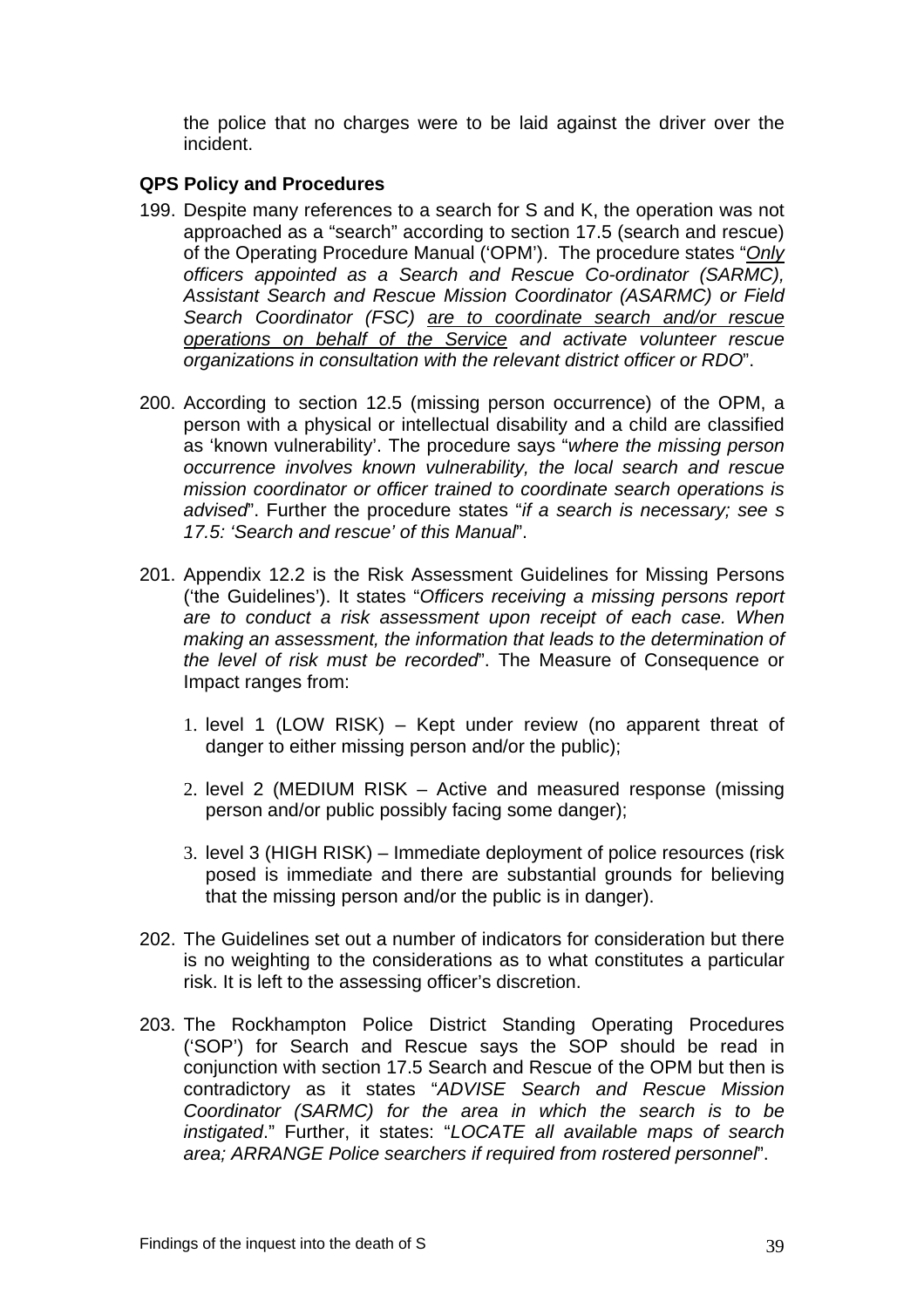## **Conclusion**

- 204. The Department has submitted that the QPS responded very promptly and in numbers significantly over and above the usual deployment in an operation to search for two absconding children. Further, that the QPS officers conducted the search on the correct assumption that the girls had absconded and did not want to be found. The evening in question was a Saturday night and was busy with many operational demands across the Rockhampton area (38 jobs between the callout to Lifestyle Solutions and the death of S).
- 205. It is quite clear from the evidence that the police response to the Lifestyle Solutions callout was immediate and sufficient in terms of resources. The situation with T was resolved quickly and safely. The search operation was initially hindered by factors beyond the control of the QPS (the lack of notification) and the search was conducted with the best of intentions.
- 206. Whilst the children were reported as missing and a missing person report was completed, Sergeant Burgoyne did not manage the incident as a 'Search and rescue'. Instead he proceeded on the assumption the girls had run away and did not want to be located. This assumption meant the policies and procedures for a 'Search and rescue' were not fully implemented. There was no accurate assessment of time since the girls had been missing and no calculation of the distances that might have been covered by them to instruct the search parameters.
- 207. In response to the report by the Lifestyle Solutions staff that the girls were missing, Sergeant Burgoyne says he informally completed the missing persons risk assessment which was not documented despite the requirements of section 12.5.1 of the OPM.
- 208. The OPM sets out a number of factors for consideration in completing a risk assessment, including whether the person is vulnerable due to age, whether the person has mental health issues, whether there was a reason prompting the persons' leaving, but there is no weighting of these factors. Sergeant Burgoyne classified the risk as medium despite the missing persons being of 'known vulnerability' (S was 10 years old and K had an intellectual impairment), the approaching darkness, and the rural setting of Lifestyle Solutions. It seems likely the known history of the children escaping and returning to their parents was an influencing factor.
- 209. Whilst Sergeant Burgoyne says he assessed the risk in accordance with the Risk Assessment Guidelines for Missing Persons, he did not implement OPM section 17.5 'Search and rescue' which flows from section 12.5 Missing Person Occurrence. The procedure states "*if a search is necessary; see s17.5: 'Search and rescue' of this Manual*". Had this procedure been implemented only a qualified search and rescue officer would have been responsible for co-ordinating the search.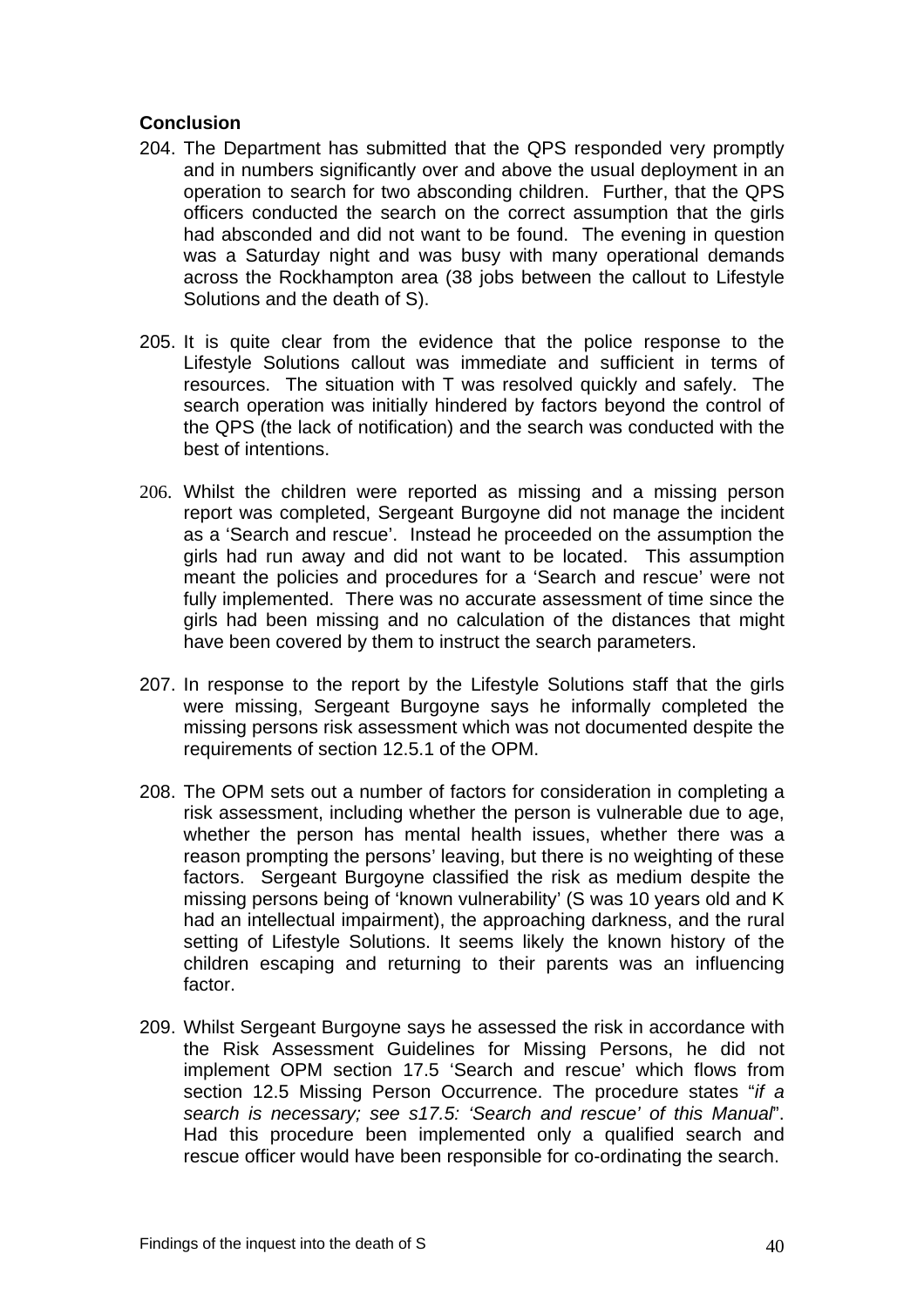- 210. The contradiction between the regional Rockhampton Search and Rescue SOP and section 17.5 of the OPM may have impacted on how Sergeant Burgoyne approached the incident as he did not consider the SARMC was required despite sections 17.5 and 12.5 of the OPM indicating if a search is required, SARMC are to coordinate it. Putting this aside, Sergeant Burgoyne's coordination of the patrols (he says it was not a formal search) was poor. A map was not consulted. There was evidence some of the officers were not familiar with the area and therefore did not know where they should have been looking. Further, there was little to no direction provided to the officers as to where to patrol and to report back after they had completed their patrol and therefore virtually no co-ordination of the areas being searched. There was no follow up with the patrolling crews.
- 211. It is acknowledged that it would be difficult for the OPM to provide a guideline for all possible scenarios in which a search might be considered necessary. QPS have submitted that the OPM is founded on the National Search and Rescue guidelines. The guidelines which are contained in the OPM provide 16 points which an officer should use in assessing the measure of risk which should be allocated to a missing person.
- 212. QPS have submitted that the OPM supplies the guiding principles for any officer to follow. The local SOPs are developed with the local geography and conditions in mind. It is clear however, that in this case, the SOP needs to be more consistent with the OPM as the guiding principle.
- 213. Even if Sergeant Burgoyne did not consider a 'Search and rescue' was necessary in the initial circumstances, the fact the girls were not located after the preliminary patrols suggests section 17.5 'Search and rescue' of the OPM should have then been implemented. Further, even if Sergeant Burgoyne's initial assessment of medium risk for the missing girls was correct, arguably it should have been escalated to high when the girls were not located after the first patrols were completed and it became dark.
- 214. Counsel for Ms D has submitted that if Sergeant Burgoyne had the skills to properly conduct even a medium risk level search then it is likely that S would be alive today and that his actions amounted to police misconduct for which a referral should be made under section 48 of the Act.
- 215. It is clear on the evidence that Sergeant Burgoyne attempted to escalate the matter by contacting Inspector Somerville to request the SES become involved and by seeking advice from the SARMC and the Assistant SARMC. Inspector Somerville seemed to be influenced by the known history of the girls escaping and was working from the assumption the girls were not lost but did not want to be found. It is suggested that it was at this time that the SARMC or the Assistance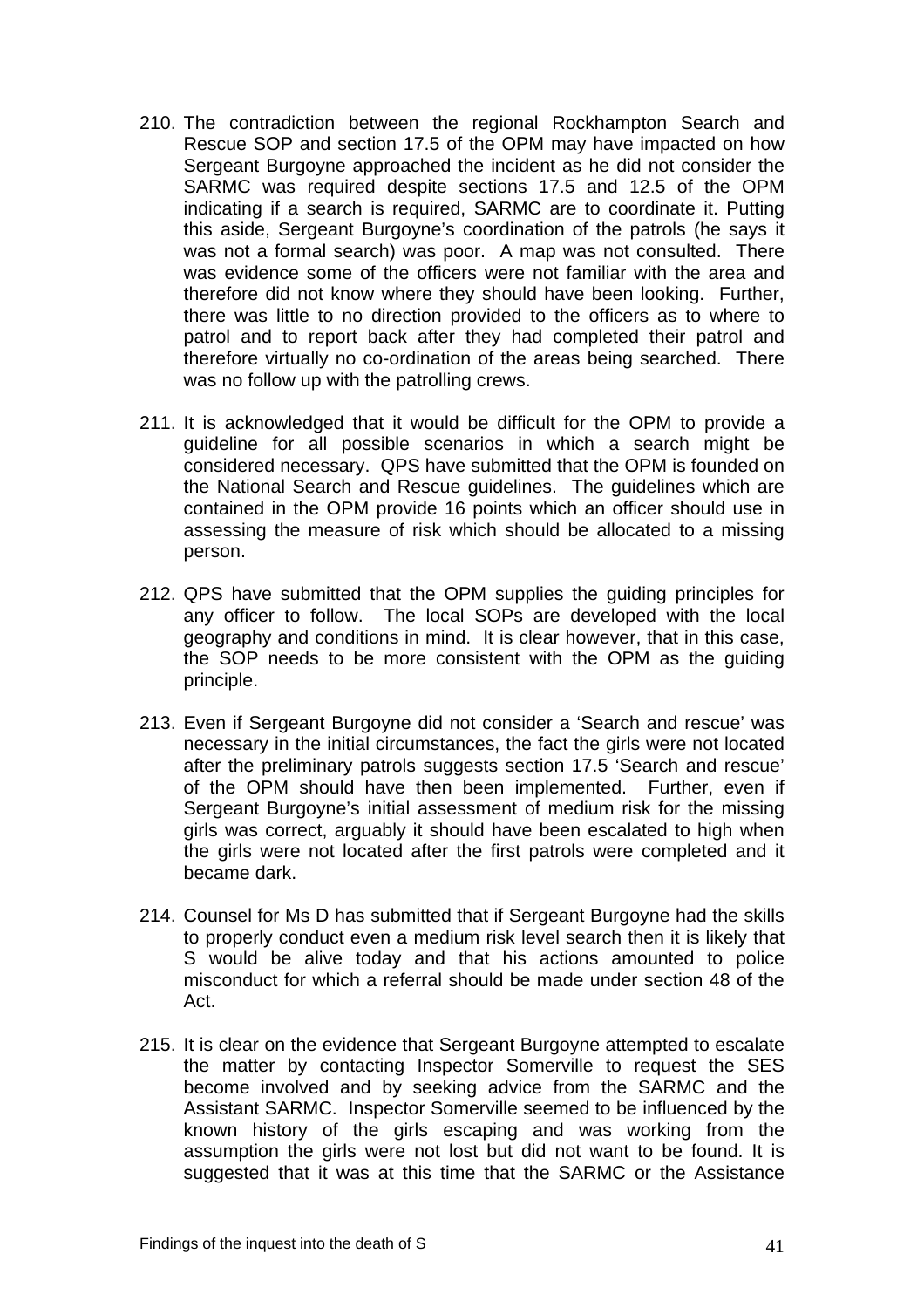SARMC could have taken charge of the situation (despite acting as the DDO, Sergeant Burgoyne had not had any training in Incident Command). Sergeant Burgoyne has taken appropriate action in this respect of the situation. I do not consider that it is necessary or appropriate to make a referral for misconduct against Sergeant Burgoyne.

- 216. Incident command training would preferably be undertaken by all officers before taking on Acting or full time positions as DDOs. The submission received from the QPS has indicated that it would not be possible for this training to be undertaken by such officers. The submission indicates that incident command training falls under the control of Education and Training at the Queensland Police Academy in Brisbane, is two weeks in duration (10 days) and is residential. The course is a compulsory component for Senior Sergeants to attend and is part of the qualifying process for the participants to be eligible for promotion to the next rank. As of 1 December 2011 there were 2,381 Sergeants serving in the QPS. It would not be practical to offer the training to all of those officers, even over a couple of years. Sergeants are the most likely officers to relieve in DDO positions.
- 217. However, in addition to face to face training, the QPS conducts courses which can be undertaken online, some of which are compulsory to complete before undertaking incident command training. The online courses are Competency Acquisition Program ('CAP'). A CAP exists as a preparatory step to the incident command training which, once completed, would be sufficient training for any Sergeant to relieve in the position as DDO.
- 218. During the period of the search, Sergeant Burgoyne still had to meet the other obligations of the DDO and was receiving calls about other incidents during the whole period.
- 219. This case has demonstrated a number of deficiencies in locating children who are missing in care where in the initial instance a full scale 'Search and rescue' is not deemed necessary. A full review of the relevant procedures (including the risk management guidelines) and their integration with each other would be appropriate. Further, if it is decided a search (or patrol as Sergeant Burgoyne referred to it) is required for a missing person at medium risk, that is, section 17.5 'Search and rescue' of the OPM is not necessary, some guidelines or an intermediary procedure should be provided to officers coordinating patrols to ensure a coordinated approach is implemented and examples of such incidents should be included in the incident command training (if it is not already provided).
- 220. The communication processes between the DDO and the Comco in the search/patrol operation was lacking. Neither Sergeant Burgoyne nor Senior Constable Mabb knew what was happening in relation to who was patrolling where and for how long they were patrolling. There should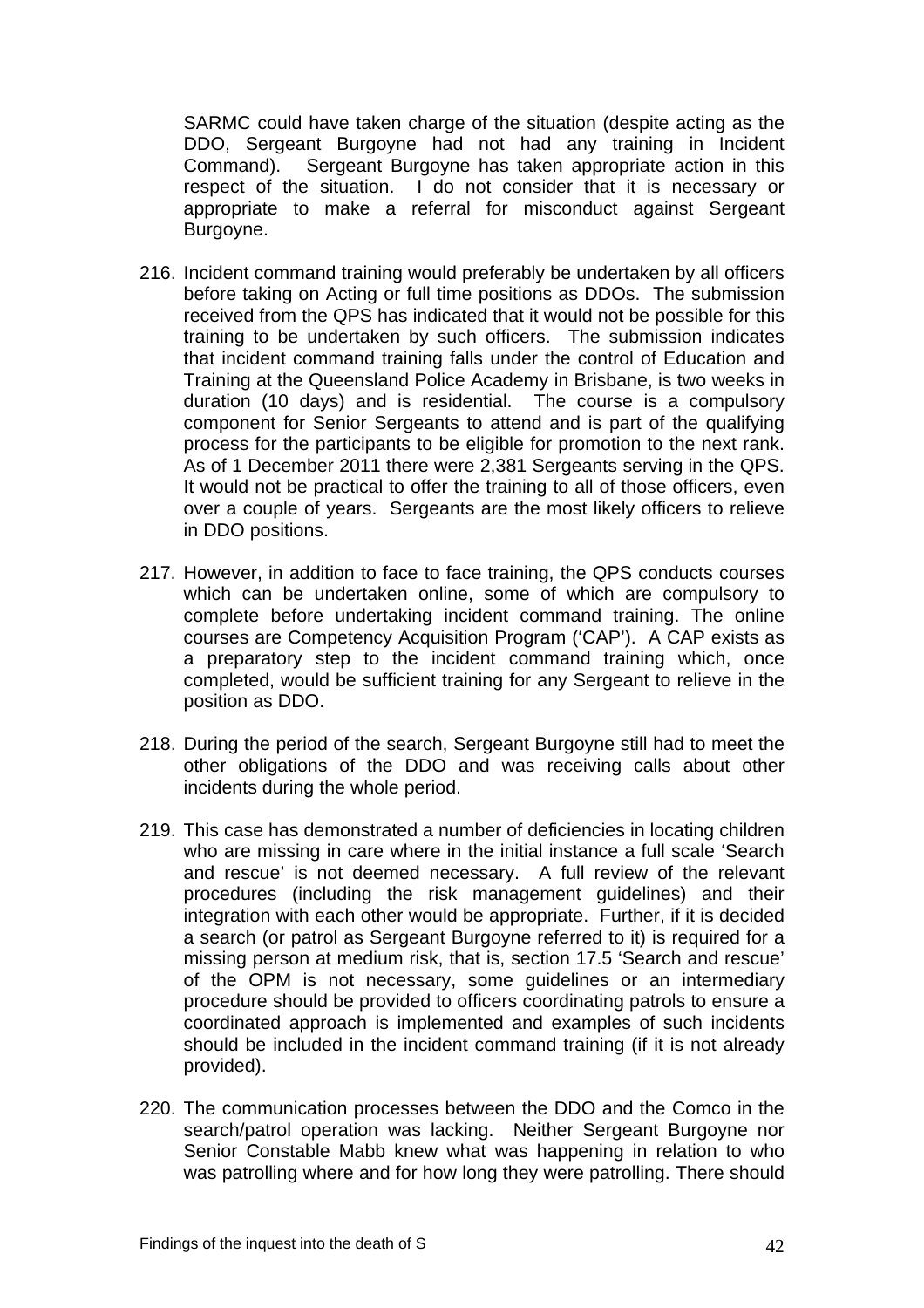be consultation with the DDO in circumstances such as these before allocating resources to other incidents. QPS submit that this was a failing on the part of Sergeant Burgoyne who admitted in evidence that he was not aware of the location of each crew or that some crews were directed to other jobs. He further agreed that he could have contacted the Comco to check on the progress of the crews and the status of other jobs.

- 221. It was further submitted by QPS that in 2010 the QPS conducted a review of communications centers around the State. This review was conducted by the Inspectorate and Evaluation Branch attached to Ethical Standards Command and developed the *Police Communications Centres Quality Assurance Standing Operating Procedure*. The purpose of the Standing Operating Procedure is to detail the requirements of the QPS for quality assurance of the provision of call taking, job tasking and radio communications by police communication centres as a risk management strategy. These new quality assurance strategies for police communication centres were further expanded on 1 March 2011 to include a checklist form for staff performing duties as a radio operator. A further quality assurance process for Comco duties was also commenced on this date to include a checklist form.
- 222. In addition to the SOP's that were developed, the Inspection and Evaluation Branch made five recommendations where it was identified inconsistencies in work practices within each centre. Those recommendations included: the necessity for standardisation of training courses for communication centre staff across the State; the use of standard operating procedures that are both current and relevant to PCCs; all Assistant Commissioners with responsibility for a police communication centre ensure SOPs are current, relevant to their centres, and deal with the role of a call taker, a radio operator and a Comco; SOPs address priority policing, negotiated response, triple O, management and the initial recording of domestic violence incidents; all Assistant Commissioners with responsibility for a police communication centres ensure risk management and business continuity plans are current and relevant to their centres; the Assistant Commissioner develop a standard methodology for quality assurance and performance management for police communication centres. As at 7 March 2011 the three communication centres located in Central Region had reviewed their SOPs in respect to the recommendations and had applied them. In addition to the above review of communication centres the Queensland Police Service has now introduced a new Computer Aided Dispatch system for the State. The first roll out of the system commenced on  $7<sup>th</sup>$ December 2011 to be rolled out across the communication centres around the State within the following twelve months.
- 223. Despite evidence that if an officer was distracted or out of the car, he or she would not hear the announcement, the BOLF was only broadcast once. As the children were not located, it would be reasonable to consider that it should have been regularly repeated until the lost girls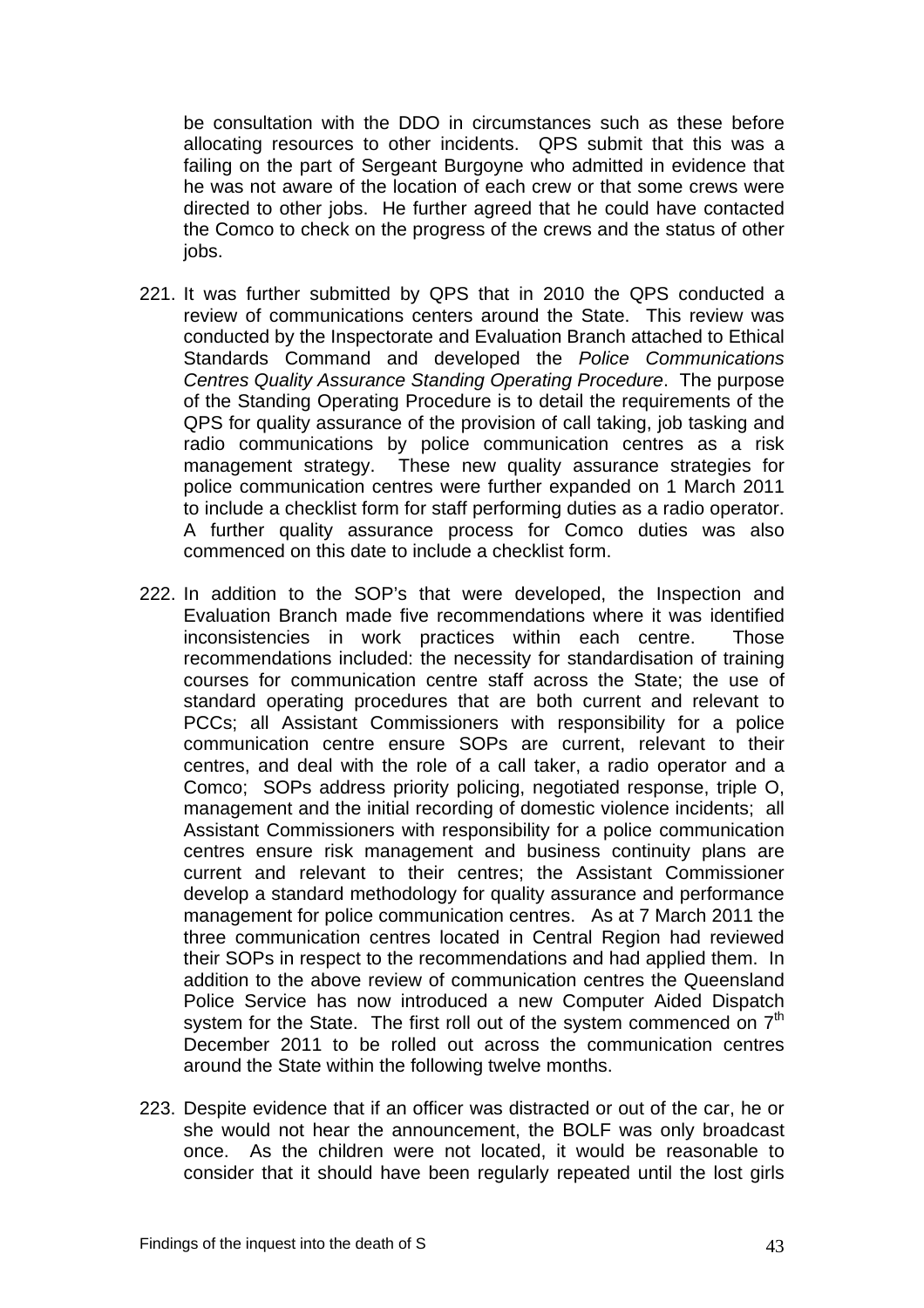were located. QPS submitted that this was not practical in busy centres if a specific time frame was put on the calls, which would unnecessarily tie up the police channels. Further, QPS submitted that the Missing Person report was available online to all officers through QPrime. It was the evidence in this case that the task of entering the Missing Person report onto QPrime was not commenced until around 8pm, long after the search was underway and this would not have been practically available to officers before that time. More broadcasts of the BOLF should have been possible and may have assisted, if in nothing else then to draw to the attention of the patrolling officers that the girls were still missing and there was a need to continue searching.

- 224. The lack of coordination of the patrols, not escalating the patrols to a 'Search and rescue,' and the poor internal police communication contributed to the QPS not locating the girls in a timely manner. Had officers been allocated to patrol Belmont Rd (one of the three roads back to town), it is possible the girls would have been located shortly after the "search" commenced. This of course is on the basis the girls did not attempt to evade police.
- 225. In addition to an Ethical Standards investigation which occurred in this case, police have a system of reviewing operational issues in the context of major incidents. The Significant Event Review Panel is chaired by the Chief Superintendent who is the operational coordinator for the district. It has the jurisdiction to look into the operational issue of the coordination of the search and the conduct of the 000 call. There is no evidence the Significant Event Review Panel considered the incident involving S.
- 226. The QPS Ethical Standards Investigation did not reveal the issues concerning the search for the girls and/or refer the matter to the Significant Event Review Panel to consider the operational issues in this case. It would have been of assistance for a review of this nature to have been carried out shortly after the death of S rather than waiting for the outcome of the coronial inquest held months or years after the incident. It is clear form the oral evidence of Sergeant Burgoyne and Inspector Somerville that they were not aware of the operational issues until they were providing their evidence at inquest. Apart from informing the QPS of potential areas of procedural change (which in this context would improve public safety), a review would have informed the coroner's investigation.
- 227. QPS submitted that in 2010 the QPS conducted an internal review of the Significant Event Review System. As a result of that review, 17 recommendations were made, of which 16 are being implemented. The modified policy is expected to be finalised early in 2012. The new policy recognises that some criminal, coronial, and/or workplace investigations of significant event matters will be protracted and the results of such investigations may not be finalised or available for some time, and commencement of a Significant Event Review should not be delayed for this reason alone.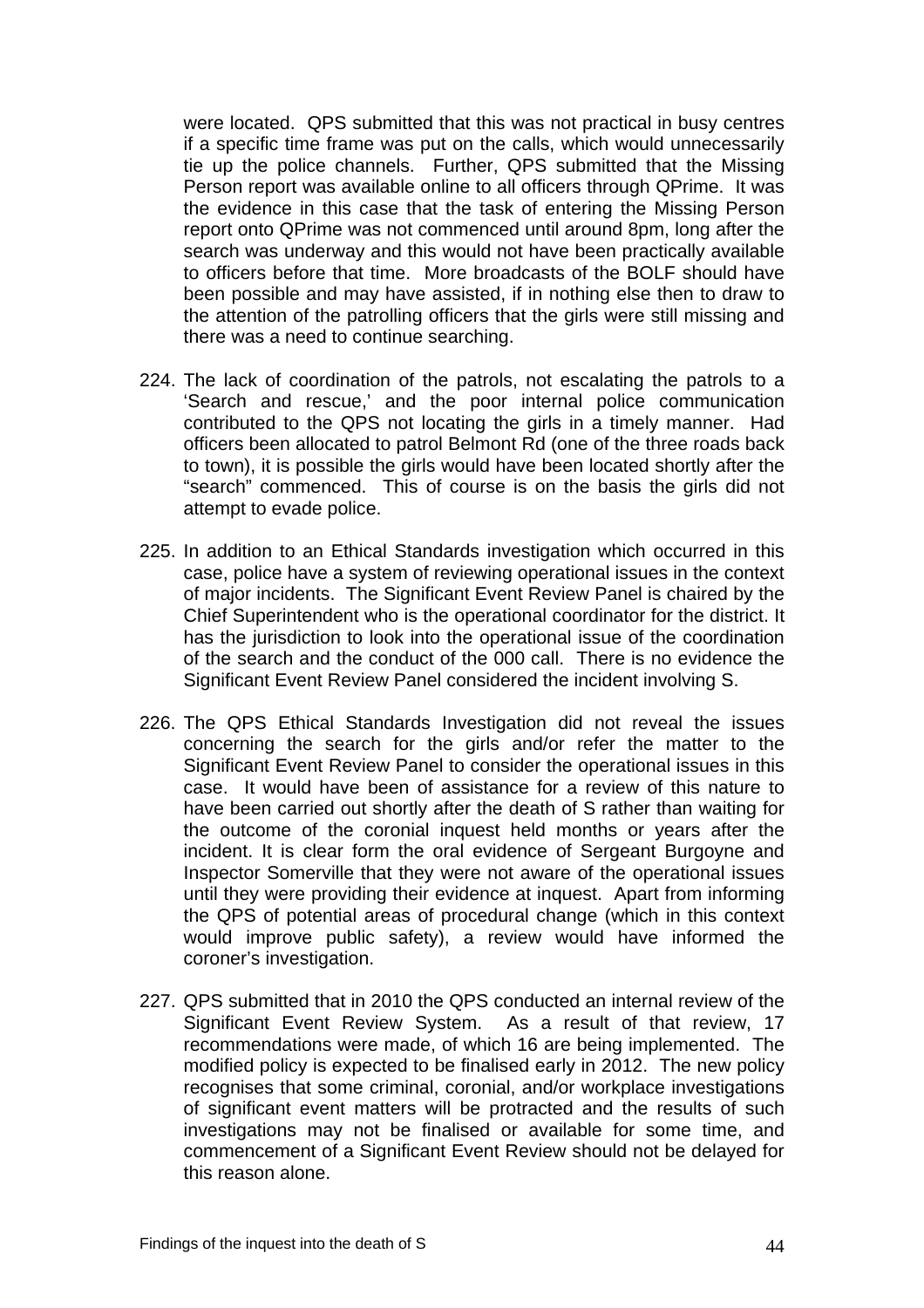## *H. Experience, Supervision and Training of Case Manager*

- 228. S's Department case manager at the time of her death was Liana Graham. Ms Graham became a CSO in April 2008 and took over the management of S and her siblings on 6 November 2008. Prior to this, S and her siblings were being case managed by the Intake and Intervention with Parental Agreement Team. CSO Courtney McKenna was the case manager from 4 April 2008 to 24 October 2008.
- 229. At the time of taking over S and her siblings, CSO Graham was managing between 20 and 25 children. She advised she was able to regularly check in with the children if everything was running smoothly but if a crisis arose with one specific child this would mean she could not check in with the others as frequently.
- 230. CSO Graham had received a handover from the previous CSO concerning S and her family. The handover involved discussing the case with the previous CSO and her team leader, reviewing the current case plan and a brief summary of what had happened up until that time. She had the opportunity to read fairly thoroughly the files and the information available. She had supervision with her team leader, Kylie Stevens, probably once a week or fortnight. This gave her an opportunity to raise any concerns she had and was not sure of how to address. Further, she advised if she required immediate assistance she would consult her team leader as needed.
- 231. Kylie Stevens explained that supervision is provided to CSOs formally and informally. Formal supervision was for two hours each fortnight and involved a meeting in her office with the door closed so that it was uninterrupted time. She explained the time was broken down into a range of different components which includes how the worker is traveling themselves and the worker's educational development. The educational development is an opportunity to reflect on the cases the worker is working on and to consider what worked well and what could be improved in the future. Then the meeting may move to discuss certain issues that need to be addressed on certain files with timeframes set for the CSO to meet those issues. In terms of informal supervision, Kylie Stevens explained this occurred on a day to day basis with staff able to access her as needed. She advised informal supervision could also happen with other staff members within the office.
- 232. CSO Graham felt that supervision for CSO's needed to occur more regularly than what was provided when she was at the Department.
- 233. Kylie Stevens said there were role requirements in relation to supervision and they were being met. She acknowledged the work is complex and agreed that it would be nice perhaps to get extra guidance, but that she was certain there was always someone available to assist CSO Graham whether it was her or other staff members.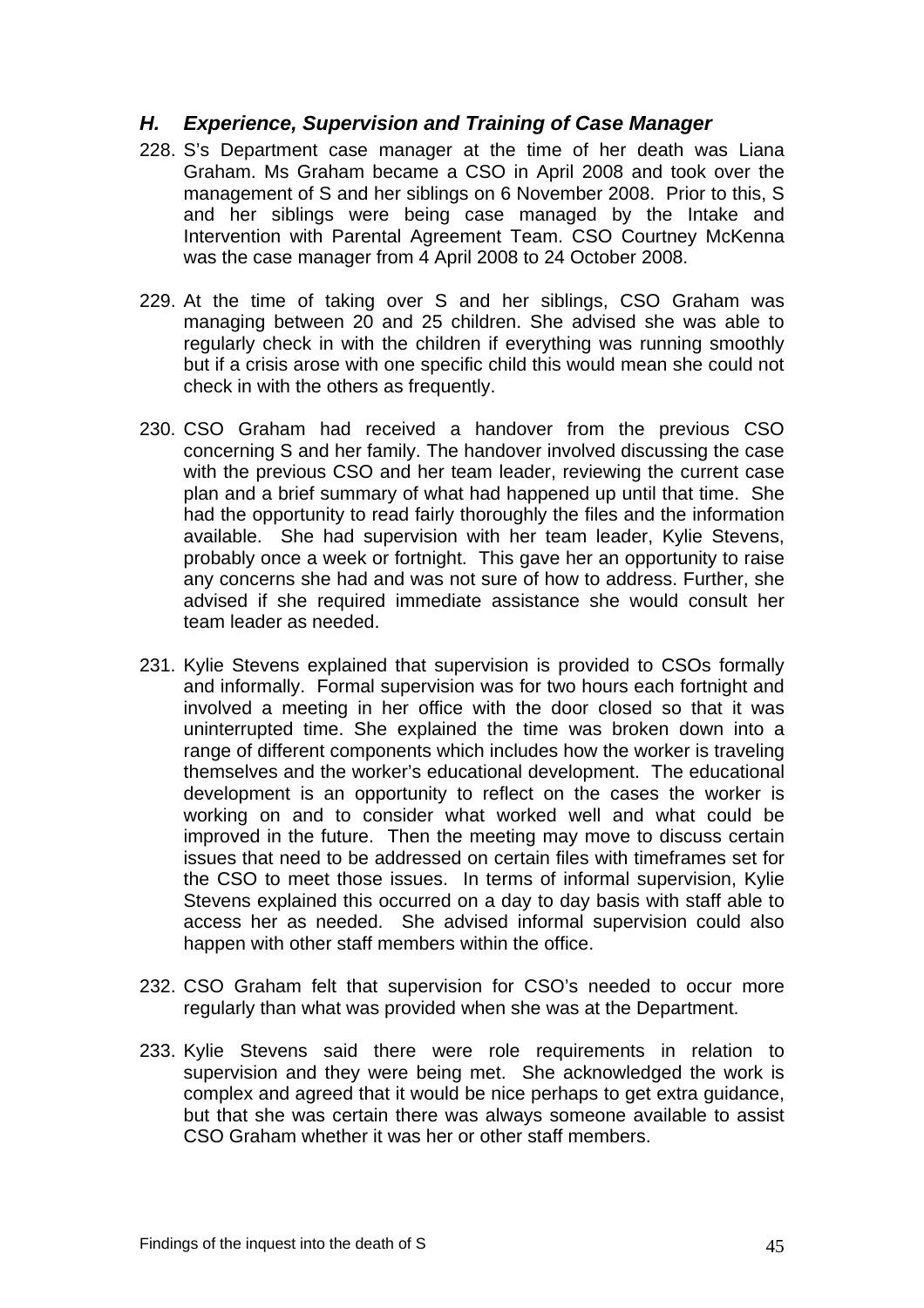234. There is significant training and support provided to CSO's built into the formal training program of the Department. CSO Graham had completed her three week mandatory training and had progressed through other training prior to S's death. Kylie Stevens did not have any concerns regarding CSO Graham's performance.

## **Conclusion**

235. Despite CSO Graham's inexperience, the evidence was she had completed the relevant training and had supervision with her Team Leader. Further, there was evidence there were other resources within the centre CSO Graham could have utilised if she had any questions concerning her case management.

# *I. Contract Administration*

- 236. Following the government approving money for residential complexes in 2008, a state-wide tender process was undertaken. Whilst there was a state-wide service for bigger picture issues, the regional community support team was responsible for assessing the applications and making recommendations back to the Minister. It was Mr Smales' responsibility to ensure all the processes are properly followed and to make the final recommendation.
- 237. Mr Smales said the Department usually allowed some kind of lead in time to provide the service. Mr Smales confirmed he had a couple of meetings with the Directors of Lifestyle Solutions before they commenced operation. The purpose of these meetings was to touch base and establish communication lines with the Department.
- 238. Mr Smales said he thought there was day to day monitoring of Lifestyle Solutions on a number of levels, including at CSO level and the community support team.
- 239. As part of the licensing requirements a service provider was required to have a report undertaken by an independent party on their performance. If their performance meets the requirements of the Department and all other requirements have been met, a three year license may be granted. In the case of Lifestyle Solutions the first independent review was due to be undertaken on 9 February 2009 but was postponed because of S's death.
- 240. Mr Smales advised that the quarterly service agreement meetings were convened by the community support team and the service provider. The purpose of the meetings was to review the operations of the service since the previous review, to assess whether the service provider was meeting the benchmarks in the agreement. Annual reviews are also undertaken. Once an organisation had met the rigorous licensing requirements the Department expects very high standards.
- 241. Apart from the quarterly reviews there are no systems in place to monitor any issues with a residential facility. The system is reliant on the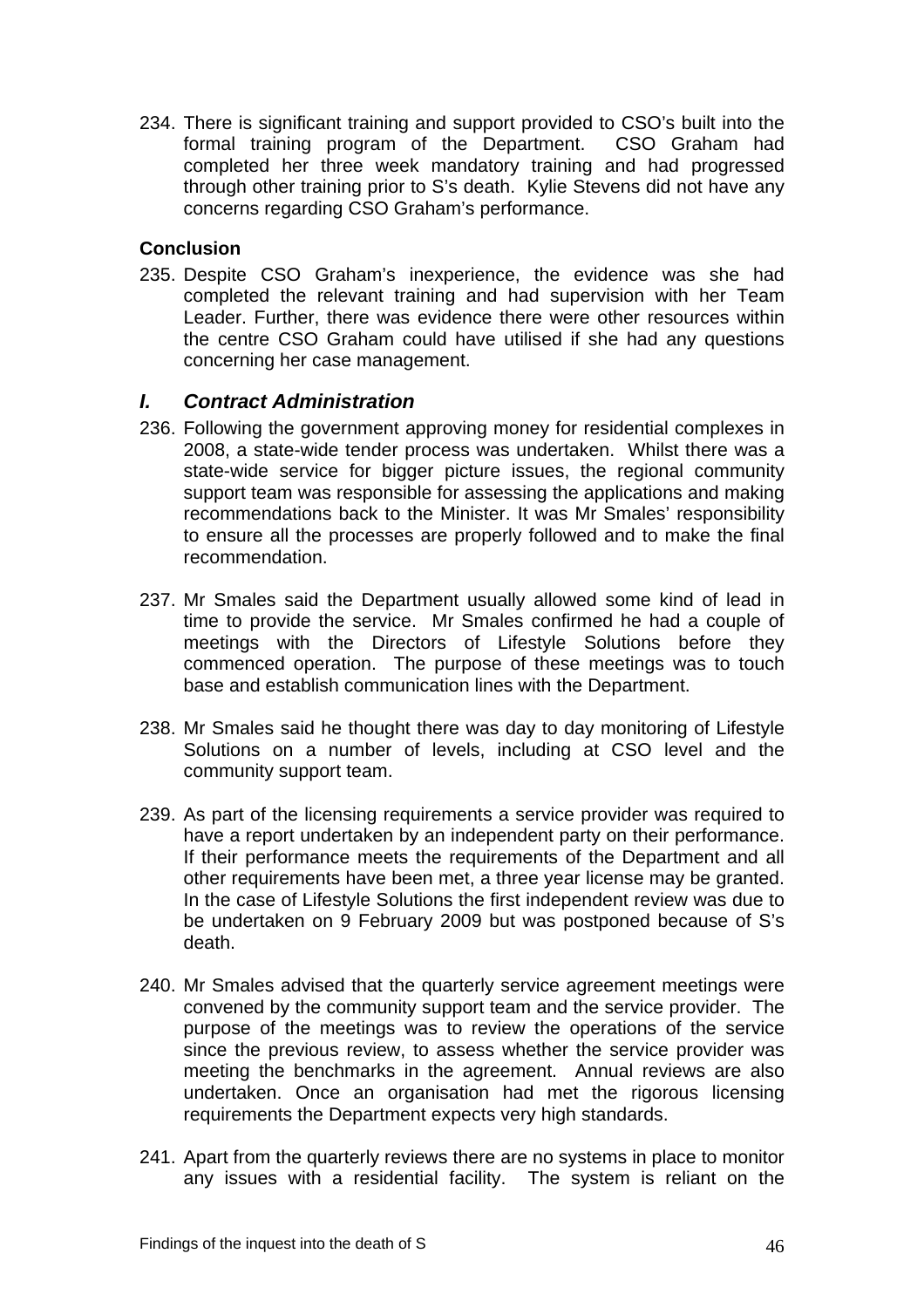residential facility keeping the Department advised and the CSO being aware of any issues with any child they are supervising who lives at the facility. There are a number of other mechanisms that sit outside of the Department including the Children's Commission and Official Visitors.

### **Conclusion**

- 242. Mr Smales clearly thought there was more communication occurring between Lifestyle Solutions and the Department than what was occurring. Lifestyle Solutions was a new start up organisation for the Department and as such attracted a potentially greater risk than a known organisation. On his evidence, if an organisation is not reporting incidents, the Department is dependant on the individual CSO identifying any issues but there are no guidelines as to the requirements of a CSO in such circumstances as these. In this case, it was not only a new start up organisation but also a child had been placed in a residential facility outside of the service agreement.
- 243. The Department had an obligation to ensure the service standards were being met and a quarterly meeting prior to a license being granted seems somewhat inadequate. It is acknowledged the licensing process is rigorous and the review by the independent body before granting a licence is appropriate but there is a gap between when the independent review occurs and when the facility commences operation. The monthly stakeholder meetings which now occur between the CSSC's and the residential complexes are an improvement but arguably more is required. Whilst it seems the quarterly review meeting occurs on site of the residential facility, a documented review process of the facility is required.
- 244. The Department does not accept the submission that the quarterly review process is inadequate or there is a gap between the independent review stage and the commencement of residental operations.

# *Reviews of Incident and changes since*

### *Ethical Standards QPS Investigations*

- 245. An investigation of the police conduct in the matter was undertaken by Senior Sergeant Hawkins of the QPS Ethical Standards Command. The report concluded that the effectiveness of the QPS search was hampered by the rural setting and the circumstances of the situation; the decision making of senior officers was sound; the search for the girls was duly diligent albeit unsuccessful; and the officer conducting the 000 call acted appropriately.
- 246. The report does not make any specific conclusions concerning the actions of the driver of the car. However, it does note Ricky Conrad's breath test was negative for alcohol, his car was not deemed to have any defects, and witnesses considered Ricky Conrad would not have seen S, or if he did, he would not have had time to stop prior to hitting her.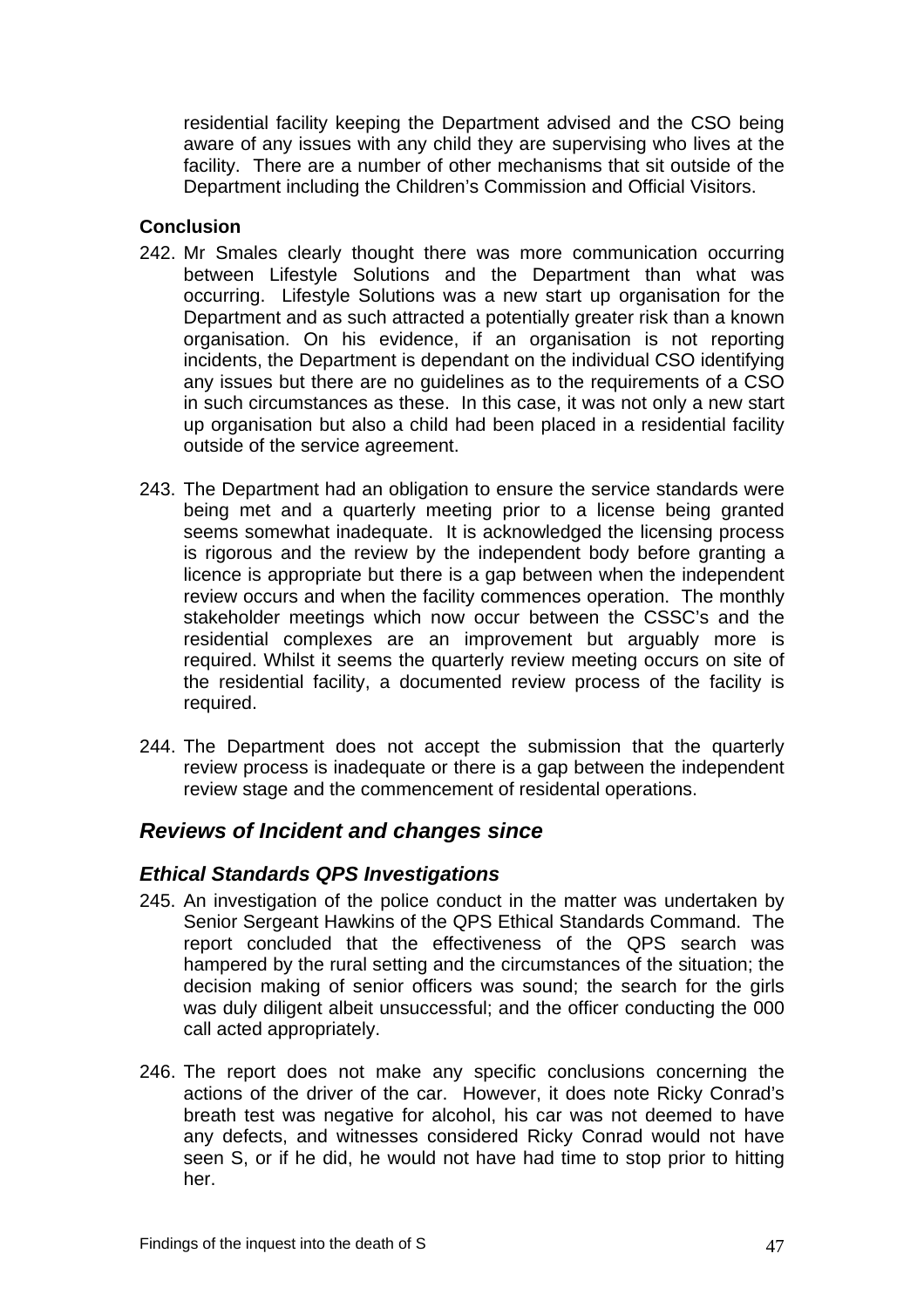### *Department Review*

- 247. The Department undertook an investigation in relation to the service delivery to S. It was conducted by an external and two internal reviewers in accordance with chapter 7A of the *Child Protection Act 1999*.
- 248. The review identified three factors which hindered service delivery to S:
	- 1. The distribution of workload between the new and inexperienced Investigation and Assessment workers and workload pressures caused delay in commencing the Investigation and Assessment for the notification 14 September 2006;
	- 2. An insufficient safety assessment caused the development of an insufficient Safety Plan for the children when they returned home after being placed in voluntary care on 12 December 2006; and
	- 3. Lack of age-appropriate placement options with trained carers caused the placement of the Subject Child in a residential facility which did not sufficiently met (sic) her care needs.
- 249. It was noted an area for practice improvement was the assessment of S's therapeutic needs. It established that the CSO's were instead focusing on stabilising placements. Further, the review found the residential facility operated through an adolescent framework and this did not assist S when she was bullied and assaulted by another resident. The review concluded the placement proved to be unsafe and not a positive living environment for S.
- 250. The review report was to be provided to all staff involved, PSUs and the regional director. The recommendations were implemented on 6 August 2009.
- 251. The review was considered by the Child Death Case Review Committee ('the Committee'). The Committee found that whilst the review found no risk factors relevant to S's death, it considered her high risk behaviours – absconding was a risk factor. Further, the Committee identified two service systems issues which included: assessment of intakes received in relation to the subject child while in foster care in 2008; and disclosure of sexual abuse in May 2008 not referred under s14(2) of the *Child Protection Act 1999.* The Committee found the recommendations made in the review were appropriate and no further action was required by the Department in terms of the sufficiency of the original review.
- 252. The Department has submitted that the Committee were informed by the available evidence as at August 2009 and did not have the capacity to forensically test the evidence presented in the same manner as to the inquest. A critical part of the evidential foundation of the Review Report has been undermined by the evidence given at the inquest and to that extent the analysis and conclusions of the Review Committee are in retorspect misconceived, for instance the conclusion reached by the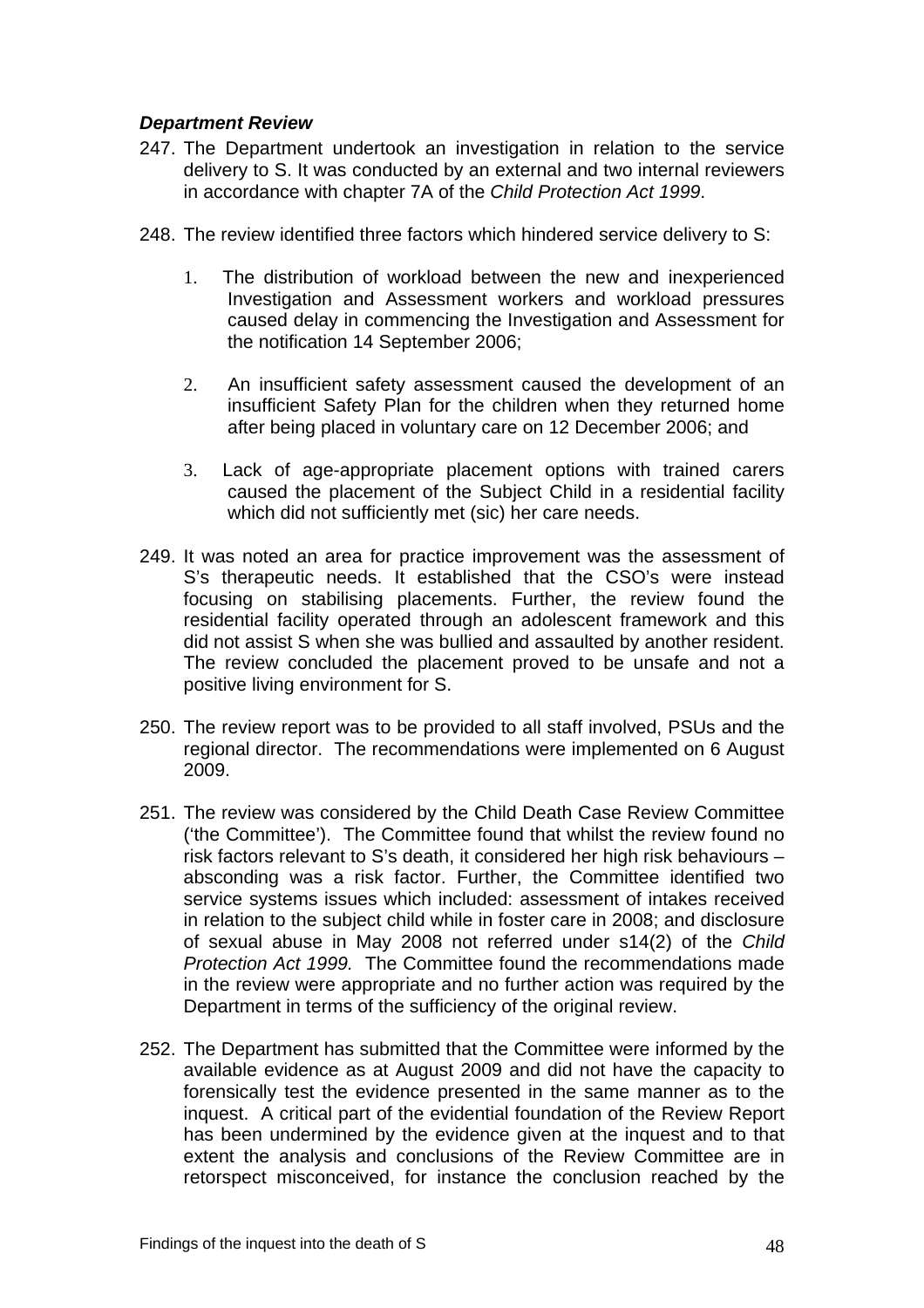Committee that the placement proved unsafe and was not a positive living environment. Some crucial pieces of information presented to the review were incorrect, for instance that T arrived at Lifestyle Soloutions before S, there was a "history" between them, constant bullying and assualts at Lifestyle Solutions, S had to change schools due to T, history of bullying and its impact on S's safety was more than likely unknown at the time of the placement. The evidence at the inquest was to the contrary. This does not impact on the integrity of the review or the thoroughness of the Committee which conducted its business on the basis of the evidence placed before it.

### *Lifestyle Solutions Review*

- 253. Lifestyle Solutions undertook a review of the circumstances leading up to S's death. As a result of discussions at a Senior Executive Team meeting a number of actions were implemented. These included:
	- *1.* The residential care services being moved from the rural setting to a house in town;
	- *2.* A review of staff training was conducted and all staff at the service were trained in PART (Predict, Assess, Respond, To aggressive behaviour);
	- *3.* The licensing action plan was reviewed and monitored monthly by the National General Manager Operations & Program Development to ensure staff were meeting the action plan within specified time lines;
	- *4.* A local Lifestyle Solutions office was opened in Rockhampton to ensure the Area Manager had a local base to support and supervise staff;
	- *5.* All staff were trained in Positive Behaviour Support; and
	- *6.* The reporting lines for the Area Manager were reviewed and changed to the Operations Manager in South East Queensland to ensure the position has more localised support and supervision.

#### *External Review of Lifestyle Solutions*

254. An independent external assessment of Lifestyle Solutions Rockhampton Residential was undertaken by Community Link in March/April 2009. The assessment was in accordance with the *Child Protection Act 1999* which requires an independent external assessment of a license holder every three years. The purpose of the assessment was to provide independent advice to the Director-General of the Department about compliance against the Minimum Service Standards in child protection placement services in order to consider granting the licence. The assessment found that Lifestyle Solutions was meeting or close to meeting five of the eleven Standards.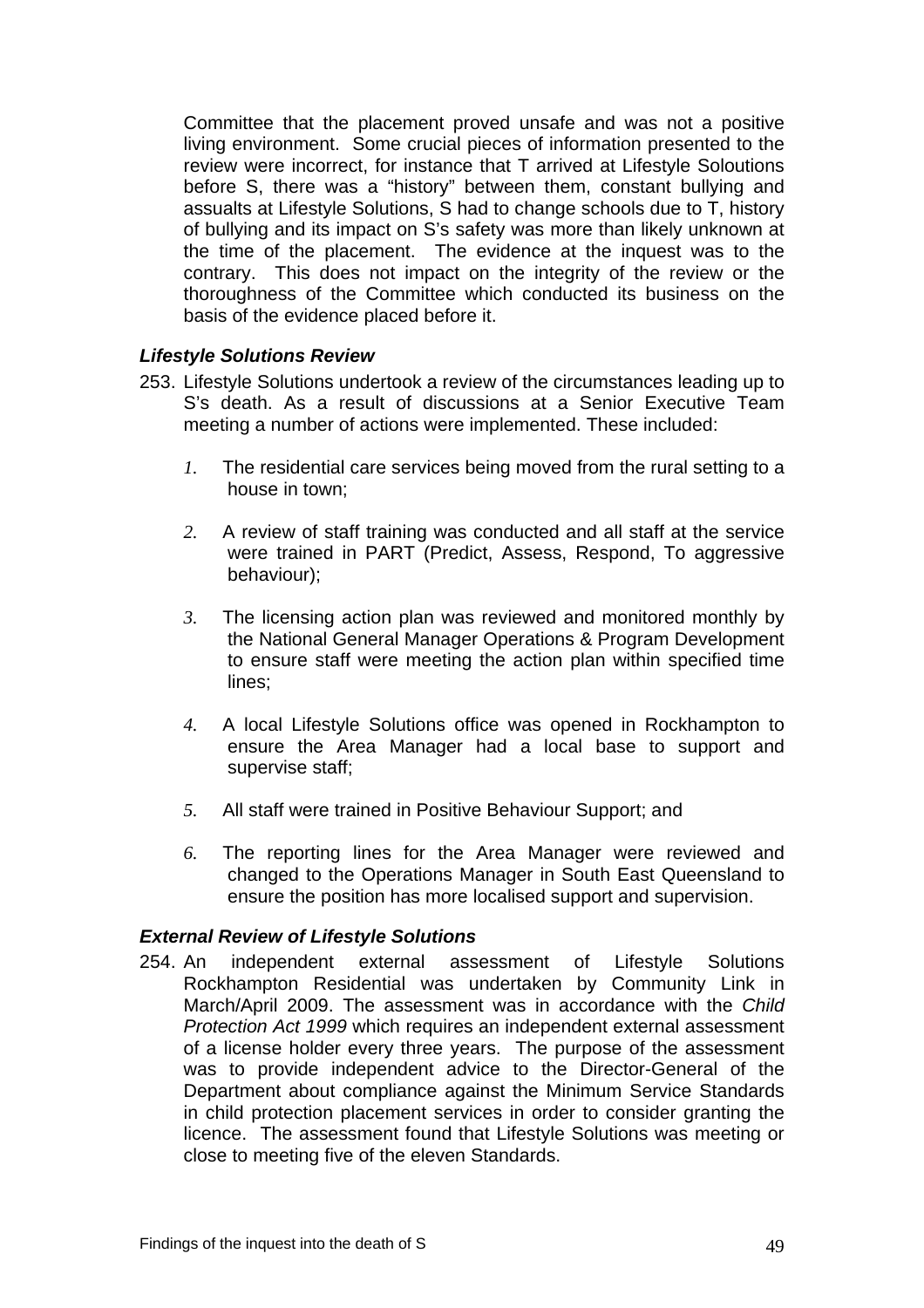- 255. In October 2009, Lifestyle Solutions received notification it was unsuccessful in its application for a care service licence under the *Child Protection Act 1999* in the Rockhampton Out of Home Care (Residential) service. The reason for the decision included concerns related to training in behaviour support, reactive responses, and appropriate reporting of incidents.
- 256. In February 2010, Lifestyle Solutions received notification from the Director General of the Department that the Minister for Child Safety had approved the decision to refuse to make further payments of the grant to Lifestyle Solutions for the Rockhampton Residential Care Service.
- 257. Lifestyle Solutions have confirmed there have been some learnings from setting up in Queensland. They now put a project team on the ground for an extended period of time to make sure they have the necessary infrastructure and experienced resources on the ground. It is not left to one or two people to set up and manage. Lifestyle Solutions have now set up using this approach in Alice Springs, Darwin and Western Australia.

# *Findings required by section 45*

- 258. In accordance with section 45 of the Act, a coroner who is investigating a suspected death must, if possible, make certain findings.
- 259. On the basis of the evidence presented at the inquest, I find that:
	- 1. the identity of the deceased persons the deceased person is S;
	- 2. how the deceased persons died S died as a result of being struck by a car after she had run away from the Rockhampton Lifestyle Solutions residential complex;
	- 3. date of death S died on 7 February 2009.
	- 4. place of death S died on Belmont Road, Rockhampton;
	- 5. cause of death S died as a result of a consequence of injuries suffered in the accident, or of the injuries themselves.

### *Recommendations*

- 260. Section 46 of the Act provides that a coroner may comment on anything connected with a death that relates to: public health and safety; the administration of justice; or ways to prevent deaths from happening in similar circumstances in the future.
- 261. Based on the evidence received, I propose to make comment on some matters in an effort to avoid similar deaths occurring in the future.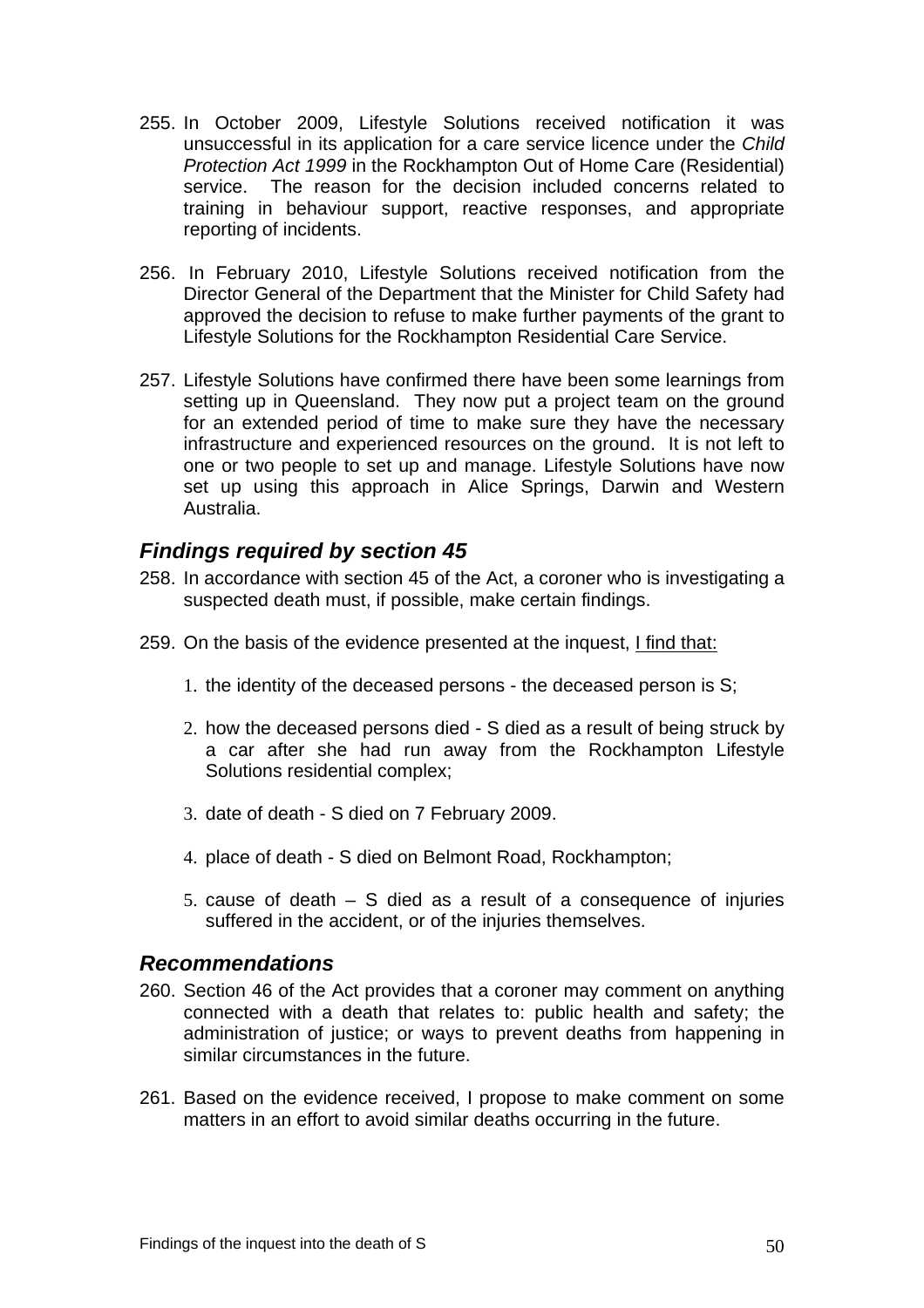### **I RECOMMEND THAT:**

- 1. **The Department review its processes in placing a child in residential care outside of a service agreement, including that a management plan be developed between the Department and residential care facility to closely monitor the child's progress especially during the period before the first Departmental review of the placement and that be put in place prior to the placement of the child.**
- **2. The Department develop a field in ICMS which records any past conflict/relationship issues between other children and/or past carers which is easily accessible by CSOs and PSUs for reasons including placement decisions.**
- **3. The Department review its processes concerning seeking feedback from carers following a placement and implement a mechanism of feedback by providing carers with a feedback sheet which is stored in a place easily accessible for staff to relay information to future carers and in order to take that information into account for future placements of the child.**
- **4. The Department review its processes concerning reporting requirements by both home based carers and care facilities as to events occurring throughout the placement and reporting processes be streamlined in both instances.**

**In particular for care facilities, in addition to the initial phase of operations there should be regular audits by the Department of the existence of appropriate policies and procedures and compliance with best practice models for internal communications, communications with the Department and staff training to deal with complex behaviours and critical incidents.** 

- **5. The Department ensure that as part of their supervision of CSOs, team leaders or other appropriate personnel must review investigations undertaken of kinship care options and the timeframes set for renewed enquiries in that regard.**
- **6. Lifestyle Solutions ensure that it has in place monitoring and internal review processes to ensure the existence of appropriate policies and procedures in all its centres, and compliance with best practice models for internal communications, communications with the Department and staff training to deal with complex behaviours and critical incidents.**
- **7. The QPS ensure all officers acting as DDO or equivalent have completed Incident Command Training prior to acting in such positions if possible but at least that officers have completed the SAP module preparatory to such training.**